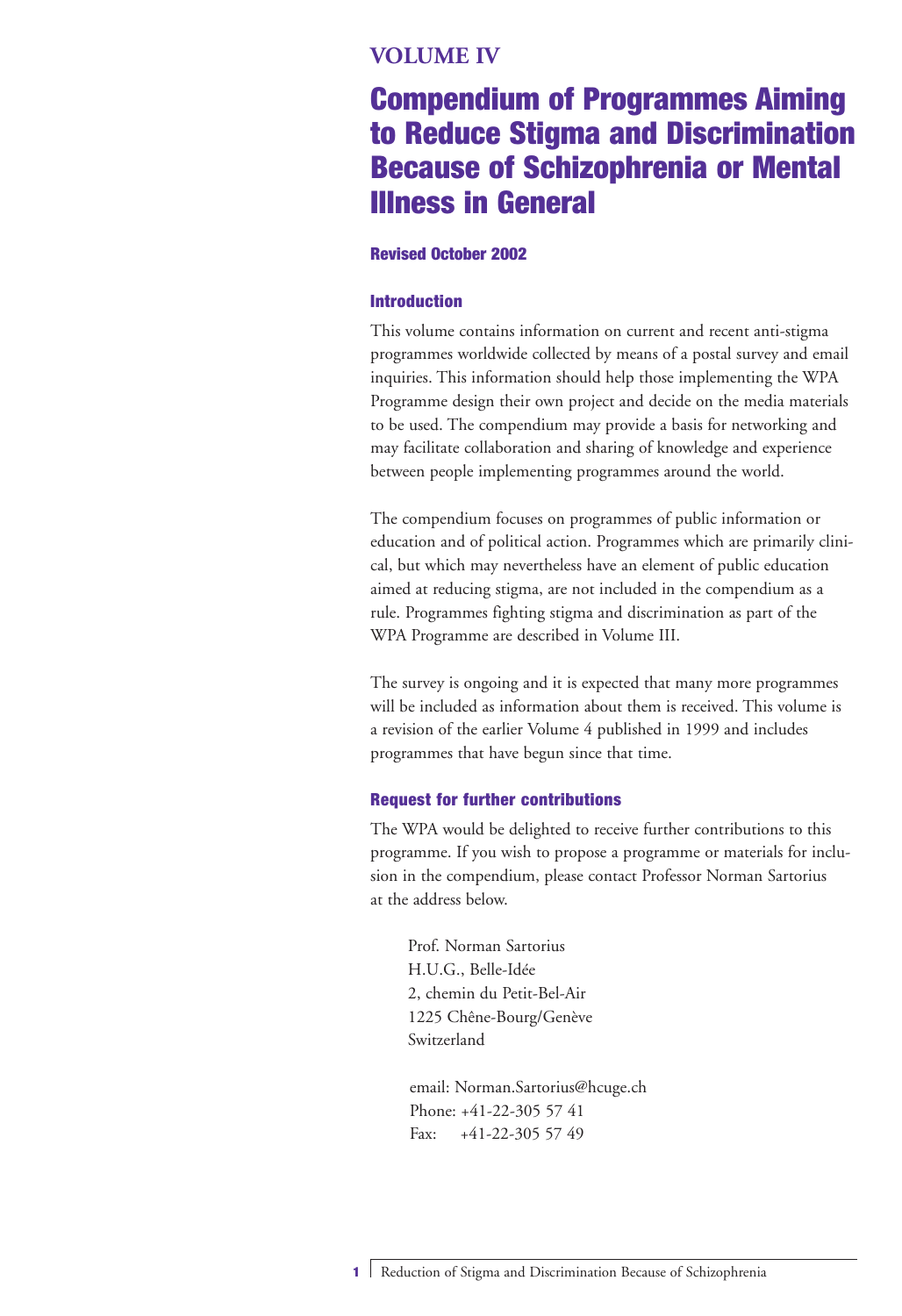# **Acknowledgements**

The WPA wishes to thank all contributors to the survey for their interest, time, and effort. Their input has been extremely valuable to the WPA Programme. We thank Mrs. Radha Murthy, for conducting the survey and preparing the compendium.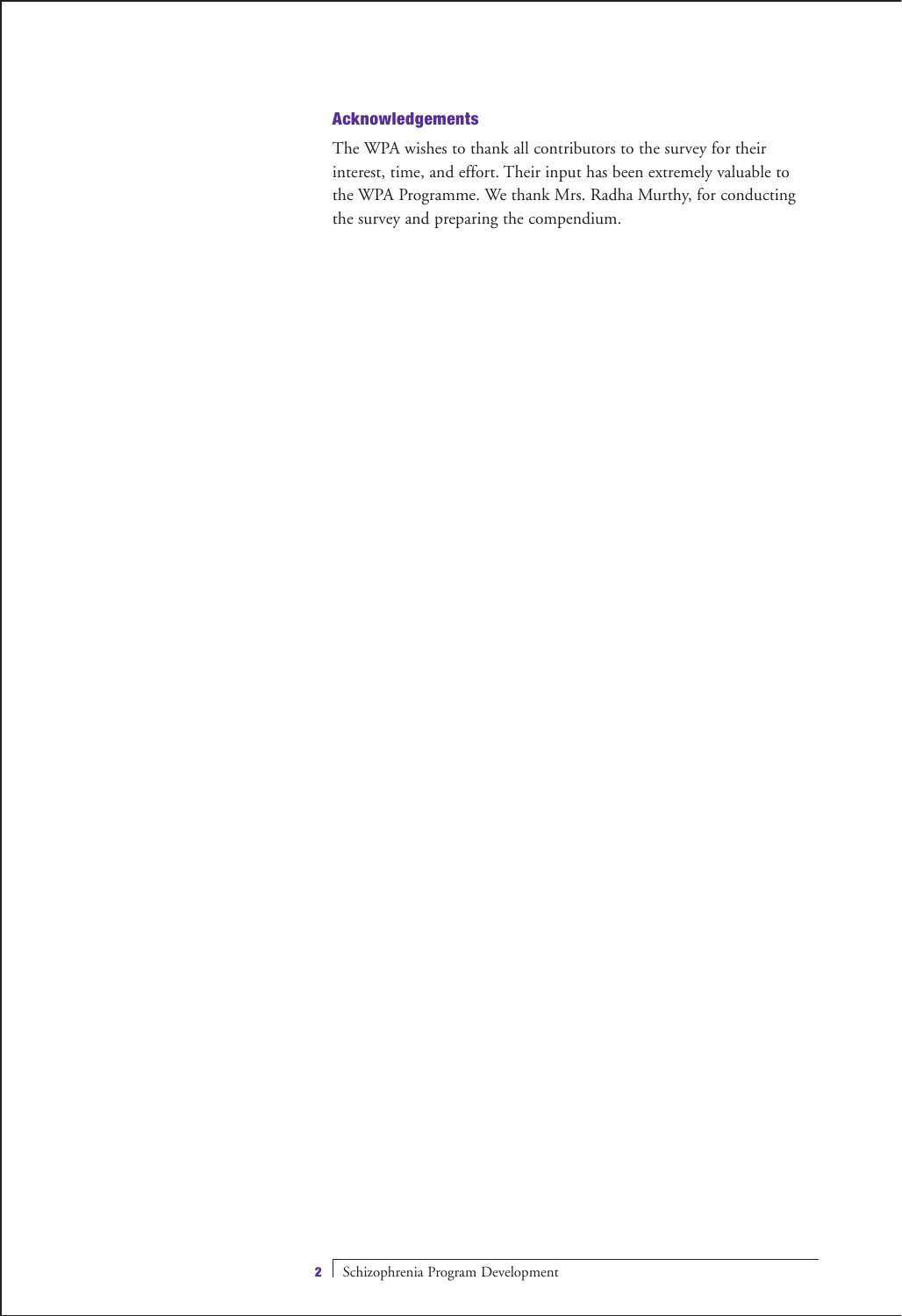# **TABLE OF CONTENTS**

# Programmes organized by Country

| Australia            | $\overline{4}$ |
|----------------------|----------------|
| Belgium              | 17             |
| Canada               | 19             |
| Greece               | 22             |
| Japan                | 27             |
| New Zealand          | 30             |
| Norway               | 33             |
| Slovenia             | 37             |
| Spain                | 42             |
| United Kingdom       | 44             |
| <b>United States</b> | 52             |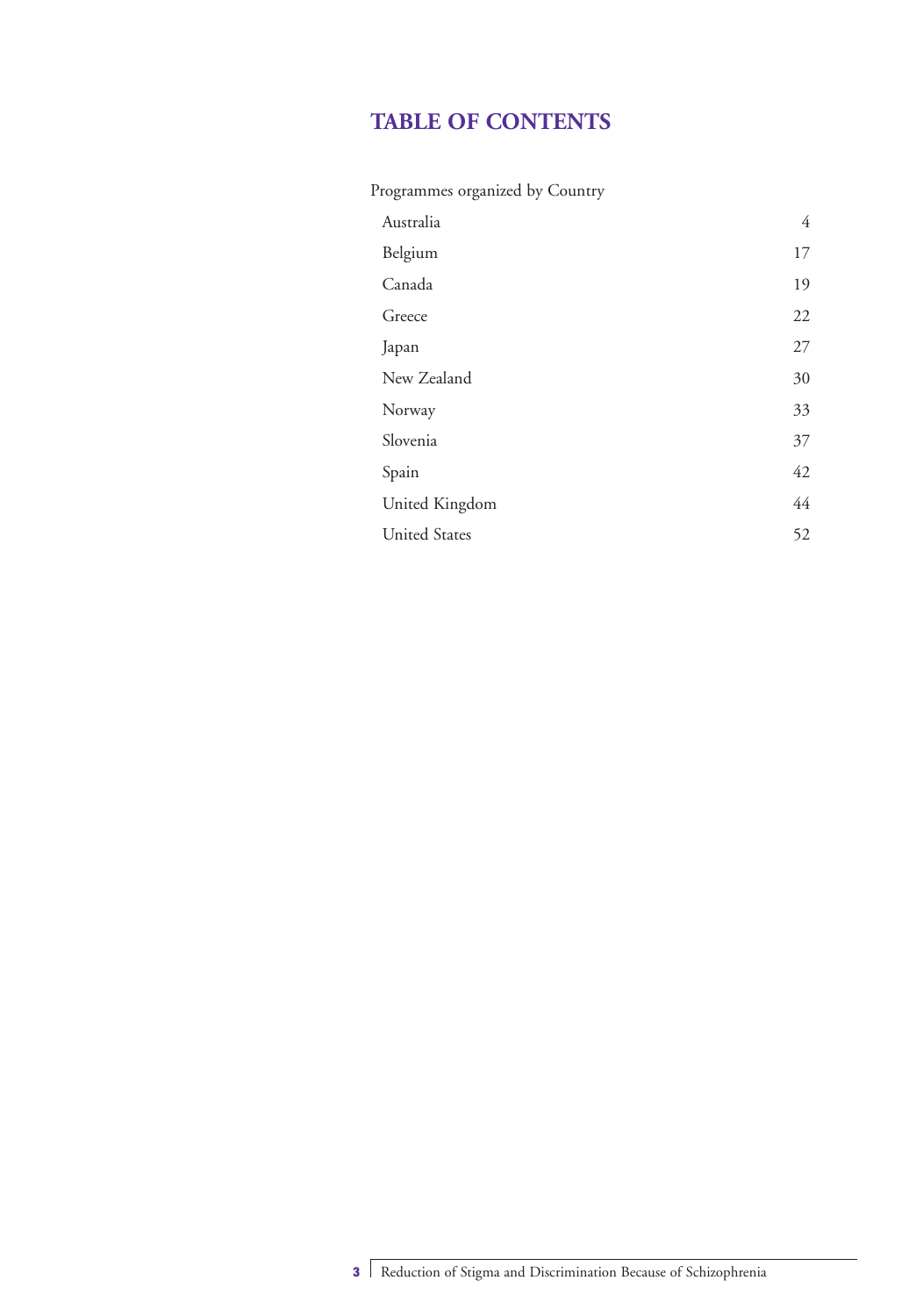# **AUSTRALIA**

# **There is Hope: Schizophrenia Awareness Program**

| Managed by:         | SANE Australia                                 |
|---------------------|------------------------------------------------|
| Program type:       | Public education campaign                      |
| Focus:              | Schizophrenia                                  |
| Target audience:    | General public with a particular focus on      |
|                     | young people                                   |
| Location:           | Australia                                      |
| Start date:         | November 1998                                  |
| Projected end date: | May 1999                                       |
| Languages:          | English                                        |
| Funding:            | Friends of SANE Australia and the pharmaceuti- |
|                     | cal company Eli Lilly and Company              |
| Contact Person:     | Ms. Barbara Hocking, Executive Director        |
|                     | <b>SANE</b> Australia                          |
|                     | PO Box 226                                     |
|                     | South Melbourne                                |
|                     | Victoria 3205, Australia                       |
|                     | Tel: 61 3 9682 5933                            |
|                     | Fax: 61 3 9682 5944                            |
|                     | Email: barbara.hocking@sane.org                |
|                     |                                                |

# **Aims**

To develop positive and supporting attitudes towards people with the illness. To increase awareness of:

- early warning signs and symptoms of schizophrenia
- effective treatments.

# **Description**

SANE Australia approached the editor and scriptwriters of a popular teenage soap *Home and Away*, to ask them to introduce a story line on schizophrenia. They agreed and worked with SANE and clinical specialists to develop the story and script. One of the regular characters then developed the illness. The story ran over 4 months and reflected accurately and sympathetically real life events. A positive and optimistic outcome demonstrated the effectiveness of modern treatments. This soap then was used as a springboard for a national campaign. A poster and pamphlet were developed using the image of 'Joey,' the character in the TV program, and were distributed via GPs, schools and clinics. Through media publicity using Joey, SANE Australia staff and clinical experts provided additional awareness.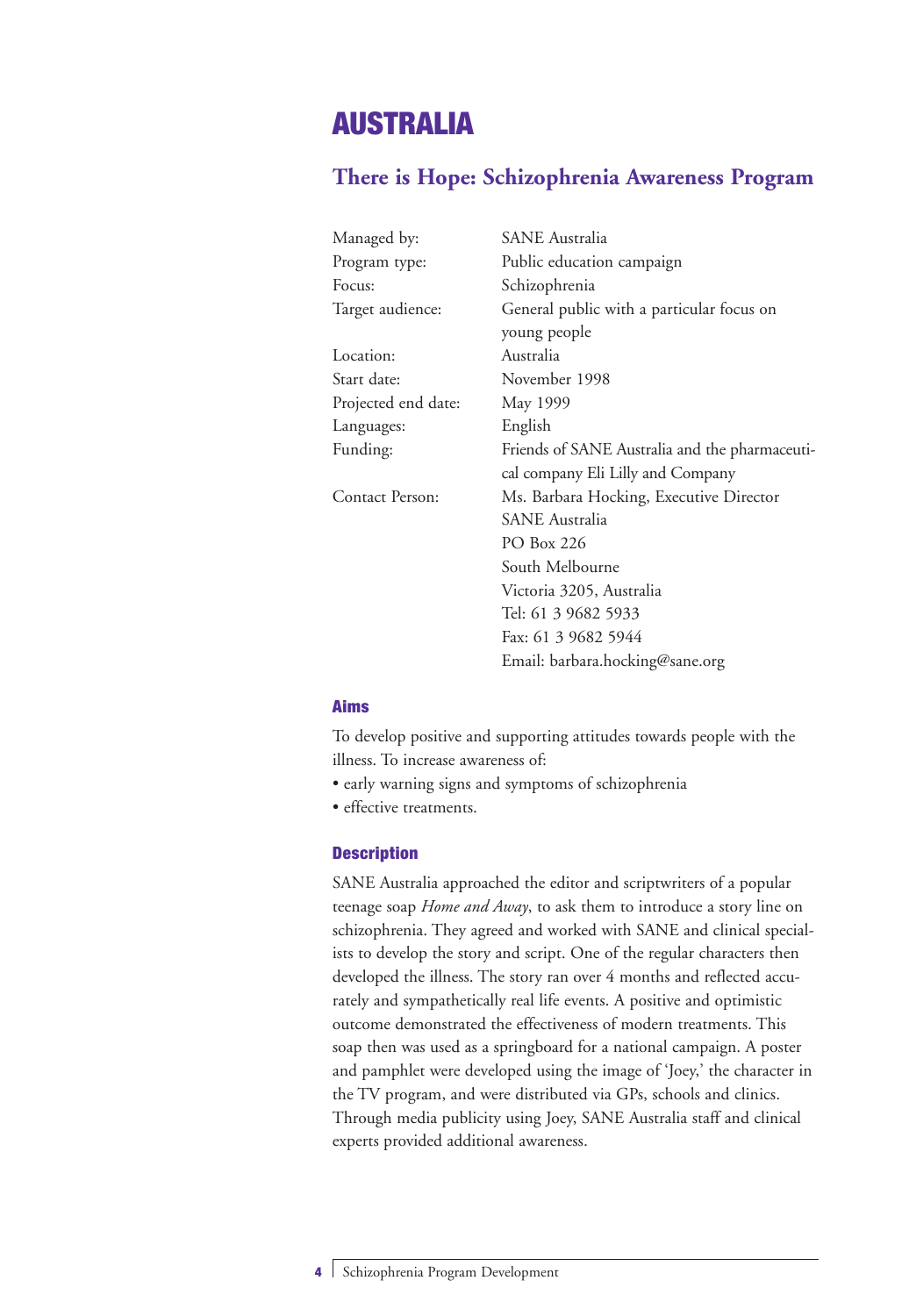### **Materials produced**

*Home and Away*, TV program primarily aimed at young people 12-30 yrs old, introducing schizophrenia by having one of the regular characters developing the illness. These episodes ran over a 4 month period in early 1999.

*'Schizophrenia' Pamphlet*, appropriate for a wider audience including family, friends, students and interested general community members. The pamphlet 'Schizophrenia' is part of a series of pamphlets called 'Understanding Mental Illness.' Other titles available are 'Bipolar Disorder,' 'Depression' and 'Anxiety Disorders' and 'Something is not quite right — getting help early for mental illness.' They are distributed via GPs, clinics, schools etc. as a first base information resource, containing basic information about schizophrenia, symptoms, causes, treatments, where to get more information and help etc.

Available from SANE Australia, PO Box 226 South Melboune, Vic 3205 Australia Aus\$ 16.50 per 100 plus P&P Copyright: SANE Australia, can be used with clear acknowledgement. **Web site**: www.sane.org **Poster**: no longer produced

### **Evaluation and feedback**

No formal evaluations have been conducted, mainly due to financial constraints. Informal measures of success in the 3 months following the campaign include:

- Extensive national mass media coverage
- 100% increase in Helpline & HelplineOnline contacts
- 50,000 pamphlets and 3,000 Posters distributed via SANE to community groups and Eli Lilly reps to GPs — 100,000 pamphlets distributed in total in 9 months (pop 20m)
- SANE had increased contact from GPs re: other resources
- Schools now see the issue as relevant and request resources and even raise money to support our work!
- Acclaim from people with schizophrenia, reports of consumers heeding advice given to Joey and cooperating with treatment
- Positive experience for *Home and Away* team, who received congratulatory, unsolicited feedback from viewers, and won a Special Commendation in National media competition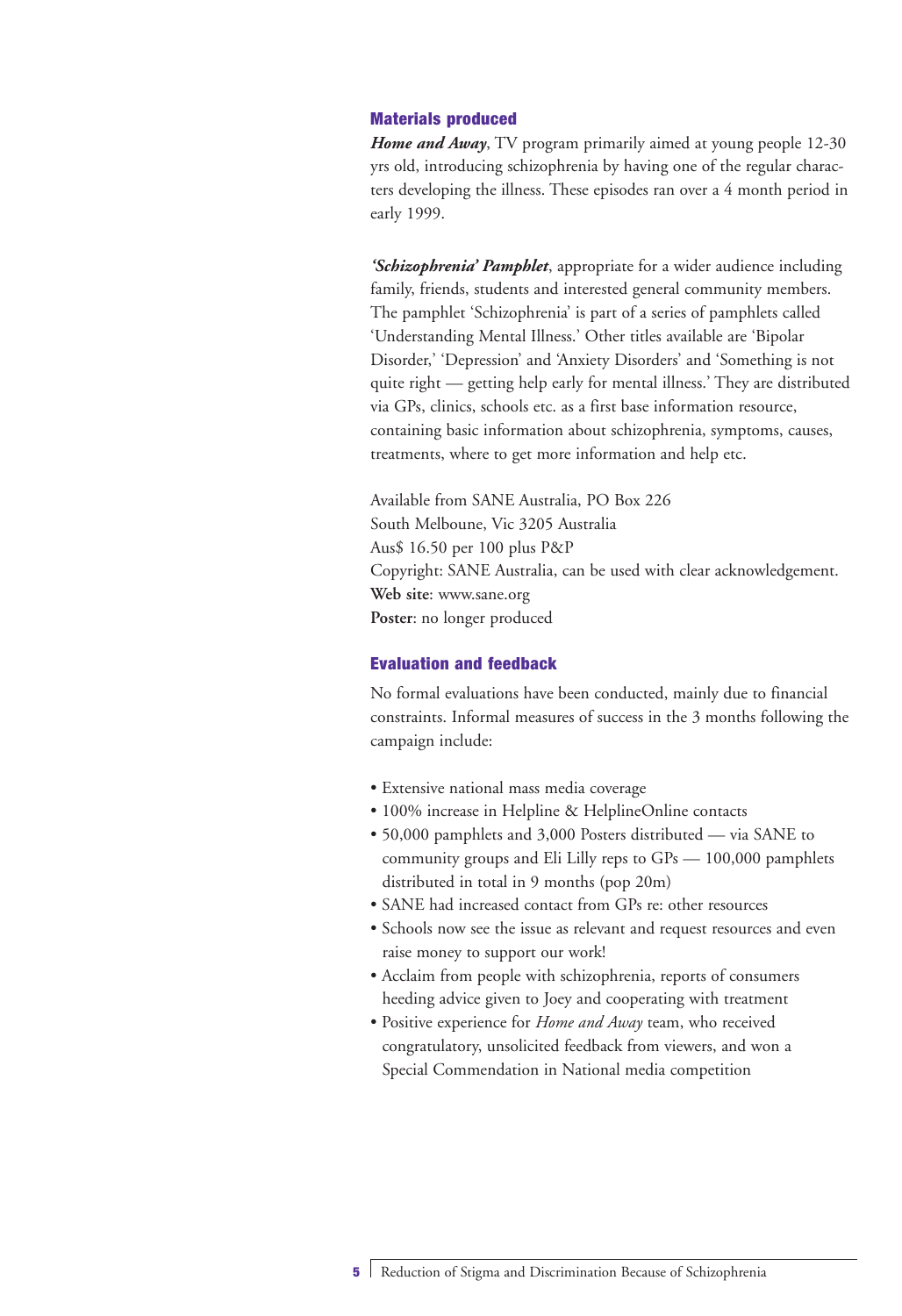# **SANE Stigma Watch Programme**

| <b>SANE Australia</b>                   |
|-----------------------------------------|
| Media Education campaign – ongoing      |
| Mental illness generally                |
| Mass media, students, general community |
| Australia                               |
| August 1999                             |
| Ongoing                                 |
| English                                 |
| Friends of SANE, Federal Department of  |
| Health and Aging                        |
| Ms. Barbara Hocking, Executive Director |
| <b>SANE Australia</b>                   |
| PO Box 226                              |
| South Melbourne                         |
| Victoria 3205, Australia                |
| Tel: 61 3 9682 5933                     |
| Fax: 61 3 9682 5944                     |
| Email: barbara.hocking@sane.org         |
|                                         |

#### **Aims**

To promote accurate, respectful and positive reporting of mental illness in the media.

### **Description**

The media is one of the strongest influences over how people see life, and unfortunately it gets it wrong far too often on mental illness. SANE Australia's StigmaWatch program is an innovative and successful stigma reduction activity based on SANE's award-winning web site.

StigmaWatch provides an easily understood way to fight back against stigmatising and disrespectful reporting of mental illness in the media, and to applaud appropriate reporting.

Anyone can make a StigmaWatch report outlining their concerns and 'offending' broadcasters, journalists, or advertisers are approached, the nature of the complaint is outlined and they are asked to clarify/explain their actions. Education resources about mental illness are also enclosed. Reports are documented on the StigmaLog with responses from those approached. There is also a Good News Log which documents positive, accurate media reports.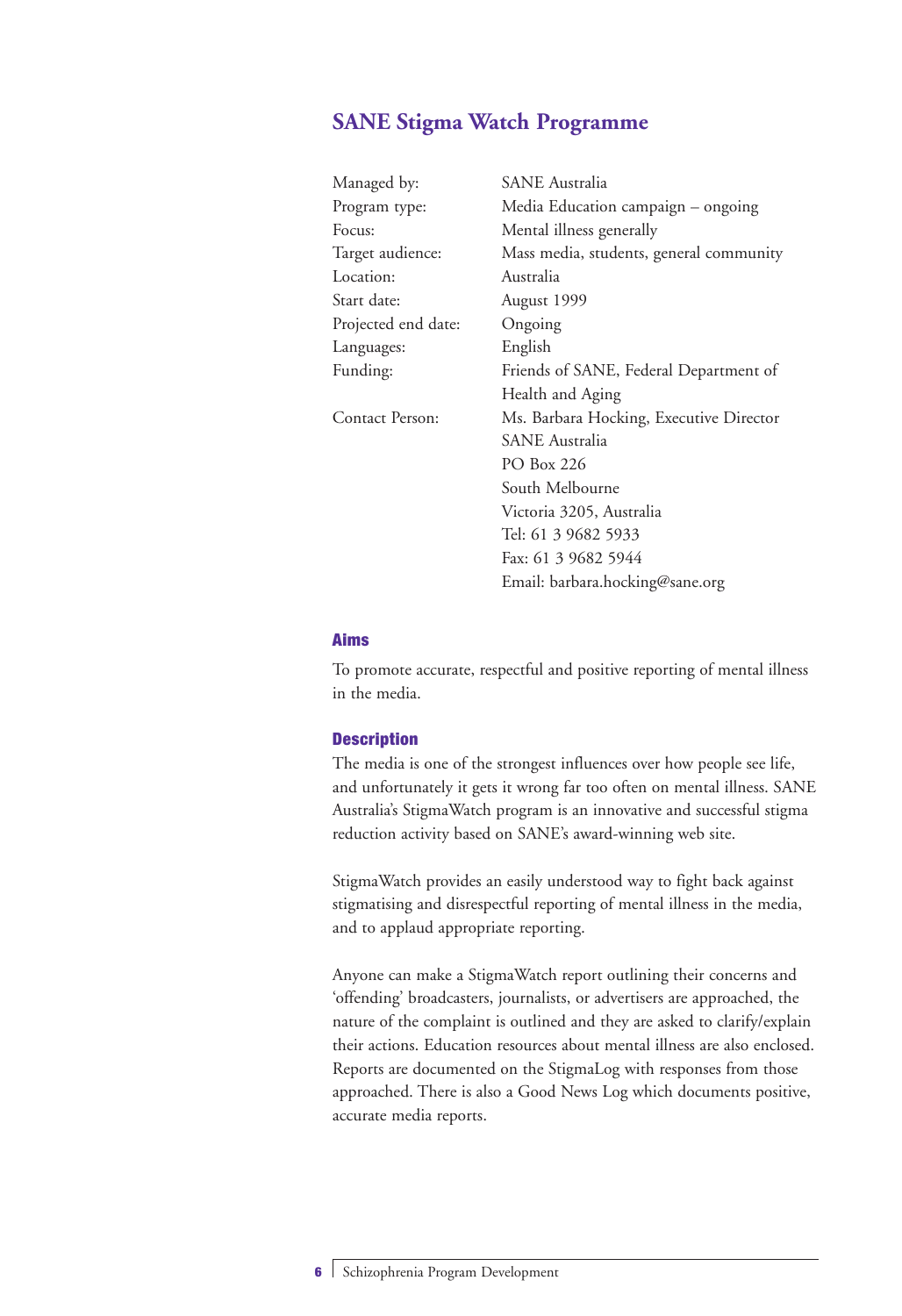As a result of StigmaWatch activity, Samboy *Psycho* strength chips are no longer sold, the video promotion for the film *Me, Myself & Irene* has been changed and Sony has made major changes to its offensive PlayStation game Twisted Metal Black (removing all references to mental illness).

### **Materials produced**

SANE StigmaWatch is based on SANE's website at www.sane.org

The SANE *Guide to Fighting Stigma*, which provides information and guidance for interested community members about tackling stigma in their local areas, will be available in July 2002.

An annual SANE *StigmaWatch Report Card* will be produced in June each year, reporting to the media on how well it is doing in reporting mental illness.

#### **Evaluation**

Informal measures of success include:

- Number and nature of StigmaWatch reports
- Responses received from media who have been reported
- General media interest in the site and stigma issues for stories and features
- The production and distribution of the SANE *Guide to Fighting Stigma*
- Great acclaim from all parts of the mental health sector for Stigma Watch for its unifying work for the mental health community
- SANE Australia's StigmaWatch program received a Gold Award from the Mental Health Services Conference of Australia and New Zealand in 2001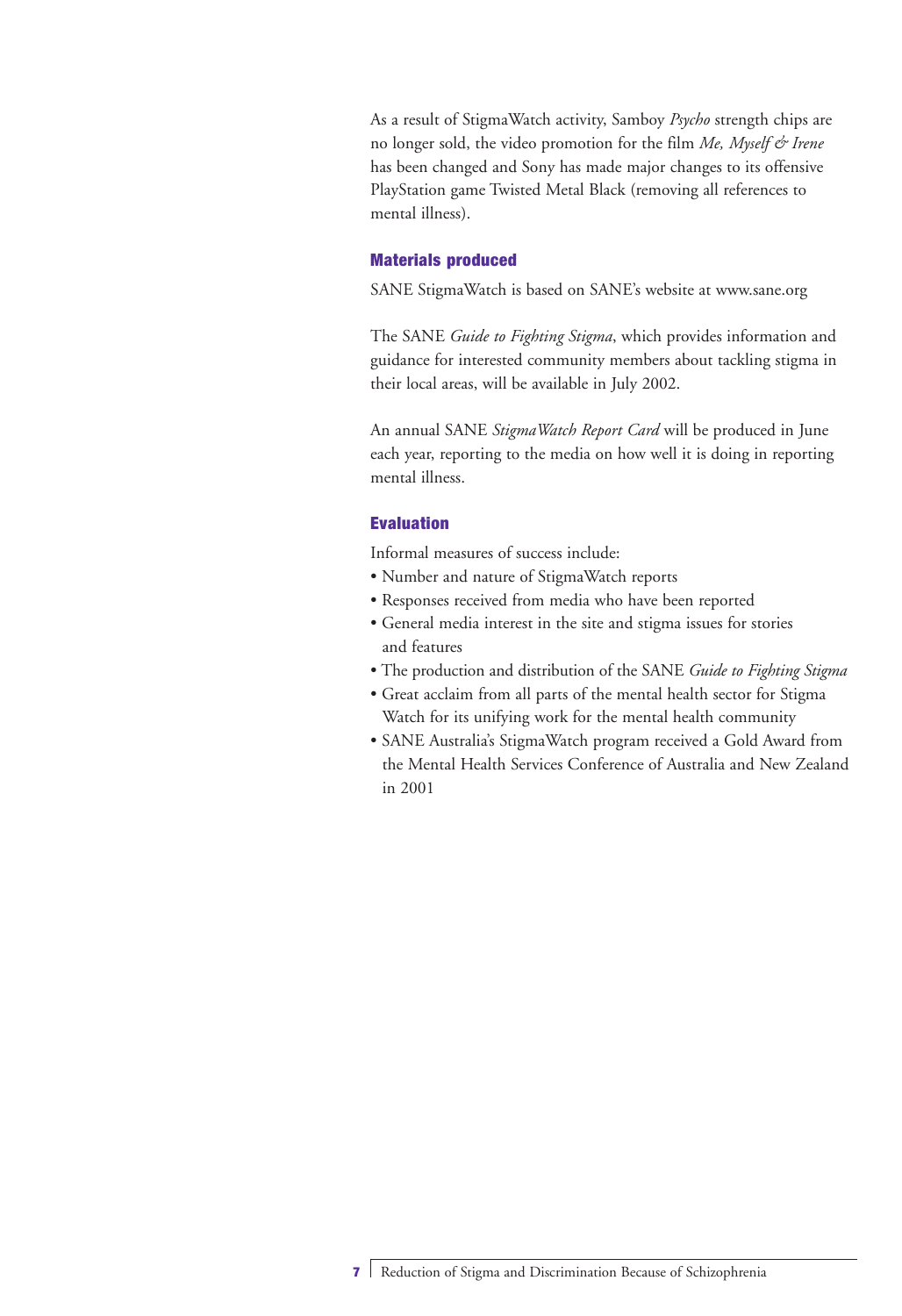# **Empowerment, Education, Awareness: A framework for addressing the stigma of mental illness**

# **Australian National Mental Health Strategy**

| Managed by:         | Mental Health and Special Programs Branch,<br>Commonwealth Department of Health and<br>Aged Care, Australia |
|---------------------|-------------------------------------------------------------------------------------------------------------|
| Program type:       | Public education; training; research                                                                        |
| Focus:              | Mental illness generally                                                                                    |
| Target audience:    | General public, (mental) health professionals,                                                              |
|                     | media, users, families of users and carers,                                                                 |
|                     | young people                                                                                                |
| Location:           | Australia                                                                                                   |
| Start date:         | 1992                                                                                                        |
| Projected end date: | Ongoing                                                                                                     |
| Languages:          | English                                                                                                     |
| Funding:            | From Commonwealth Government,                                                                               |
|                     | Department of Health and Aged Care under                                                                    |
|                     | the National Mental Health Strategy and the                                                                 |
|                     | National Suicide Prevention Strategy                                                                        |
| Contact Person:     | Dermot Casey, Assistant Secretary                                                                           |
|                     | Department of Health and Aged Care                                                                          |
|                     | Mental Health & Special Programs Branch                                                                     |
|                     | Ground Floor Alexander Annex                                                                                |
|                     | MDP 37                                                                                                      |
|                     | <b>GPO Box 9848</b>                                                                                         |
|                     | Canberra ACT 2601                                                                                           |
|                     | Australia                                                                                                   |
|                     | Tel: (02) 6289 7343                                                                                         |
|                     | Fax: (02) 6289 7703                                                                                         |
|                     | Email: dermot.casey@health.gov.au                                                                           |

## **Aims**

To address the stigma of mental illness by utilising the framework provided by the National Mental Health Strategy.

## **Description**

The framework offers a strategic approach to address the stigma of mental illness. It focuses on increasing mental health literacy, information dissemination and exchange, professional development and education, promoting service user and carer involvement and empowerment, and improving quality and effectiveness of service provision. It supports a range of initiatives across a number of domains using key strategies to address identified target groups.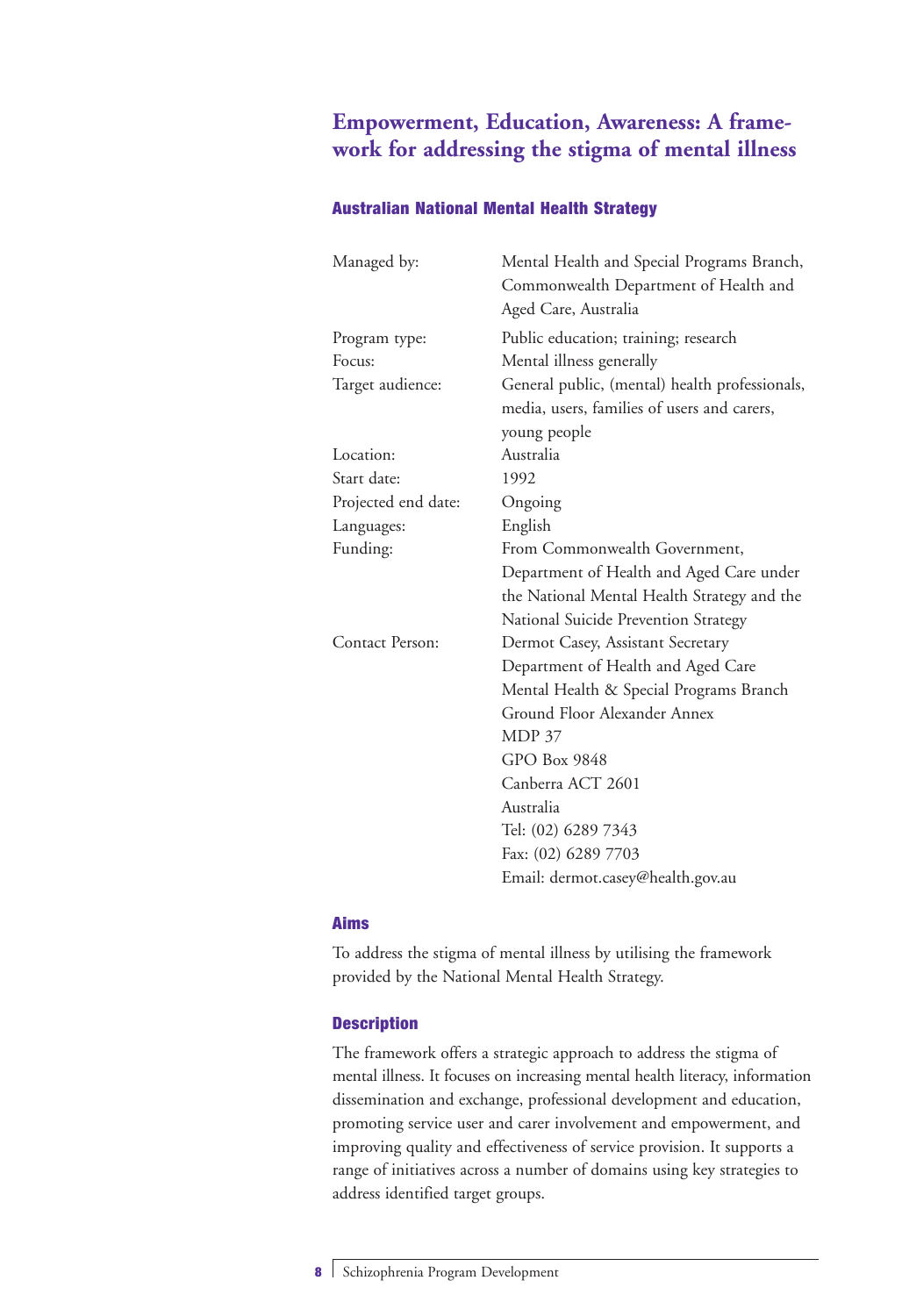# **Public education projects by the Mental Health and Special Programs Branch include:**

- Rotary Health Research Fund: a series of community forums and television advertisements are being conducted to help de-stigmatise mental illness and to raise awareness about issues related to mental illness. Contact details: Email: joygillet@rotarnet.com.au; Postal: Australian Rotary Health Research Fund, PO Box 779, PARRAMATTA NSW 2124; Website: www.rotarnet.com.au.
- AusEinet: A national network helping to inform and educate mental health and other sectors about the concepts and practice of mental health promotion, prevention, early intervention and suicide prevention. Contact details: AusEinet, CAMHS, Flinders Medical Centre, BEDFORD PARK SA 5042; Website: http://auseinet.flinders.edu.au

It is furthermore supporting other agencies and projects, described in more detail the following pages: MindMatters, Mental Health Council of Australia (MHCA), and Training New Professionals.

#### **Materials produced**

**Mental Health Information Brochures:** Six easy to understand information brochures (6 pages, foldout format) designed to increase mental health literacy in the community (developed 1996) have been updated and distributed nationally in 1999. These brochures are entitled: *Mental Illness–The Facts*, *What is Depression?*, *What is an Eating Disorder?*, *What is Schizophrenia?*, *What is Bipolar Disorder?*, and *What are Anxiety Disorders?* Two million brochures have been printed and distributed to general practitioners, pharmacists, schools and the general public since October 1999. These promotional materials have been widely accepted and continue to be in strong demand.

# **Achieving the Balance: A Resource Kit for Australian Media Professionals for the Reporting and Portrayal of Suicide and Mental Illness.**

Working closely with media industry representatives, health professionals and researchers, *Achieving the Balance* was developed to ensure that a wise and compassionate approach is adopted in the reporting of suicide and mental illnesses. This valuable reference document aims to assist media professionals to cover these issues in a sensitive and constructive way.The kit consists of two sets (one for suicide, one for mental illness) of 15 page strategy booklets, 31 page resource booklets and quick reference cards.

#### **Evaluation and feedback**

The Mental Health and Special Programs Branch produces an Annual National Mental Health Report and Survey of Mental Health Services. Feedback on materials produced include high utility ratings on the Mental Health Information Brochures.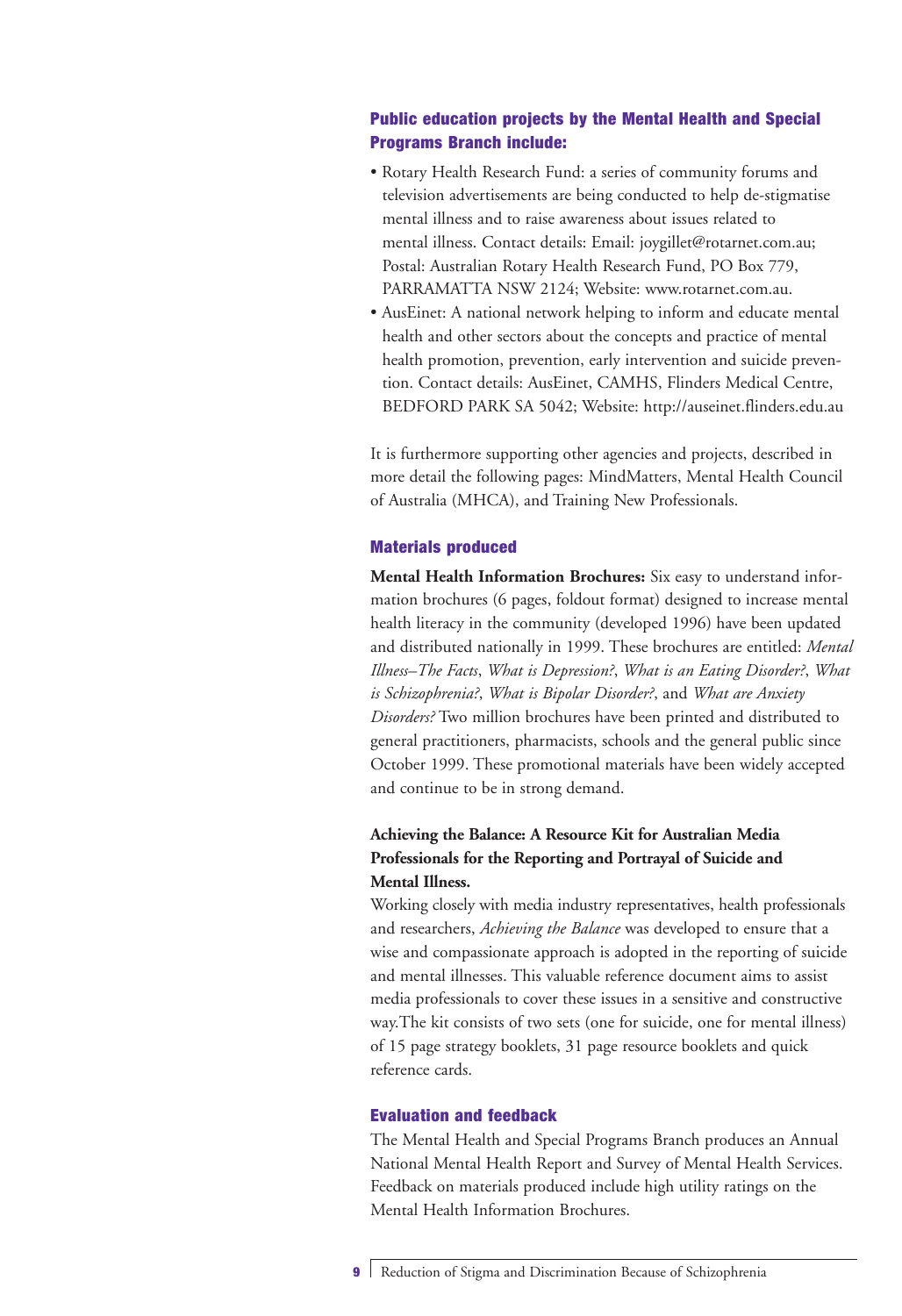# **MindMatters: A Mental Health Promotion Program for Australian Secondary Schools**

| Managed by:         | Australian Principals Associations Professional<br>Development Council (APAPDC) and |
|---------------------|-------------------------------------------------------------------------------------|
|                     | Curriculum Corporation                                                              |
| Program type:       | Public education                                                                    |
| Focus:              | Mental health generally                                                             |
| Target audience:    | Secondary schools-staff, students communities                                       |
| Location:           | Australia                                                                           |
| Start date:         | 30 March 2000                                                                       |
| Projected end date: | Ongoing                                                                             |
| Languages:          | English                                                                             |
| Funding:            | Funded by Australian Commonwealth                                                   |
|                     | Department of Health and Aged Care under                                            |
|                     | the National Mental Health Strategy and the                                         |
|                     | National Suicide Prevention Strategy                                                |
| Contact Person:     | Susan Boucher                                                                       |
|                     | <b>APAPDC</b>                                                                       |
|                     | <b>Education Development Centre</b>                                                 |
|                     | <b>Milner Street</b>                                                                |
|                     | Hindmarsh, South Australia 5007                                                     |
|                     | Tel: (+61 8) 8463 5860                                                              |
|                     | Fax: (+61 8) 8463 5865                                                              |
|                     | Email: sboucher@ozemail.com.au                                                      |

# **Aims**

- To enhance the development of school environments where young people feel safe, valued, engaged and purposeful
- To increase knowledge and understanding about mental illness and promote early help seeking

## **Description**

MindMatters is a landmark initiative developed in recognition of the need to support the mental health and well-being of all young Australians. It is grounded in resilience research, aiming to enhance the development of school environments where young people feel safe, valued, engaged and purposeful. To do this, MindMatters uses a whole school approach, which recognises the interaction and connection between its curriculum, policies, practices and partnerships.

MindMatters is available free of charge to every Australian school with secondary enrollments, providing a range of school support and teaching materials as well as an initial two-day professional development program. There is also a dedicated website as an additional and ongoing resource: http://www.curriculum.edu.au/mindmatters.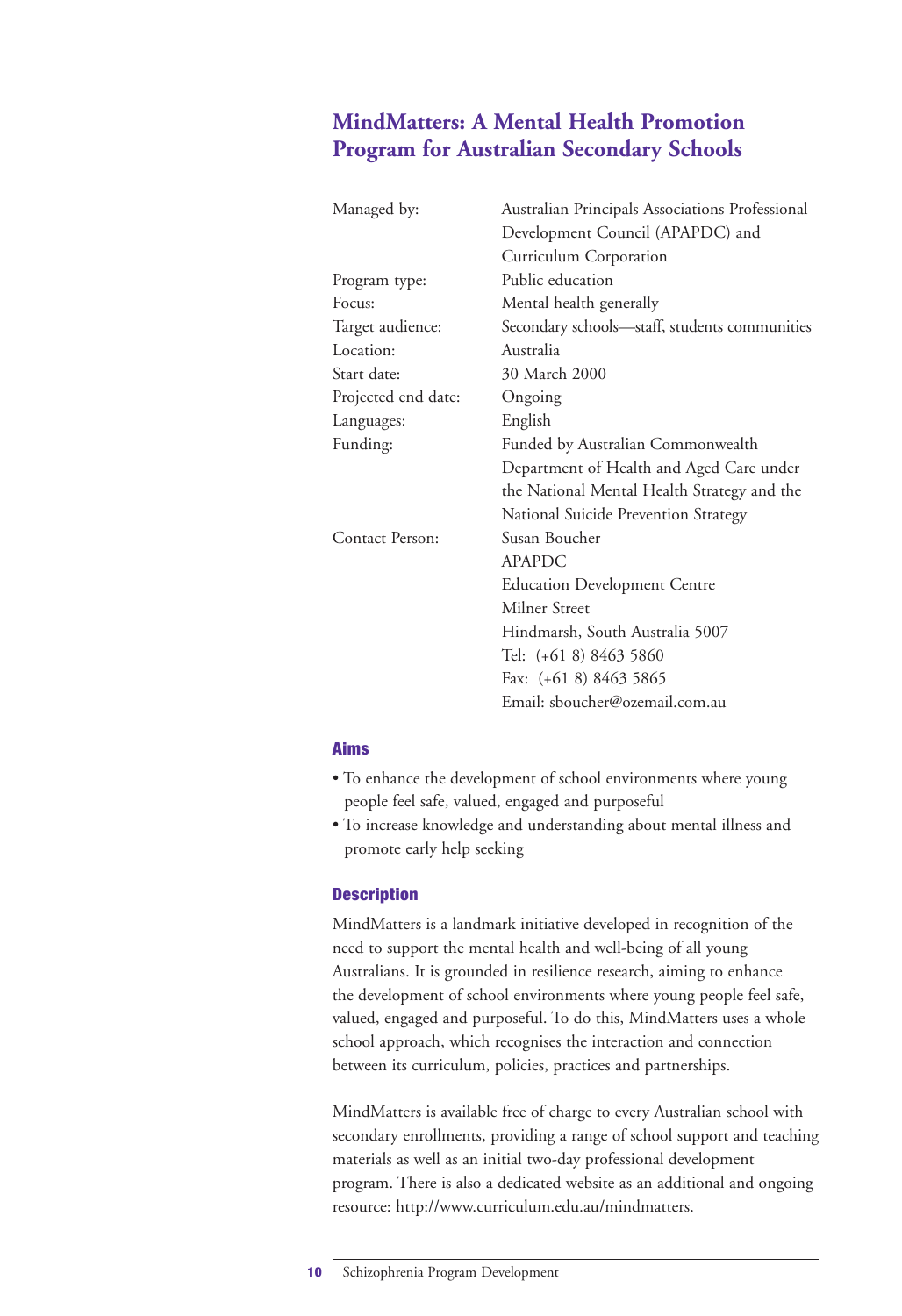## **Material Produced**

**MindMatters:** A Mental Health Resource for Secondary Schools, Published by Commonwealth of Australia. Curriculum Corporation. PO Box 177, Carlton South VIC 3053, Australia. The resource kit consists of 8 booklets of approx. 70 pages each, and one 36-min. video:

## **Booklets:**

- SchoolMatters: Mapping and Managing Mental Health in Schools
- Community Matters: Working with Diversity for Well-being in Schools
- Educating for Life: A Guide for School Based Responses to Preventing Self Harm and Suicide
- Enhancing Resilience 1: Communication, Changes and Challenges
- Enhancing Resilience 2: Stress and Coping
- A Whole School Approach to Dealing with Bullying and Harassment
- Understanding Mental Illness
- Loss and Grief

#### **Video:**

• Understanding mental illness

# **Evaluation and feedback**

MindMatters is the result of the successful evaluation of an initial pilot program conducted to trial the curriculum and support materials. Ongoing evaluation is currently being undertaken, focussing both on the professional development being provided and the effectiveness of MindMatters in a number of case study schools. Interim results of this evaluation will be available regularly on the MindMatters website, with the final report due in 2004.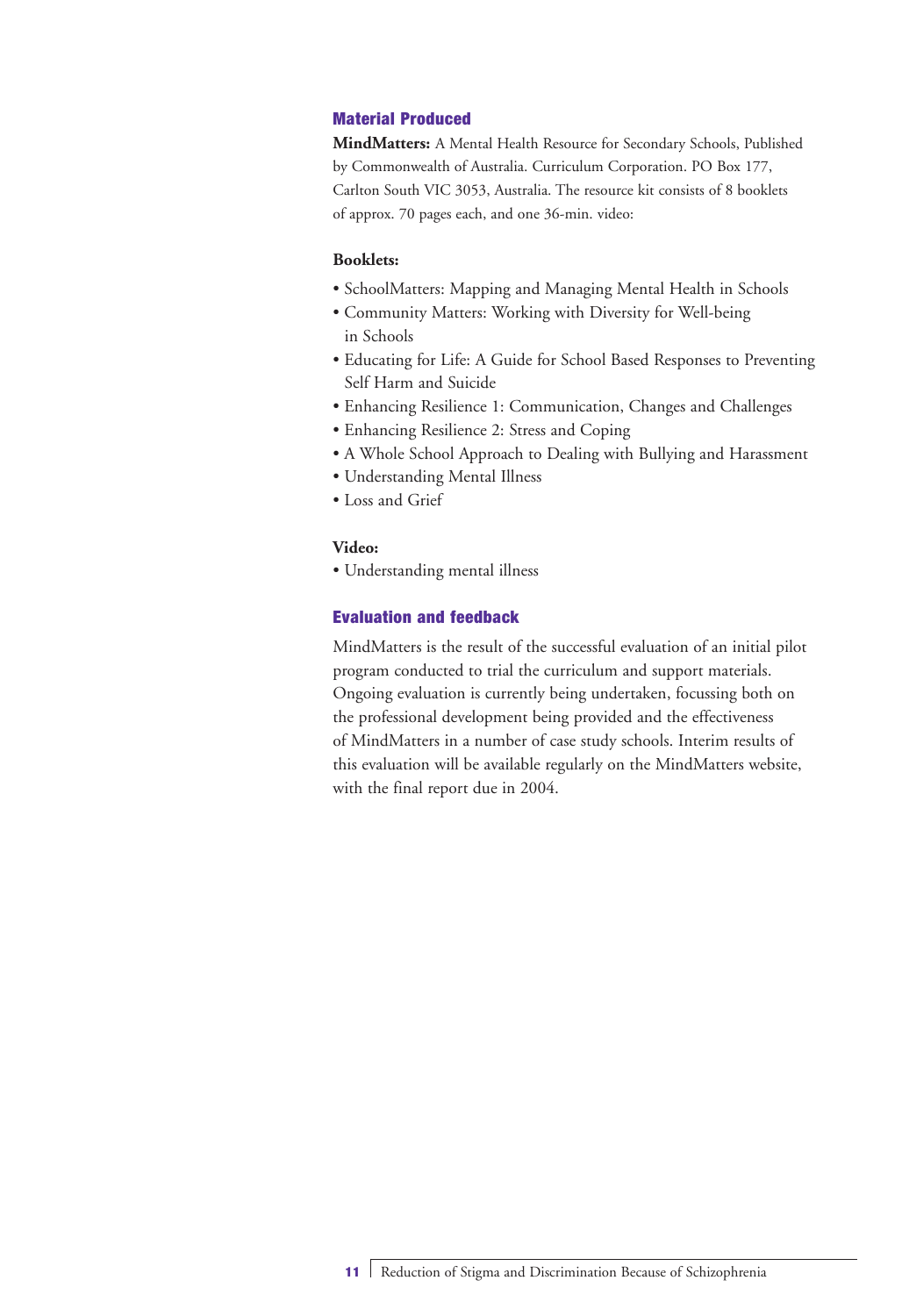# **Mental Health Council of Australia (MHCA)**

| Managed by:             | Mental Health Council of Australia              |
|-------------------------|-------------------------------------------------|
| Program type:           | The MHCA is the peak, national, non-            |
|                         | government organisation established to          |
|                         | represent and promote the Australian mental     |
|                         | health sector, with the mission of promoting    |
|                         | the mental health of all Australians.           |
| Focus:                  | Promotion of mental health and prevention       |
|                         | of mental illness                               |
| Target audience:        | The Australian mental health sector including   |
|                         | consumers, carers, clinical service providers,  |
|                         | special needs groups (rural/remote,             |
|                         | Transcultural), private mental health service   |
|                         | providers, non-government organisations,        |
|                         | Aboriginal and Torres Strait Islander groups,   |
|                         | and State/Territory based peak bodies. In addi- |
|                         | tion, the MHCA also targets governments,        |
|                         | political parties, and the general community.   |
| Location:               | Australia                                       |
| Start date:             | The MHCA was established in 1997, with the      |
|                         | Secretariat established in May 1999.            |
| End date:               | Ongoing                                         |
| Languages:              | English                                         |
| Funding:                | The MHCA receives core funding from the         |
|                         | Commonwealth Community Sector Support           |
|                         | Scheme and National Mental Health Strategy      |
|                         | funds through the Commonwealth                  |
|                         | Department of Health and Aged Care. Core        |
|                         | funding is supplemented with the undertaking    |
|                         | of national projects, sponsorships, and         |
|                         | membership fees.                                |
| <b>Contact Details:</b> | Mental Health Council of Australia              |
|                         | PO Box 174                                      |
|                         | DEAKIN WEST ACT 2600 AUSTRALIA                  |
|                         | Tel: (02) 6285 3100                             |
|                         | Fax: (02) 6285 2166                             |
|                         | Email: admin@mhca.com.au                        |
|                         | Website: http://www.mhca.com.au                 |
|                         | Chairperson: Mr. John McGrath                   |
|                         | CEO: Mr. Des Graham                             |
|                         |                                                 |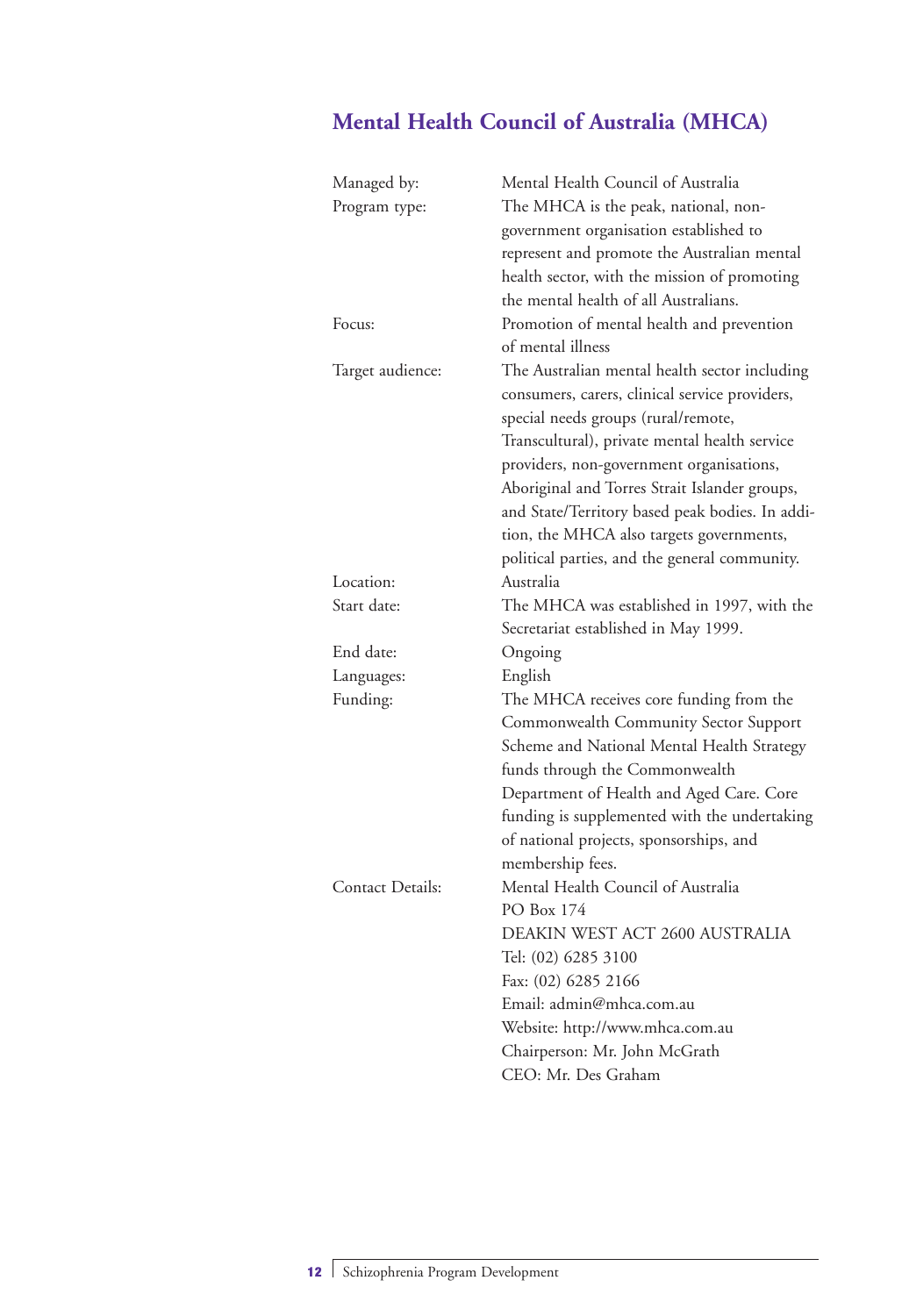#### **Description**

The Mental Health Council of Australia (MHCA) was established under the National Mental Health Strategy and was incorporated in June 1998. The MHCA is the peak, national non-government organisation representing and promoting the interests of the Australian mental health sector. It also provides advice to the Minister on mental health issues and works with the Department to progress reform initiatives at the grass roots community level. The Council has a broad constituency comprising organisations representing all key stakeholders including consumer, carers, special needs groups, clinical service providers, private mental health service providers, non-government organisations, Aboriginal and Torres Strait Islander groups, and State/Territory based peak bodies. The MHCA currently has 33 member organisations which are national bodies in their own right.

#### **MHCA Board**

The activities of the MHCA are managed by a Board of 27 representatives (capacity of 30 representatives) with membership taken from MHCA member organisations.

#### **MHCA Committees**

The MHCA Board is divided into 5 committees, each chaired by a member of the MHCA Executive and each with at least one consumer and one carer representative included in the membership. The commitee's include: Executive Committee, Research, Policy and Project Committee, Legal and Membership Committee, Finance Committee, Consumer and Carer Committee.

#### **Activities of the MHCA**

Since the formation of the Secretariat in May 1999, the MHCA has undertaken management of the following national projects and initiatives:

#### **Community Development Project and 'The Kit'**

Consumers and carers are increasingly asking for an enhanced role within the mental health sector as well as taking their place as community leaders in the struggle against stigma and discrimination. The Community Development Project (CDP) is a national project, funded in two phases by the Commonwealth Department of Health and Aged Care. The aim of the CDP is to put in place strategies and resources to enable consumers and carers to participate more actively through the development of community advocacy skills.

During the first phase of the project, The Kit – a guide to the advocacy we choose to do – was developed. The second phase of the CDP is being undertaken by the MHCA. The MHCA has identified key areas in undertaking management of the CDP: dissemination of The Kit, access, consultation and development, support, training, and evaluation.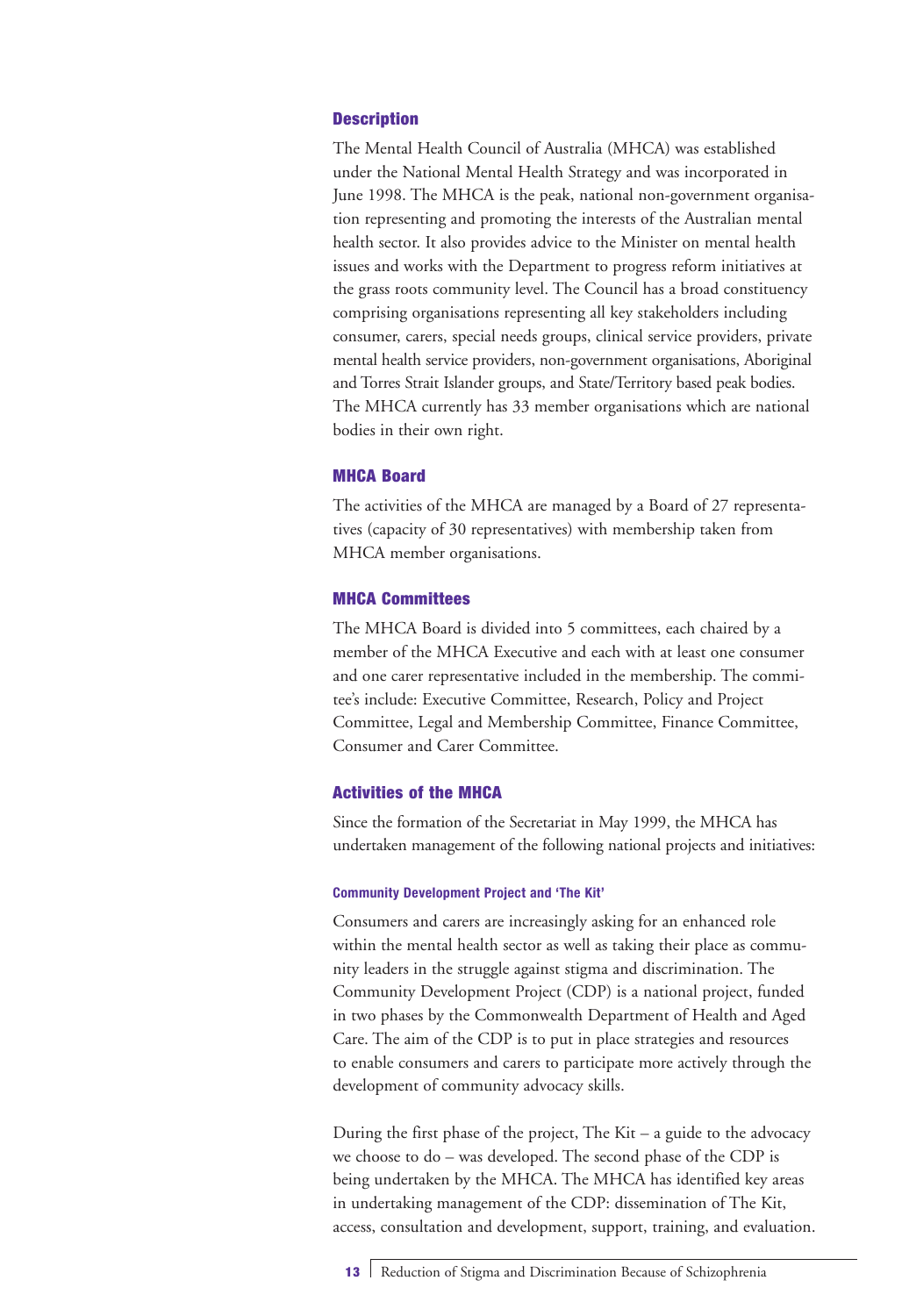The MHCA is about to commence delivery of a national curriculum program based on initial national consultations with consumers, carers and service providers about the needs of stakeholders in progressing community development. Five curriculum modules have been produced.

# **Enhancing Relationships between Health Professionals and Consumers and Carers Project**

The Enhancing Relationships between Health Professionals and Consumers and Carers Project provides an overview of current issues, policy and initiatives which impact on consumers, carers, and health professionals and their ability to work in collaboration to improve mental health outcomes. Five key areas of direction for the Enhancing Relationships Project were identified as consumer and carer participation; continuous quality improvement; legislation; workplace reform; and education and training.

#### **Carers of People with Mental Illness Project**

The Carers of People with Mental Illness Project is an innovative partnership project funded by the Commonwealth Department of Health and Aged Care, and jointly undertaken by the MHCA and the Carers Association of Australia. The primary goal of the project was to identify priority actions to better support and recognise the roles of carers of people with mental illness across Australia. Stage 2 of this project, focussing on implementation of the recommendations, is currently being negotiated.

#### **World Mental Health Day 1999, 2000 and 2001**

World Mental Health Day is an annual international event, celebrated since 1992, that is co-ordinated by the World Federation for Mental Health and co-sponsored by the World Health Organisation, a specialised agency of the United Nations. Over the past 3 years the MHCA has developed a campaign for World Mental Health Day based on the international theme for the day: Mental Health and Work.

#### **World Health Day 2001: Stop Exclusion – Dare to Care**

The MHCA undertook the national co-ordination of World Health Day (held by the World Health Organisation) activities in Australia on 7 April 2001. The theme of the event was dedicated to mental health issues, and its prime objective was to impact public opinion and stimulate debate on how to improve the current condition of mental health around the world. The role of the MHCA included a national media campaign, a national ministerial launch, national distribution of promotional materials, development of a website and co-ordination of Statebased activities in collaboration with local organisations.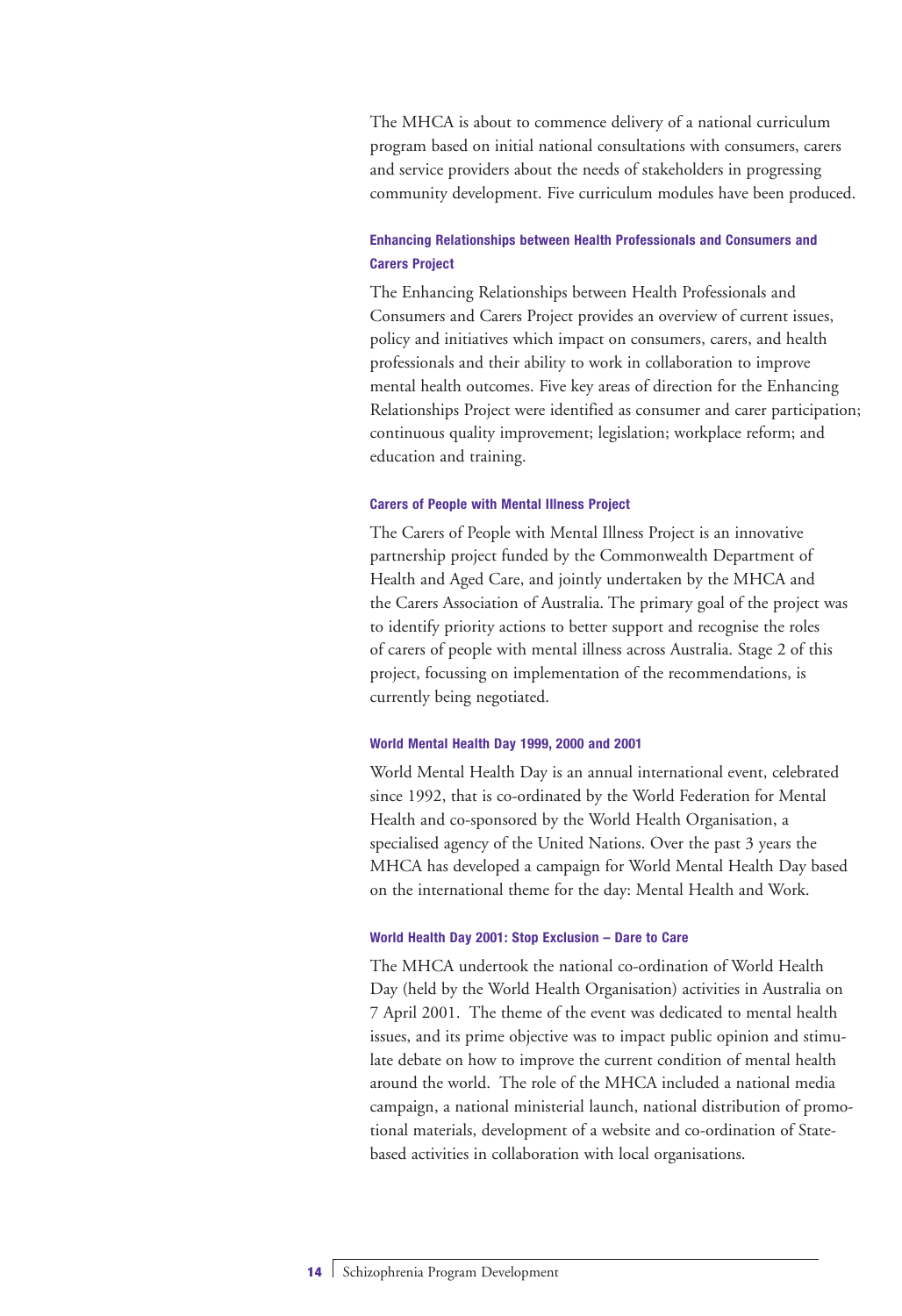#### **Alleged Discrimination by Insurance Companies**

The MHCA has recently undertaken an investigation of alleged insurance discrimination against those who either have, or have had, a mental illness. This investigation is being undertaken in partnership with beyondblue: the national depression initiative.

#### **Establishment of a National Consumer and Carer Forum**

With the proposed closure of the Network of Australian Community Advisory Groups (NOAC), the MHCA has been working with NOAC to develop a proposal to maintain the national network of consumers and carers established through NOAC. A National Consumer and Carer Forum is the proposed model to be co-ordinated by the MHCA in partnership with States/Territories. This proposal was unanimously endorsed by the Australian Health Ministers Advisory Council National Mental Health Working Group (AHMAC NMHWG) on 7 September 2001 with agreed funding of \$121,000 per year. The MHCA informed the AHMAC NMHWG final endorsement of the proposal would be considered by the MHCA Board at the meeting on 18 September 2001.

#### **Materials Produced**

- The Kit: A Guide to the Advocacy we Choose to Do
- Final Report of the Carers of People with a Mental Illness Project
- Final Report of the Enhancing Relationships between Health Professionals and Consumers and Carers Project: Identifies barriers to enhancing relationships along with a series of strategies to overcome these barriers.
- Promoting the Mental Health of all Australians A Federal Election 2001 Submission
- Flannel Flower package 1 Flannel Flower lapel pin and one Flannel Flower postcard: As part of the World Mental Health Day campaign, the MHCA developed an enduring national symbol for mental health – the Flannel Flower. This native Australian plant represents the resilience, adaptability to change and sensitivity that is important in each individual's mental health life.
- Promotional materials (e.g. posters, brochures, fact sheets etc.) for World Mental Health Day and World Health Day
- MHCA Annual Report (1999 2001), Strategic Plan (1999- 2001), Sponshorship brochure, and quarterly newsletters.
- Copies of all MHCA policy submissions, project reports, and other materials are available on the MHCA Website, www.mhca.com.au.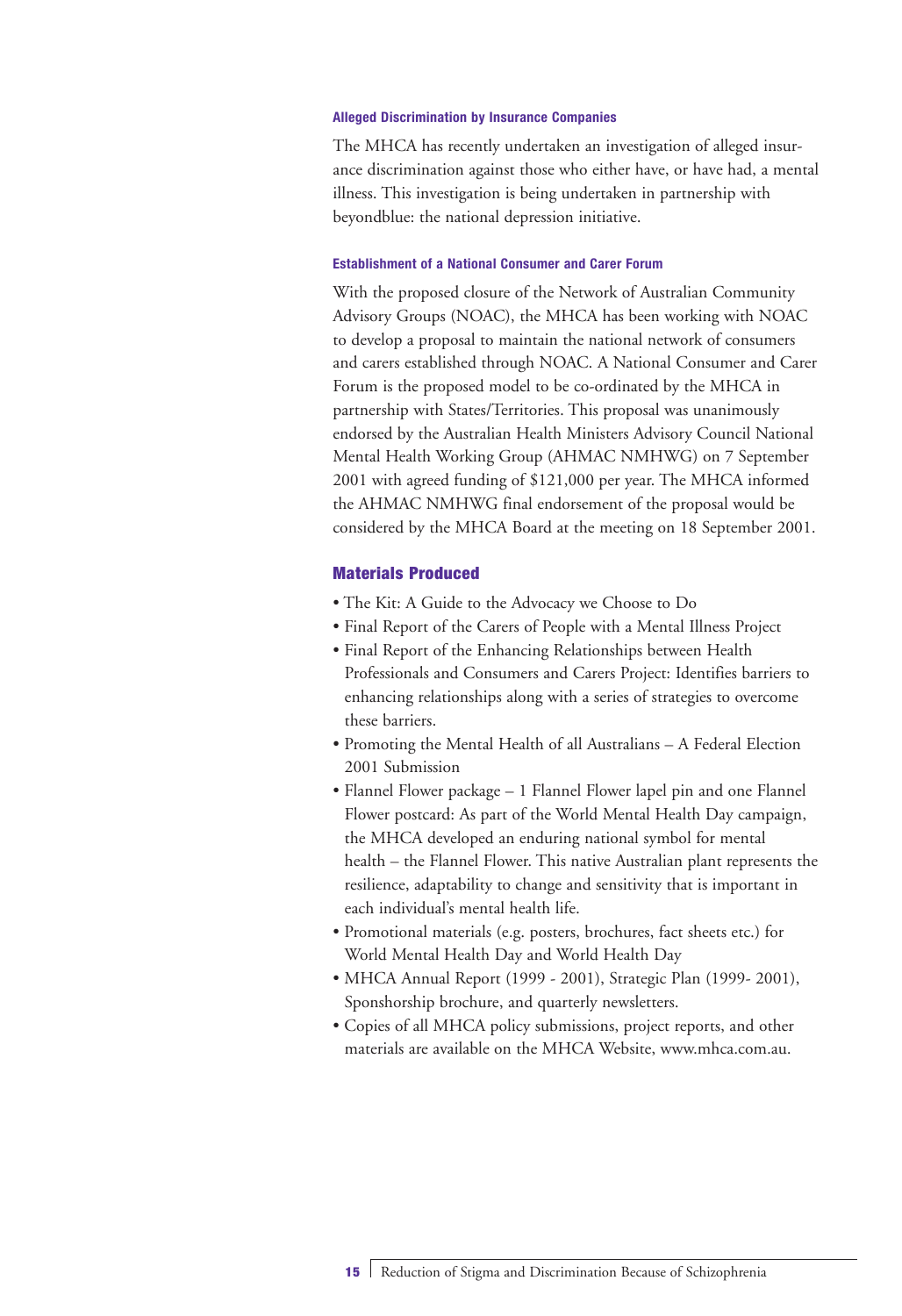# **Response Ability: University Curriculum Resources**

| Managed by:         | Hunter Institute of Mental Health Australia  |
|---------------------|----------------------------------------------|
| Program type:       | Training                                     |
| Focus:              | Mental illness, mental health promotion, and |
|                     | suicide prevention                           |
| Target audience:    | University students in the disciplines of    |
|                     | secondary education and journalism           |
| Location:           | Australia                                    |
| Start date:         | 2000 [Phase Two]                             |
| Projected end date: | 2002                                         |
| Languages:          | English                                      |
| Funding:            | Funded through the Commonwealth              |
|                     | Department of Health and Aged Care, under    |
|                     | the National Mental Health Strategy and      |
|                     | National Suicide Prevention Strategy         |
| Contact Person:     | Hunter Institute of Mental Health            |
|                     | PO Box 833                                   |
|                     | NEWCASTLE NSW 2300                           |
|                     | Tel: (02) 4924 6721                          |
|                     | Fax: (02) 4924 6724                          |
|                     | Website Address: http://www.himh.org.au      |
|                     | Email: himh@hunterlink.net.au                |
|                     |                                              |

## **Aims**

To disseminate mental health promotion and suicide prevention resources to universities, for use with students in the disciplines of secondary education and journalism.

# **Description**

The Hunter Institute of Mental Health, based in Newcastle, is being funded to further develop and disseminate mental health promotion and suicide prevention resources for the training of new professionals, in secondary education and journalism. The resources are available to academics teaching in each of these disciplines and to students via the Internet.

## **Materials produced**

- •*Response…Ability*: *Curriculum Resources on the Issue of Youth Suicide*. [Phase one Materials]. Published on the Internet, developed for use in tertiary education courses of professionals (nurses, high school teachers, journalists) in Australia. Available at www.himh.org.au.
- *Response Ability: Curriculum Resources Teacher Education Youth* AND *Response Ability: Curriculum Resources for Journalism Education* [Phase Two Materials]. Published primarily in CD-ROM format with additional materials on the internet, developed for use in tertiary education courses of professionals (high school teachers and journalists) in Australia. Availabe at www.responseability.org.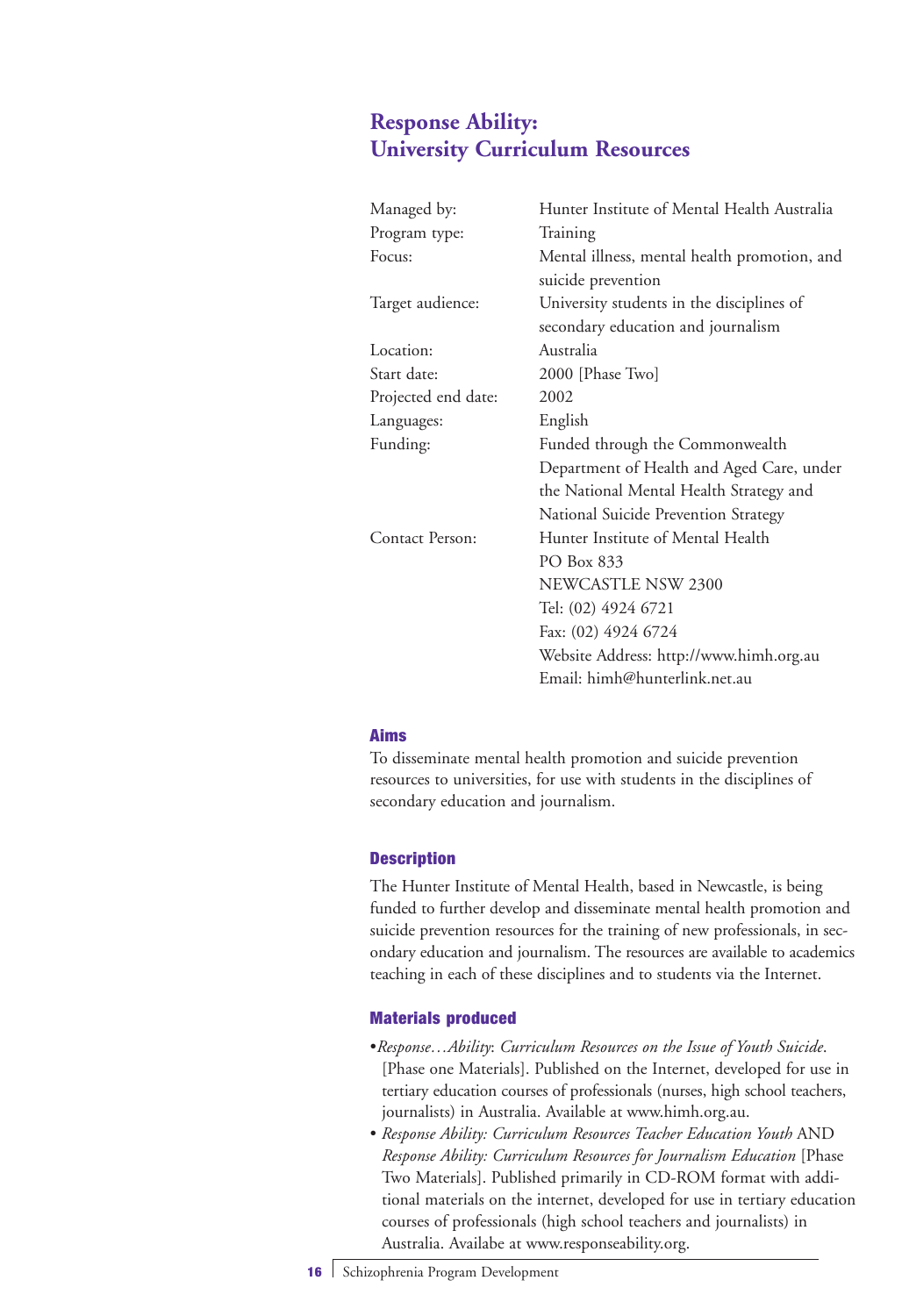# **BELGIUM**

# **Changing community attitudes on community care for the severely mentally ill**

| Program type:       | Education and information in an interactive |
|---------------------|---------------------------------------------|
|                     | way targeted at groups of lay people        |
| Focus:              | Changing community attitudes on community   |
|                     | care for the severely mentally ill          |
| Target groups:      | Lay people, informal volunteer carers,      |
|                     | police, students                            |
| Location:           | Sint-Niklaas (Oost-Vlaanderen, Belgium)     |
| Research:           | Katholieke Universiteit Leuven, Belgium     |
| Start date:         | January 1st, 2000                           |
| Projected end date: | December 30th, 2002                         |
| Languages:          | Dutch                                       |
| Funding:            | Grant from the 'Ministerie van de Vlaamse   |
|                     | Gemeenschap, Administratie Wetenschap en    |
|                     | Innovatie, Afdeling Wetenschappen'          |
|                     | (PBO98/27/73)                               |
| Contact Person:     | Katleen De Rick                             |
|                     | Prof. Dr. Chantal Van Audenhove             |
|                     | LUCAS (Katholieke Universiteit Leuven)      |
|                     | Kapucijnenvoer 35                           |
|                     | B-3000 Leuven                               |
|                     | Belgium                                     |
|                     | katleen.derick@med.kuleuven.ac.be           |
|                     | chantal.vanaudenhove@med.kuleuven.ac.be     |
|                     | Tel: + 32 16 33 69 10                       |
|                     | Fax: + 32 16 33 69 22                       |
|                     | Website address:                            |
|                     | http://www.kuleuven.ac.be/lucas/            |

## **Aims**

To enhance knowledge about the origin and courses of severe and enduring mental illnesses and about the disabilities and skills of the severely mentally ill to encourage positive attitudes towards the severely mentally ill towards care in the community.

# **Description**

Two complementary evening meetings (each lasting two hours), which include a lecture and talk, theoretical information on the causes and consequences of mental illnesses, experiences of a client and a family member (both interviewed by a professional caregiver), a conducted tour of mental health services, introduction to different therapies (group therapy, music therapy, sports therapy) introduction to different forms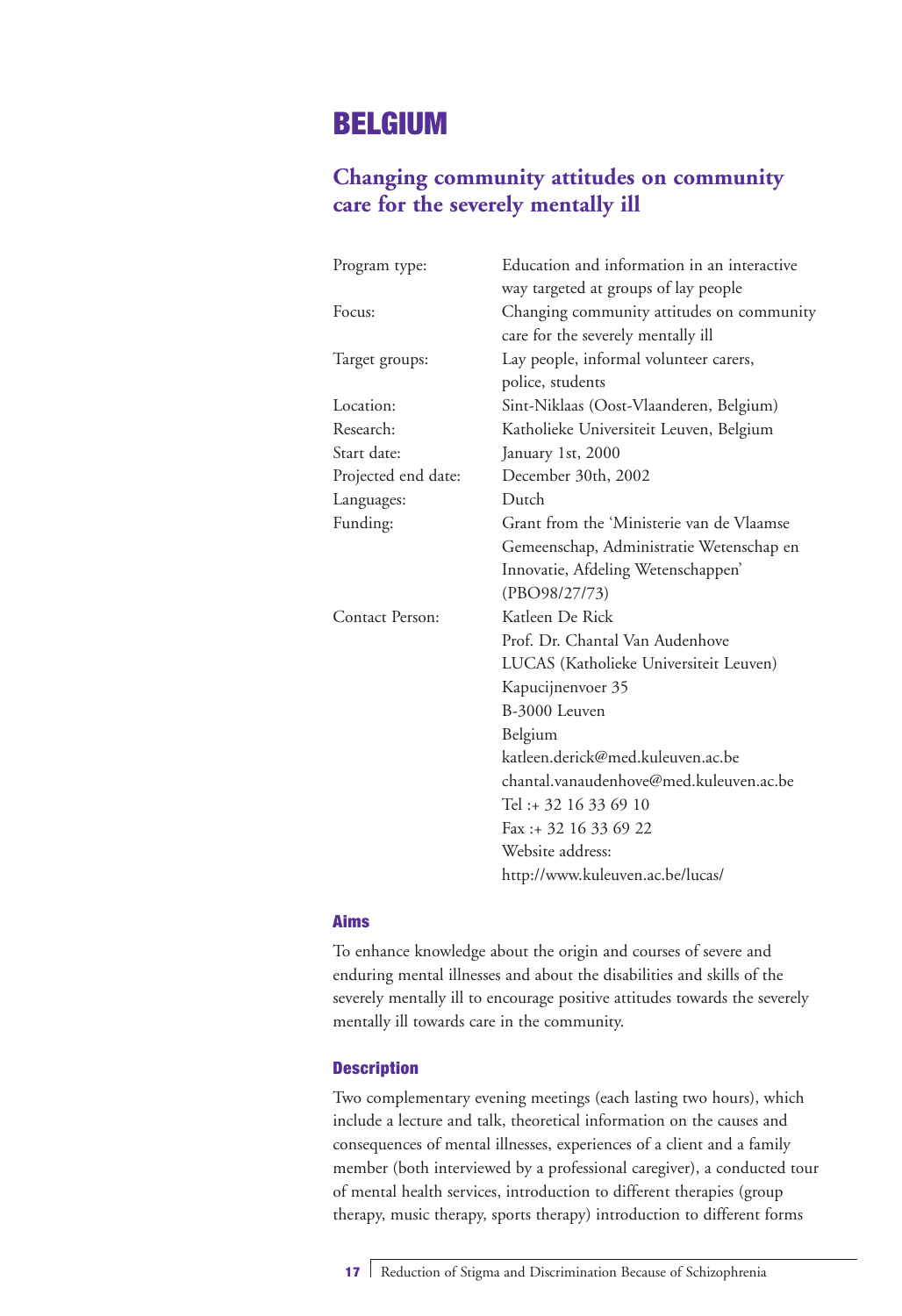of community care (sheltered living, drop-in centre, centre for ambulatory health care, vocational rehabilitation) and question time and 'stay and talk.'

#### **Program features**

- Active involvement of three groups of stakeholders: clients, family members and professionals
- Active involvement of the lay people (e.g. group therapy)
- Interaction between stakeholders and lay people (question time and 'stay and talk')
- Involvement of all regional services for the severely mentally ill (psychiatric hospitals, centre for ambulatory mental health care, centre for vocational rehabilitation, drop-in centre, sheltered living)

### **Materials produced**

Dutch translation of the questionnaire 'Community Attitudes toward the Mentally Ill (CAMI) (Taylor & Dear, 1979).

# **Evaluation**

# **POSITIVE**

# **for the clients :**

- participating can contribute to the recovery process
- enhances empowerment
- enhances self esteem
- is satisfying
- makes the client a positive role model

#### **for the professionals:**

- participating makes the professionals aware of the possibility of engaging clients
- encourages intra-organisational collaboration

#### **for the lay people:**

- participating breaks stereotype images
- enhances knowledge
- encourages a positive attitude

#### **NEGATIVE**

#### **for the clients:**

- participating is very burdensome
- endangers privacy
- can cause envy from the other clients

#### **for the professionals :**

• participating is very time consuming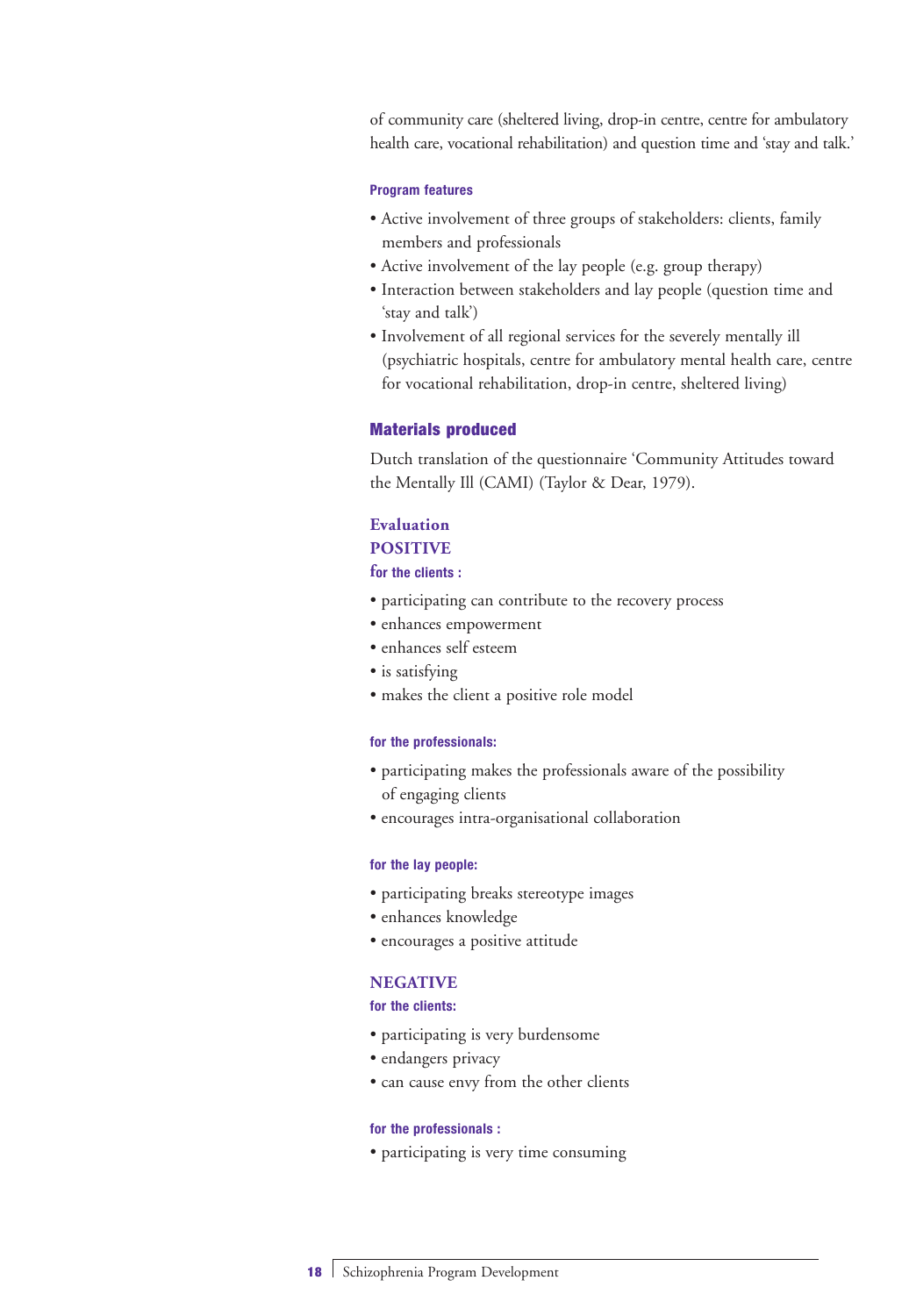# **CANADA**

# **Partnership Programme**

| Managed by:         | Schizophrenia Society of Nova Scotia Canada       |
|---------------------|---------------------------------------------------|
| Program type:       | Public education                                  |
| Focus:              | Schizophrenia                                     |
| Target audience:    | General public, secondary school students         |
|                     | (high school students), families of mental health |
|                     | service users                                     |
| Location:           | Nova Scotia (and other Canadian provinces)        |
| Start date:         | Mid 1995                                          |
| Projected end date: | Ongoing                                           |
| Languages:          | Mostly English, some French                       |
| Funding:            | Individual fund raising, private donations, with  |
|                     | initial funds at under \$1000                     |
| Contact Person:     | Mr. Dion Mouland B.Sc, DHSA,                      |
|                     | MHSA(pending) Executive Director                  |
|                     | Schizophrenia Society of Nova Scotia              |
|                     | P.O. Box 1004                                     |
|                     | Dartmouth Nova Scotia B2Y 3Z9                     |
|                     | Nova Scotia, Canada                               |
|                     | Tel: $+1(902)$ 465-2601                           |
|                     | Fax: $+1(902)$ 465-5479                           |
|                     |                                                   |

#### **Aims**

To promote a better understanding of the illness of schizophrenia and to reduce stigma.

# **Description**

The Partnership Program is a public educational programme in which people suffering from schizophrenia, members of their families and mental health professionals jointly deliver presentations on schizophrenia to a variety of audiences. In each presentation a person with schizophrenia and a family member talk about the difficulties in living with schizophrenia. Their personal stories help to humanize the illness and add compassion to their plight. The mental health professional lends his/her medical expertise to the presentation. Discussion generally includes the onset of the illness and early signs, surviving the illness, treatments and their side effects, and relapses.

The presentation may involve viewing of some audio-visual material, such as the locally produced video "Walk Beside Me" in which service users talk about their personal experiences with the illness.

This public educational model was developed by the Schizophrenia Society of Alberta where a Partnership Program has been in operation since January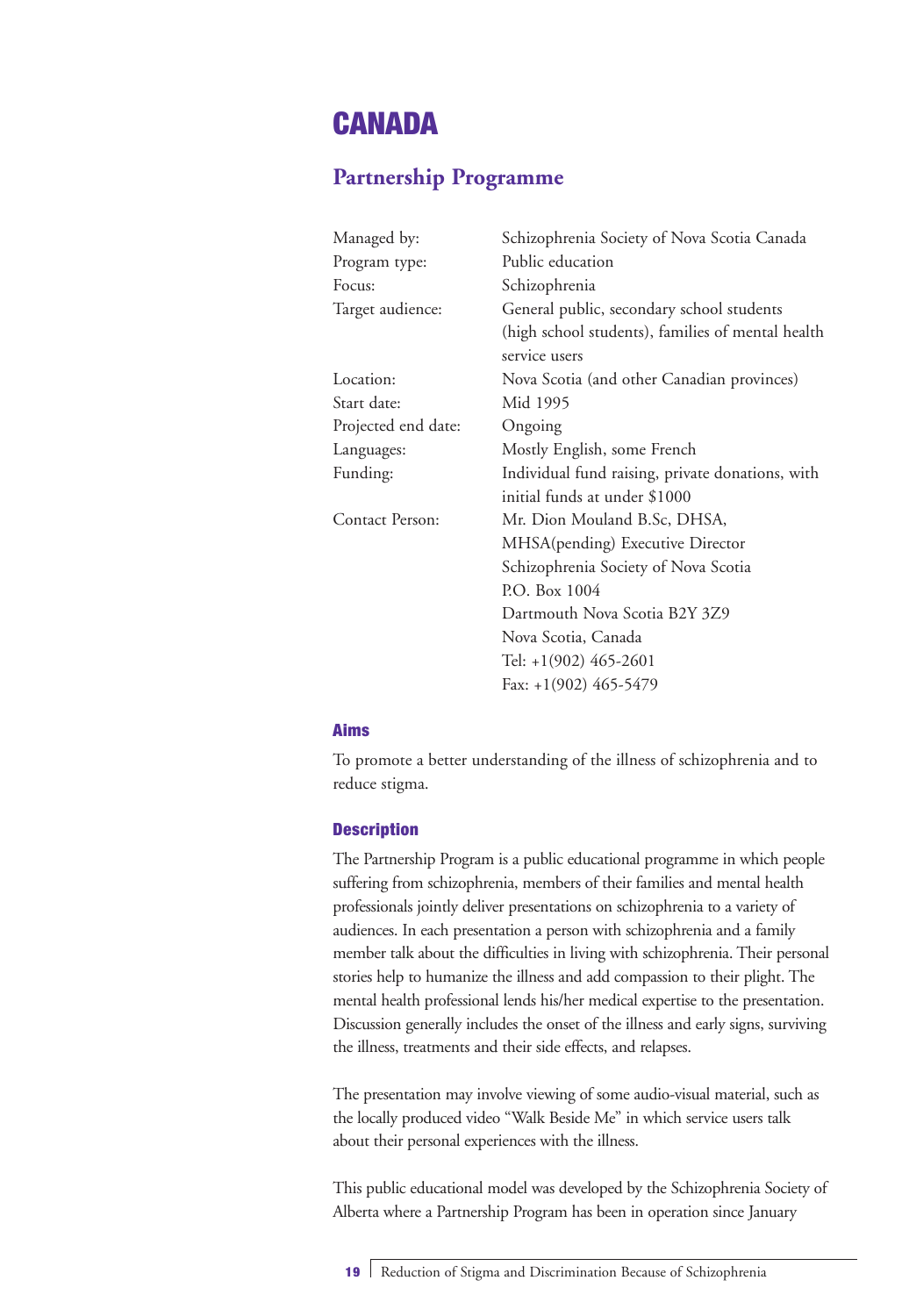1994. It has spread to other provinces in Canada subsequently. These joint presentations are felt to be a very dramatic and effective way to educate.

#### **Materials produced**

"Walk Beside Me." This video describes the experience of living with schizophrenia in several rural and urban communities in Nova Scotia. It features people with schizophrenia and their families filmed in their home environment describing in their own words what contributes to, and detracts from, their quality of life as they live with the illness. 35 Minutes. Jointly produced by New Beginnings and Schizophrenia Society of Nova Scotia, Canada, 1994.

## **Evaluation and feedback**

In Nova Scotia presentations were given to at least seven schools, the Rotary Club Dartmouth, and the Petty Officers' Club Halifax, since mid 1995. More than 100 videos have been sold. Evaluation sheets were passed out during each presentation and feedback has generally been very positive. Many students have approached the Schizophrenia Society for more information having decided to do a project on the subject and many of those achieved high marks. Overall, these presentations were felt to bring the Society much closer to the general public and to high school students, then any other means used.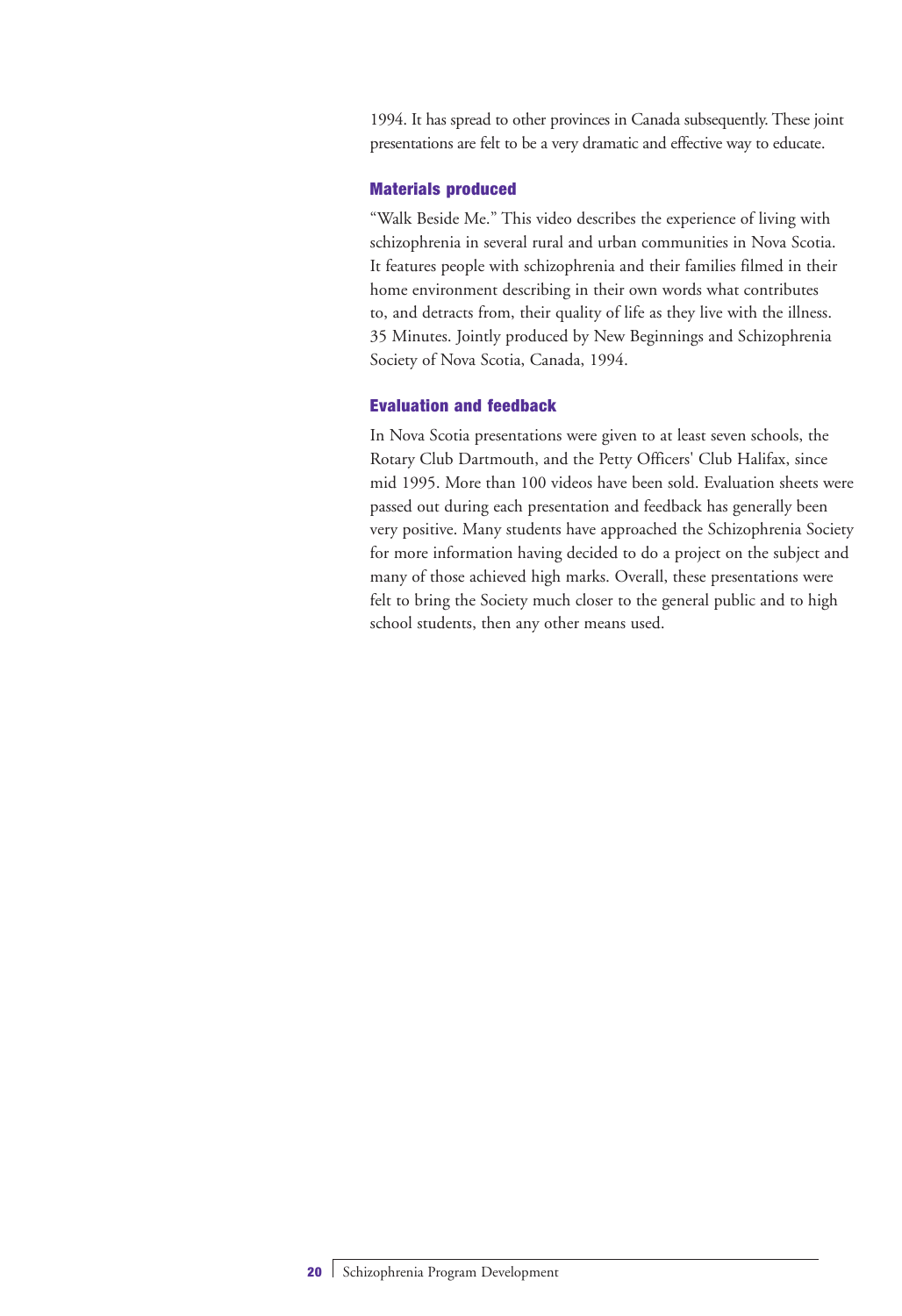# **Televised Schizophrenia Awareness and Fund Raising Auctions**

| Managed by:         | Schizophrenia Society of Nova Scotia          |
|---------------------|-----------------------------------------------|
|                     | Bridgewater Chapter, Lunenburg County         |
|                     | Canada                                        |
| Program type:       | Public education (combined with fund raising) |
| Focus:              | Schizophrenia                                 |
| Target audience:    | General public                                |
| Location:           | Lunenburg County, Nova Scotia                 |
| Start date:         | August 1995                                   |
| Projected end date: | Ongoing                                       |
| Languages:          | English                                       |
| Funding:            | Local firms donate gifts to be sold on the    |
|                     | auction; local TV/Radio network is providing  |
|                     | its services free of charge                   |
| Contact Person:     | Ruth and Bruce Herridge                       |
|                     | Representatives, Bridgewater Chapter          |
|                     | Schizophrenia Society of Nova Scotia          |
|                     | Box 271                                       |
|                     | Mahone Bay, Nova Scotia B0J 2E0               |
|                     | Canada                                        |
|                     | Tel: +1 (902) 624-8904                        |
|                     | Fax: +1 (902) 624-8784                        |
|                     |                                               |

## **Aims**

To increase awareness of schizophrenia and to reduce stigma.

## **Description**

One or two weeks before Christmas an auction of donated goods is held, broadcast on local television. The auction element is alternated with entertainment by local artists and discussions on schizophrenia by service users, their families and local mental health workers. Viewers can call in to the station to make their bids for goods auctioned or to join the discussions. Over 5000 viewers are tuned in to the auction at any given time.

### **Evaluation and feedback**

Two auctions have been held so far, raising over \$10,000. Following these broadcasts more sufferers have been coming forward, contacting the Schizophrenia Society for more information and support. As a direct result, the Schizophrenia Society's " Schizophrenia: A Handbook for Families" had to be reordered and reprinted to meet demands.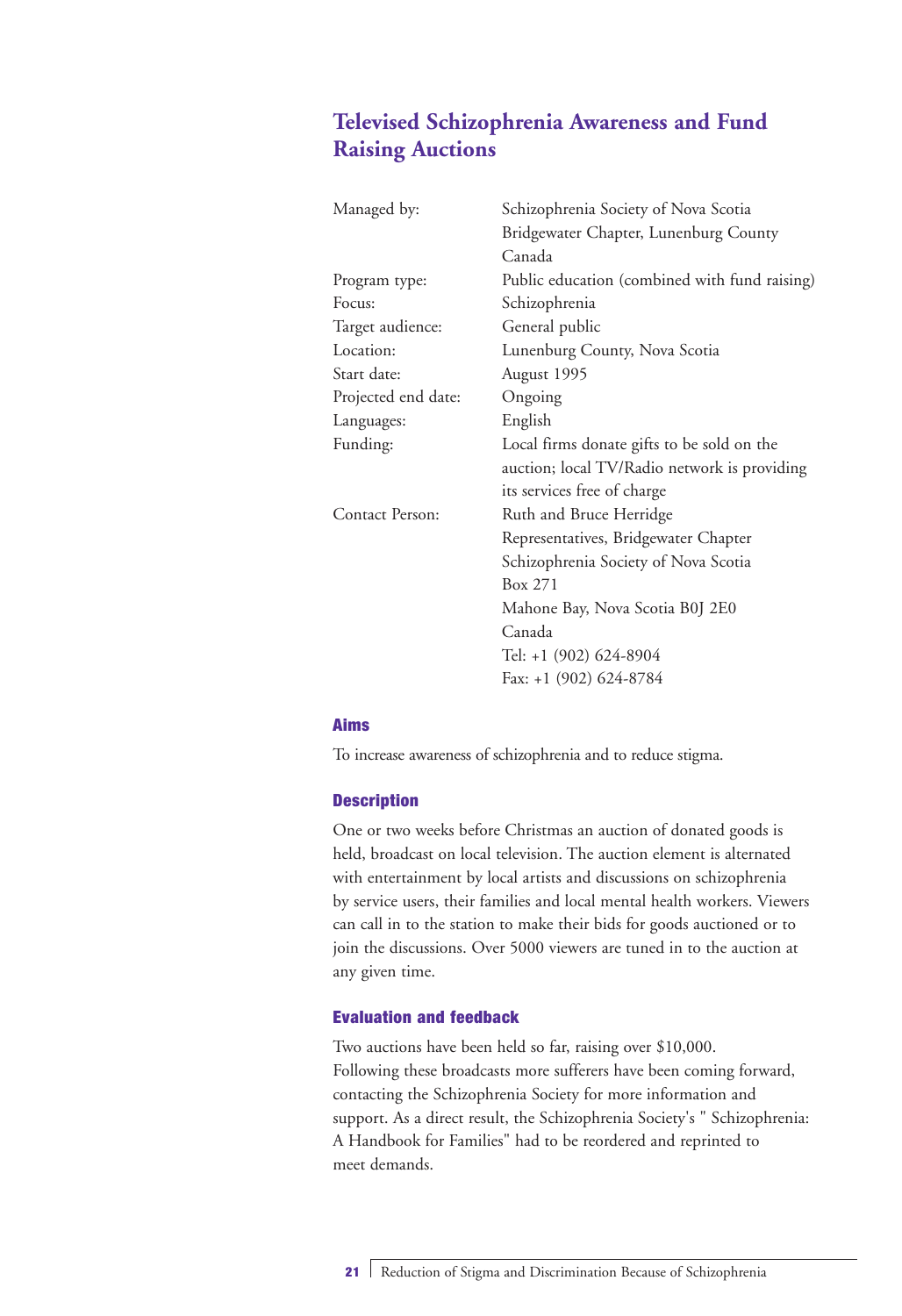# **Greece**

# **Association of Families for Mental Health (SOPSI)**

| Association type: | Voluntary organization                        |
|-------------------|-----------------------------------------------|
| Focus:            | Stigma associated with mental illness         |
| Target audience:  | General public, as well as families of people |
|                   | with mental illness                           |
| Location:         | Nationwide in Greece                          |
| Start date:       | 1993                                          |
| Languages:        | Greek and English                             |
| Funding:          | Self-funding                                  |
| Contact:          | <b>SOPSI</b>                                  |
|                   | Dilou 3                                       |
|                   | Vironas 16231                                 |
|                   | Greece                                        |
|                   | Tel: +301 7640277                             |
|                   | Fax: +301 7640277                             |
|                   | E-mail: dandronikos@Ath.forthnet.gr           |

### **Description**

The Association of Families for Mental Health was established in 1993 in Athens by a few families who were not only seeking help in order to better cope with the illness of their relatives, but also to confront societal discrimination against persons suffering from a mental illness and their family members. These days, SOPSI has members nationwide and has contributed to the establishment of local organizations in the major cities of Greece. It is a voting member of the National Confederation of Disabled Persons of Greece, the European Federation of Associations of Families of Mentally ill (EUFAMI), the World Association of Psychosocial Rehabilitation (W.A.P.R.) and of the World Schizophrenia Fellowship (W.S.F.). Moreover, SOPSI maintains contacts with the World Health Organisation (W.H.O.), as well as with local organizations helping Greek people in several countries and especially in Greece.

Members of SOPSI can be either physical or legal entities. Family members of persons suffering from mental illness are voting members, but friends, mental health professionals and all persons interested in the association's activities are also welcomed as members.

The administrative members are made up of the General Assembly, the Board of Directors, the Scientific Committee and the Reviewing Committee. All administrative members are elected by the General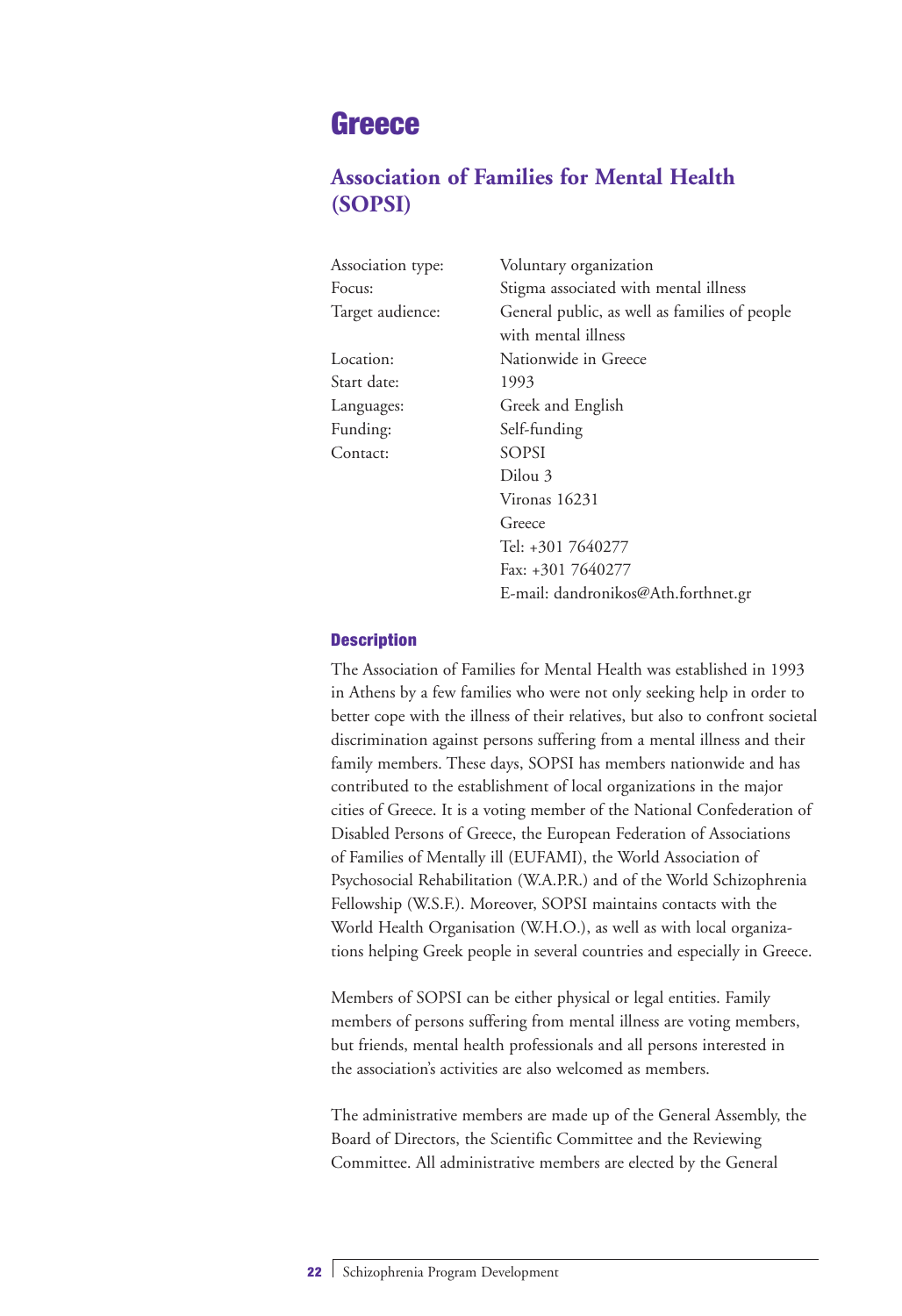Assembly every second year. The Board of Directors nominates the Scientific Council and its role is advisory and consultative.

### **Objectives**

The main objectives of SOPSI are to support its members in various ways, to reduce fear and anxiety and any kind of discrimination against those who suffer from mental illness and their families and to fight stigma.

#### **Activities**

In order to achieve its goals, SOPSI increases public awareness and understanding of mental illness by publishing information leaflets and organizing lectures, seminars and campaigns. In addition to that, SOPSI runs psychoeducational groups as well as support and self-help groups for relatives.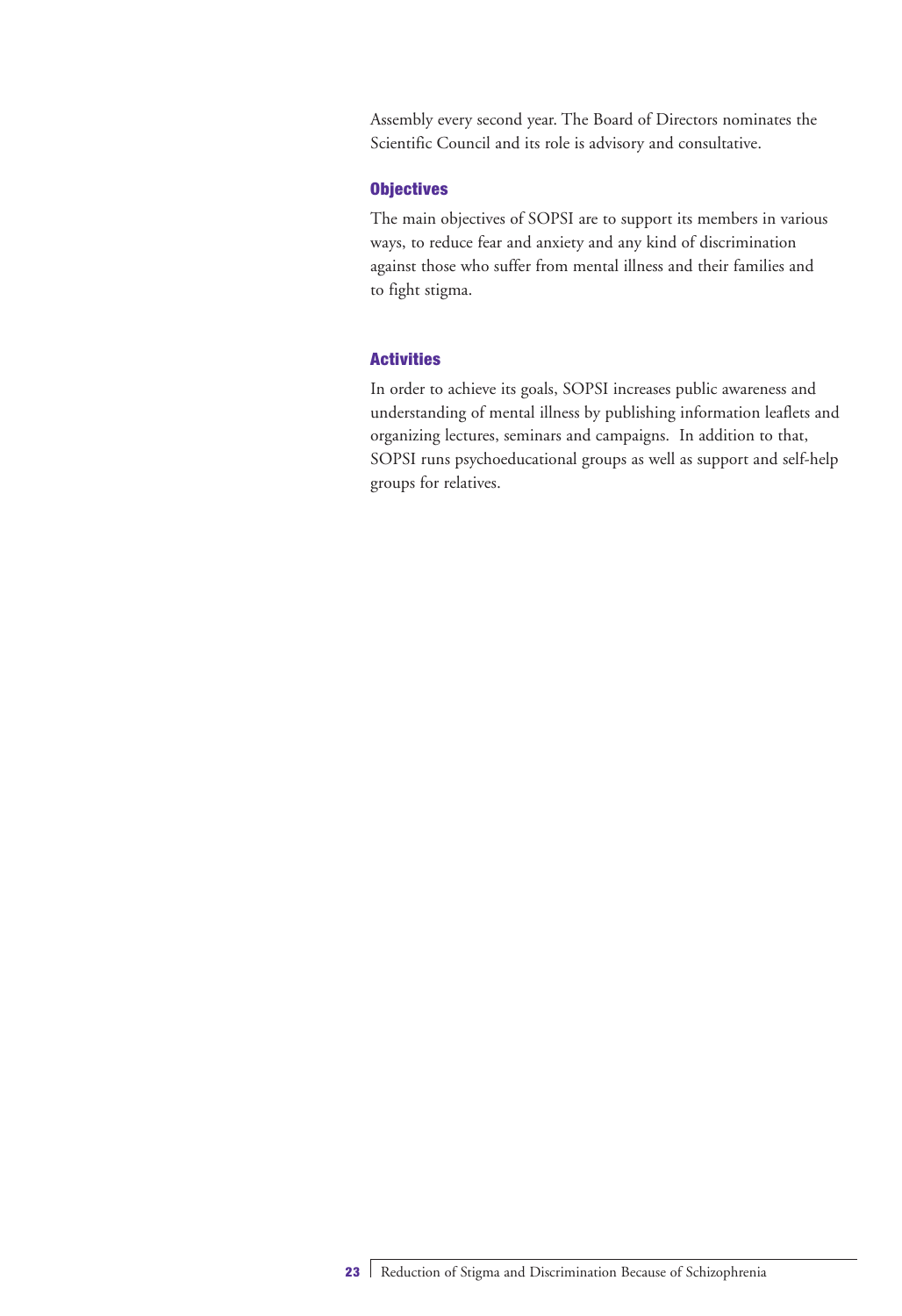# **Association Against the Prejudice of Mental Disorders "Anagennisi"**

| Managed by       | U.M.H.R.I.                                       |
|------------------|--------------------------------------------------|
| Programme type:  | Training and education of patients, advocacy,    |
|                  | public education, research                       |
| Focus:           | Mental Illness Generally                         |
| Target Audience: | Patients, friends, relatives, general public,    |
|                  | health care professionals                        |
| Start date:      | 1984                                             |
| Funding:         | Self-funded, small funding from the participa-   |
|                  | tion of the Association in European Programs,    |
|                  | support from the U.M.H.R.I. and human            |
|                  | resources provided by friends of the Association |
| Contact:         | 4, Eginitou street                               |
|                  | 115 28 Ilissia                                   |
|                  | Athens, Greece                                   |
|                  | Tel: 0030 10 7292888                             |
|                  | Fax: 0030 10 6170917                             |
|                  | Email: vkaridi@compulink.gr                      |
|                  |                                                  |

## **Description**

The Association Against the Prejudice of Mental Disorders (originally named "Synechia") was founded in 1984 by people with mental disorders. It was the first such association to participate in pilot programmes for vocational preparatory work and training. The Association, with the support of the University Mental Health Research Institute (U.M.H.R.I.) offers its members various forms of assistance, strengthens the mutual help and solidarity between them and is opposed to all kinds of prejudice, social rejection and isolation surrounding mental disorders.

In 1994, the Association was expanded with the participation of employees of the psychosocial rehabilitation programmes of the U.M.H.R.I., friends, relatives and volunteers and was re-established as "Anagennisi," with the basic goal of becoming more effective against social stigmatization and self-stigmatization on a national and European level. The newly-formed Association proved to be more functional, flexible and effective regarding its main purpose and its additional goals for people with mental disorders.

## **Goals**

The basic goal of Anagennisi is the improvement of social sensitivity towards mental illness, as well as the fight against self-stigmatization (the stigma that the patient holds for himself/herself).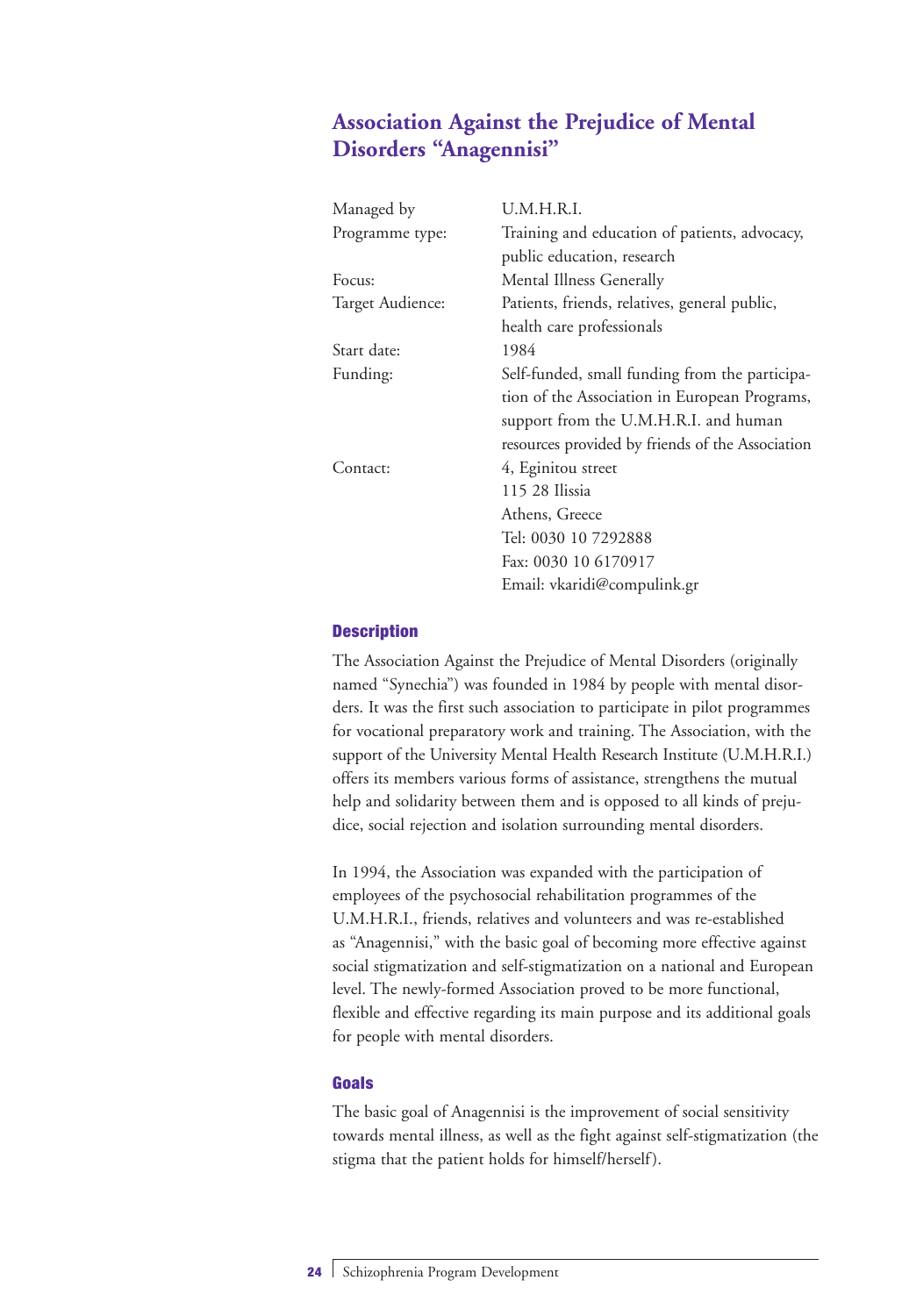#### **Additional goals of the Association are:**

- To develop common activities and actions against stigma and to promote a change in attitudes in local European societies. Since 1998, the Association, with the support of U.M.H.R.I., has pursued this goal through participation in programmes of the European Union and by the organization of a European network of associations for people with mental disorders.
- Improvement of the quality of life for people with mental disorders (including use of leisure time, pursuit of occupational motives, participation in programs or activities with family members).
- Development of meaningful relationships between the members and their families.
- Organization of volunteer support and self-help groups (e.g. visits in guests' houses of chronic patients, operation of a "support-fund").
- To improve the awareness of health-care professionals and the general public about mental illness.
- Patient psychoeducation in order to develop more positive attitudes towards various therapy methods and also to reconcile the illness with its social perspectives.
- Formation of volunteer groups and committees which can pursue the goals of the Association and the organization of social, cultural and recreational activities.

#### **Past and future activities**

- Publication of informational pamphlets about the activities of the Association. The pamphlets have been distributed during meetings and conferences dealing with mental health, as well as to relevant groups.
- Organization of recreational and cultural activities under the scope of quality of life improvement and relationship strengthening among members on a stable basis.
- Establishment of open voluntary groups that help primarily in crisis prevention and in emergency situations which may occur with some of the members of the Association (e.g. lonely individuals in relapse, loss of a relative, loss of job etc.).
- Psychoeducation in small groups of patients and relatives. (Professionals that work with these groups are always volunteers, members of UMHRI).
- Participation of the Association in research programmes: a) Patients have administered questionnaires to a large number of employers in order to explore the attitudes towards the illness and towards patients, and with the aim to sensitize through direct contact, and b) All patients have completed questionnaires for a UMHRI's study regarding self-stigmatization.
- Participation of the Association in conferences, meetings and events.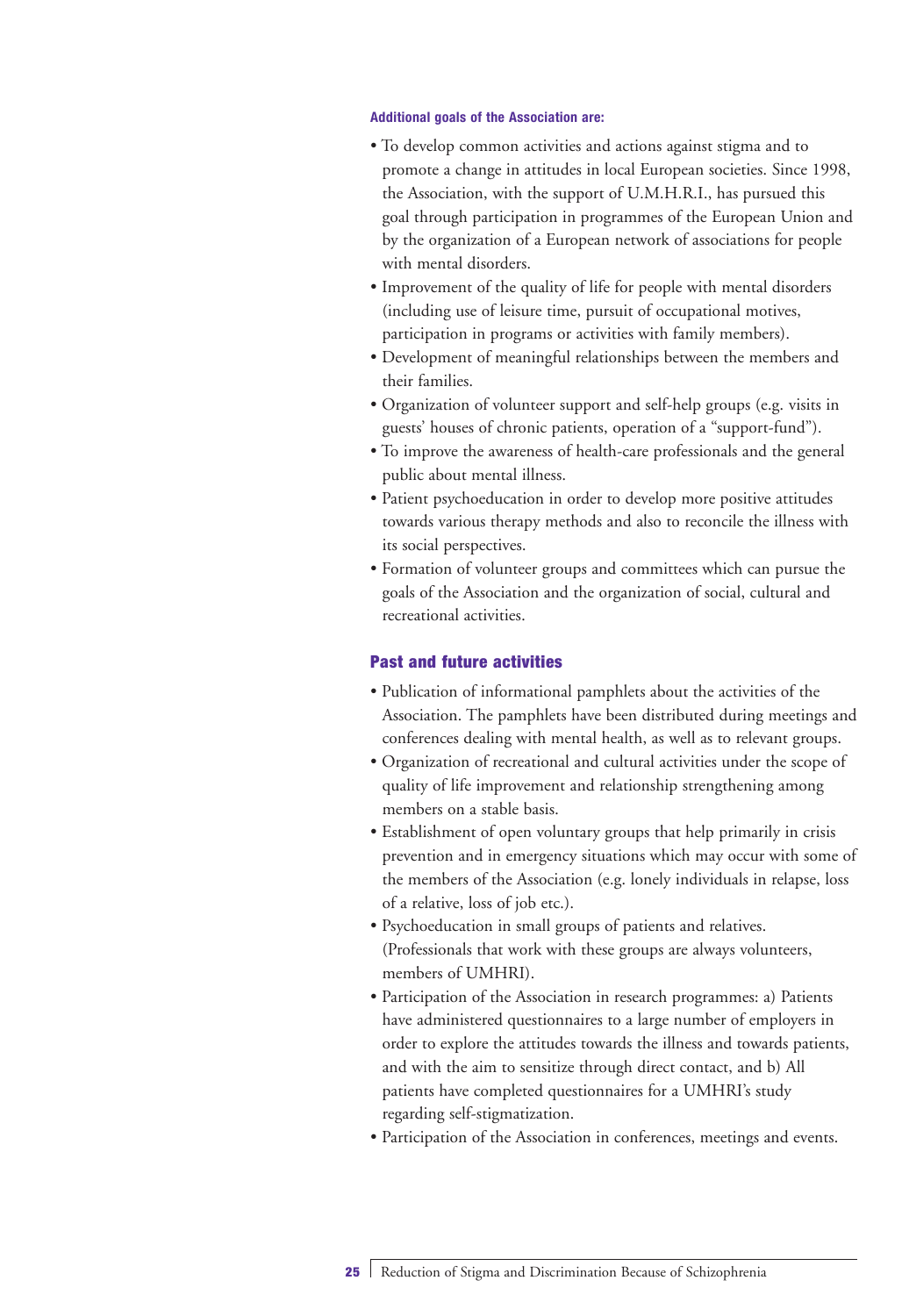- Participation of the Association in the recognition of European programmes as an equal partner with national and international bodies.
- A network of patient associations has been formed in Scotland, Austria and Greece aiming to record attitudes, develop mutual activities and actions for the fight against stigma and to improve the attitudes of local communities in Europe.
- Participation in art events, mainly painting exhibitions organized on a local and national level. The art works of the patients are often sold or awarded.
- Organization of patient networks, health units and guest houses on a national level.

# **Evaluation**

While the Association has undoubtedly made major progress in many areas since its inception in 1984, perhaps the most important transformation has occurred with the Association members themselves. Through the years of hard work, there has been a progressive elimination of the concept of "they, the healthy ones – us, the patients," an adoption of the perception that "we are all human beings with individual differences and weaknesses" and the tendency towards the attitude that "we are fighting for the prevalence and expansion of our strong points." A patient from the Association "Revival" recently exemplified this shift in concept in an answer given at the Associations' meeting in Austria (program "An enabled voice in mental health"):

*When we are ill we cannot express our opinion because we are confused and upset… As we recover we become capable of participating in decisionmaking… It is exciting… We all must remember to enjoy every experience and mainly to show tolerance among each other. If we cannot do that among us how could we expect others to be tolerant towards us?*

The Association is seeking funding from private and public bodies in order to accomplish the outlined goals.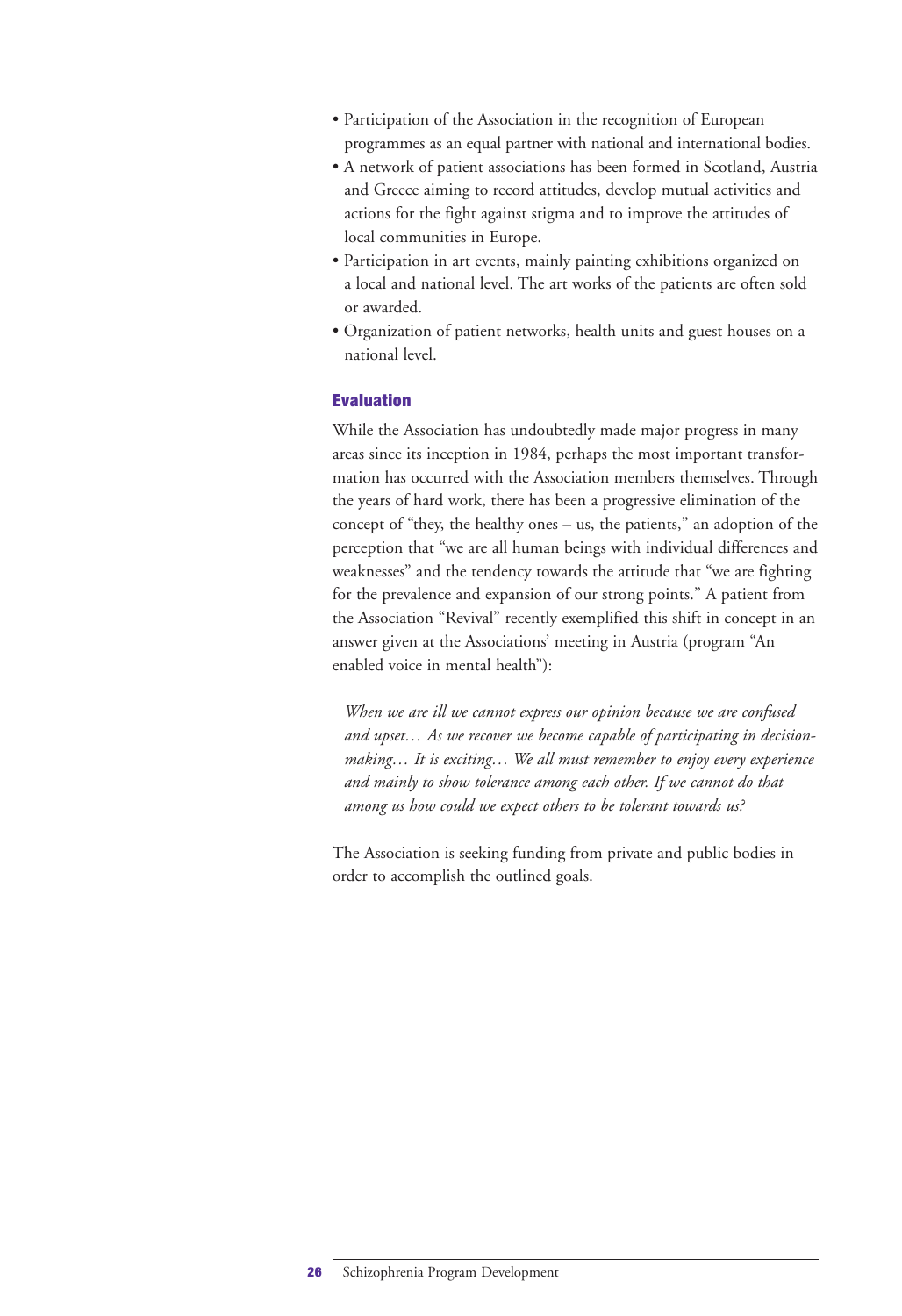# **JAPAN**

# **Committee on Concepts and Terminology of Psychiatric Diseases**

| Managed by:         | The Japanese Society of Psychiatry and                      |
|---------------------|-------------------------------------------------------------|
|                     | Neurology Japan                                             |
| Program type:       | Training (political action)                                 |
| Focus:              | Schizophrenia                                               |
| Target audience:    | Mental health workers, physicians, students,<br>politicians |
| Location:           | Japan (Bukyo-ku, Tokyo)                                     |
| Start date:         | 27 March, 1993                                              |
| Projected end date: | Ongoing                                                     |
| Languages:          | Japanese (some proceedings available                        |
|                     | in English)                                                 |
| Funding:            | Japanese Society of Psychiatry and Neurology                |
| Contact Person:     | Yuki S. Nishimura M.D., Ph.D.                               |
|                     | National Research Institute of Police Science               |
|                     | 6-3-1, Kashwanoha, Kashiwa city                             |
|                     | Chiba 277-0882 JAPAN                                        |
|                     | Tel: 81-471-35-8001                                         |
|                     | Fax: 81-471-33-9184                                         |
|                     | Email:satsumi@nrips.go.jp                                   |

## **Aims**

To rethink the term schizophrenia (so-called "Seishin-Bunretsu-byo" in Japanese, meaning "splitting of spirit") and possibly reducing stigma by changing this term. Proposals for alternatives were considered and at the WPA World Congress in Yokohama, Japan, August 2002, the Japanese term for schizophrenia was officially changed from "seishi buntetsu byo," which means "split-mind disorder," to "togo schiccho sho," which means "loss of coordination disorder."

#### **Description**

The Committee on Concepts and Terminology of Psychiatric Disorder was set up in 1993 by the Japanese Society of Psychiatry and Neurology (JSPN). The committee consists of 10 members of JSPN who are psychiatrists, and one lawyer. A subcommittee called "Committee on Rethinking the Term Schizophrenia" is focusing on schizophrenia, while another subcommittee "Committee on Disease Concepts and Terms" is focusing on mental illness more generally. A preliminary study, the results of which were presented during the Xth World Congress of Psychiatry in Madrid in 1996, explored the preconceptions Japanese Psychiatrists harbour, how they use the term schizophrenia in practice, and how they manage various issues surrounding this stigmatized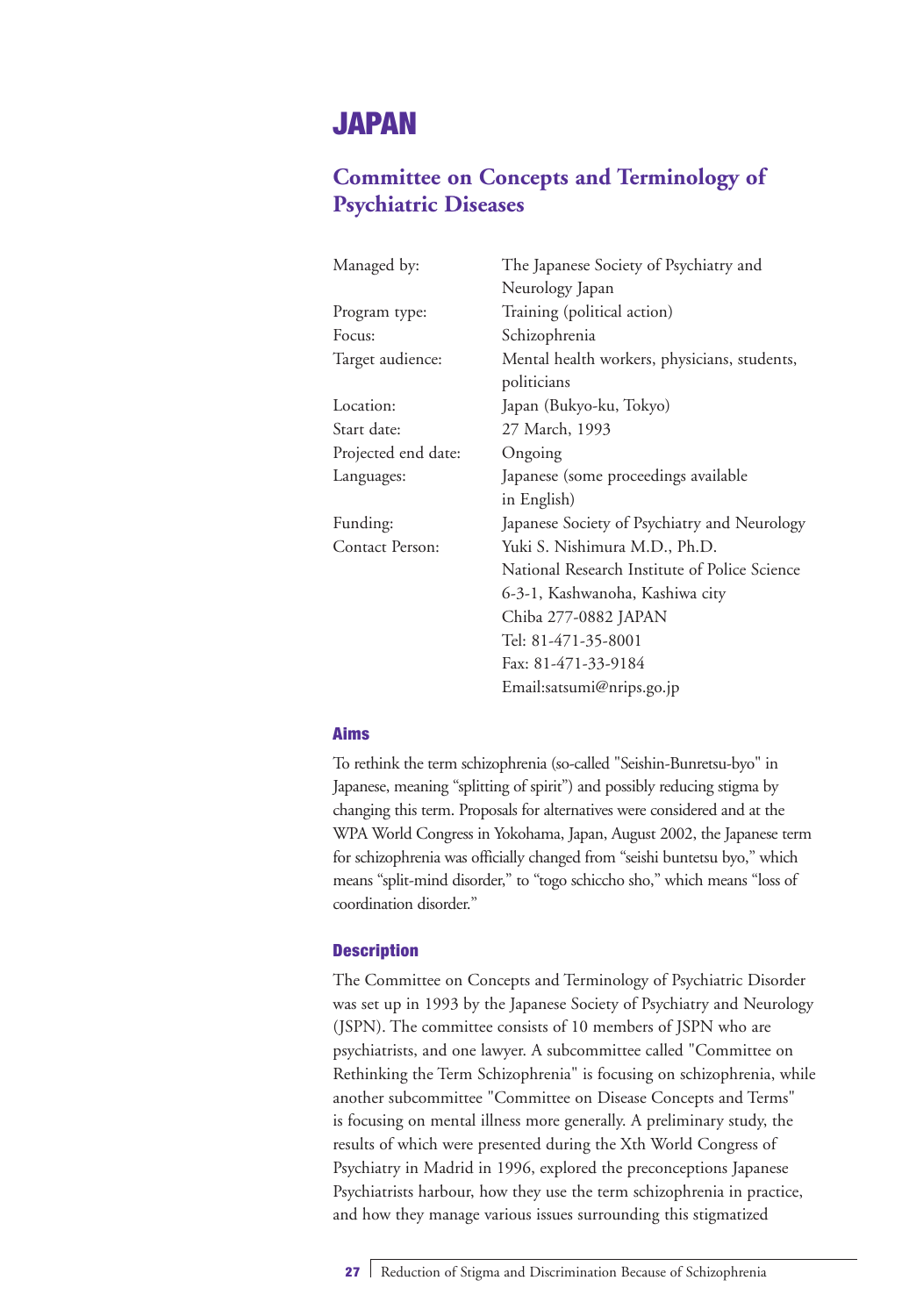diagnosis. It brought out the reality of stigma attached to the term schizophrenia. They planned a symposium entitled "Rethinking the term Schizophrenia" during the XIth World Congress of Psychiatry in Hamburg in 1999, and the results of their field study were presented.

The Committee on Changing the Term Schizophrenia (CCTS) and the Special Committee for Anti-stigma (SCA) were set up in 2000 by JSPN. In response to the results described in the above study, the Committee is researching some of the issues faced by people with mental disorders, such as their recognition of their own diagnosis, how they had known the diagnosis, what they expect of mental health care. In the course of publications and presentations, the Committee is aiming to stimulate discussion on the term schizophrenia and the stigma attached, and is promoting the generation of possible alternative terms, in the hope of reducing stigma.

In June 2001, the Committee on Changing the Term Schizophrenia investigated alternatives to the Japanese term for schizophrenia.

On November 11th 2001, the Committee on Changing the Term Schizophrenia held a public hearing entitled "Public Hearing to rethink the term schizophrenia." The meeting consisted of a nurse, a PSW, a psychiatrist from an outpatient clinic, a psychiatrist from a psychiatric hospital, a lawyer, a reporter from Asahi Newspaper, a specialist of medical ethics, an individual suffering from schizophrenia, a family member from the National Federation of Families with the Mentally Ill in Japan (NFFMIJ), a member of the general public, and a director of secretariat of FFMIJ (as a observer).

Between 2001 and 2003, Dr. Nishimura Y., a member of both committees, has been granted a subsidy from the Ministry of Health and Welfare for the "Study on reducing the stigma of people with mental illness." Based on this fund, the CCTS has a project to study the negative image subjected to people with schizophrenia, and several names to replace the Japanese term for schizophrenia.

CCTS and SCA planned a symposium consisting of 2 sections at the XIIth World Congress of Psychiatry in Yokohama in 2002: "Beyond the term schizophrenia;" "The term schizophrenia and stigma." In the first section, 5 researchers (Italy, UK, Germany, Japan) held a discussion based on their own data. In the second section, a president of World Fellowship for Schizophrenia and Allied Disorders, a family member from NFFMIJ, and Korean, Chinese and Japanese psychiatrists discussed the issues of stigma in their own countries.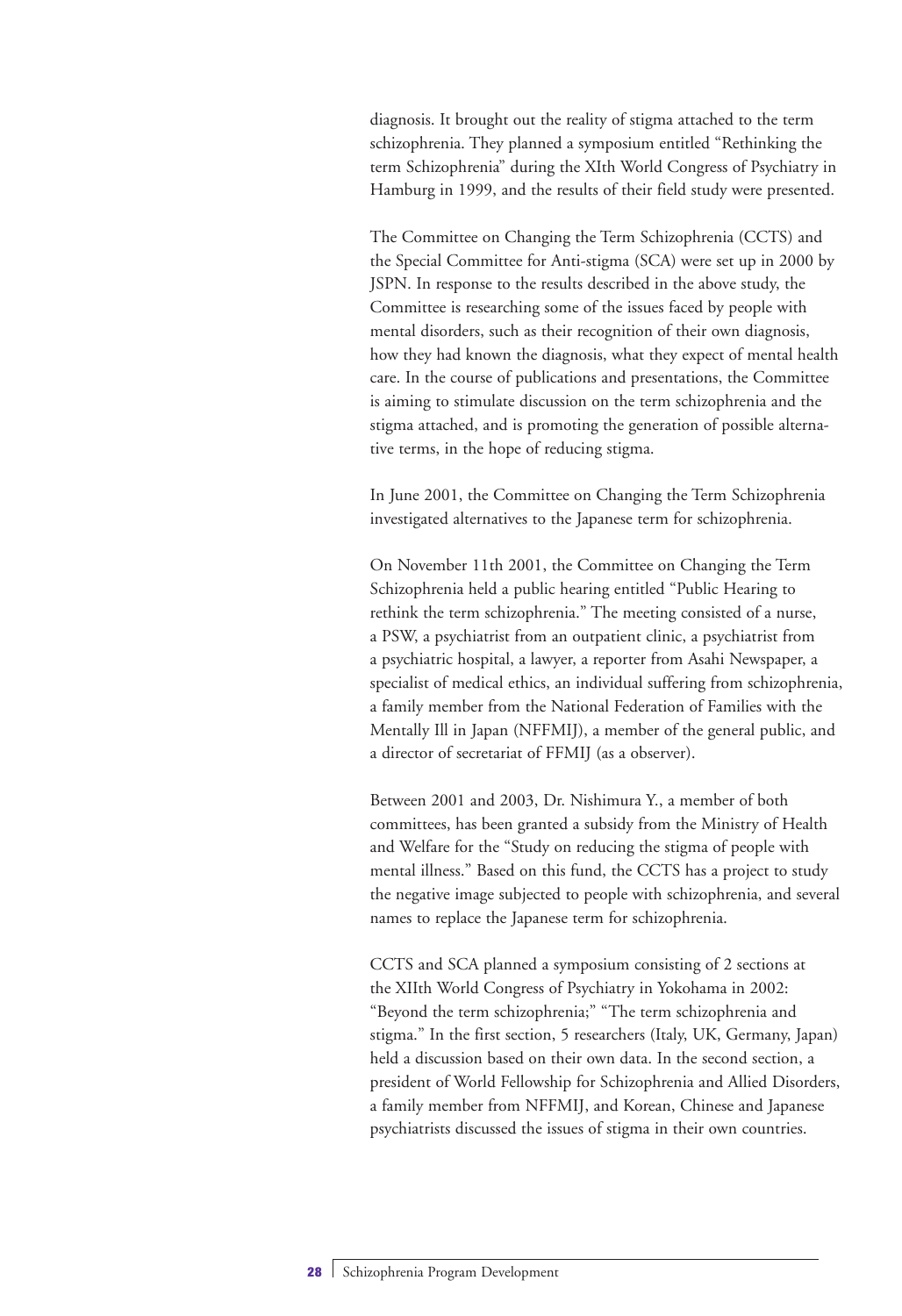#### **Materials produced**

Publications by the Committee:

- 1) Report of Questionnaire on the concept and the term of schizophrenia; part 1, *Japanese Journal of Psychiatry and Neurology*, 98(4), 1996 (IN JAPANESE)
- 2) Report of Questionnaire on the concept and the term of schizophrenia; part 2, *Japanese Journal of Psychiatry and Neurology*, 99(8), 1997 (IN JAPANESE)
- 3) "Schizophrenia: Is there a term to replace the term?" *Psychiatry and Clinical Neurosciences*, 53: 335-341, 1999
- 4) Impact of the term schizophrenia on the culture of ideograph: The Japanese experience.; *Schizophrenia Bulletin*, 27(2):181-187, 2001

## **Evaluation and feedback**

The initial survey of members of the JSPN in September 1996 indicated that a majority of members felt the term "schizophrenia" should be changed. This conviction was strongly related to members witnessing great difficulties experienced by patients and/or their familes in accepting the diagnosis of schizophrenia. It also was found to be strongly related to the problems experienced in giving a certificate for absence from work, or explaining the diagnosis and/or its prognosis to third parties.

During symposiums at Annual Meetings of the Japanese Society of Psychiatry and Neurology, including a poster session at the Xth WPA Congress in Madrid, August 1996, a lively response from the audience was encountered on this theme. Patients suffering from schizophrenia, present at any of the Conferences or presentations, confirmed that they had been waiting for a long time for this kind of action and that is was "the most important thing." Psychiatrists wishing to see the term changed sent in journal articles or manuscripts with encouraging words. Great interest was expressed in whether it would be likely or not that the term would be changed in the future. At the WPA World Congress in Yokohama, Japan, August 2002, the Japanese term for schizophrenia was officially changed from "seishi buntetsu byo," which means "split-mind disorder," to "togo schiccho sho," which means "loss of coordination disorder."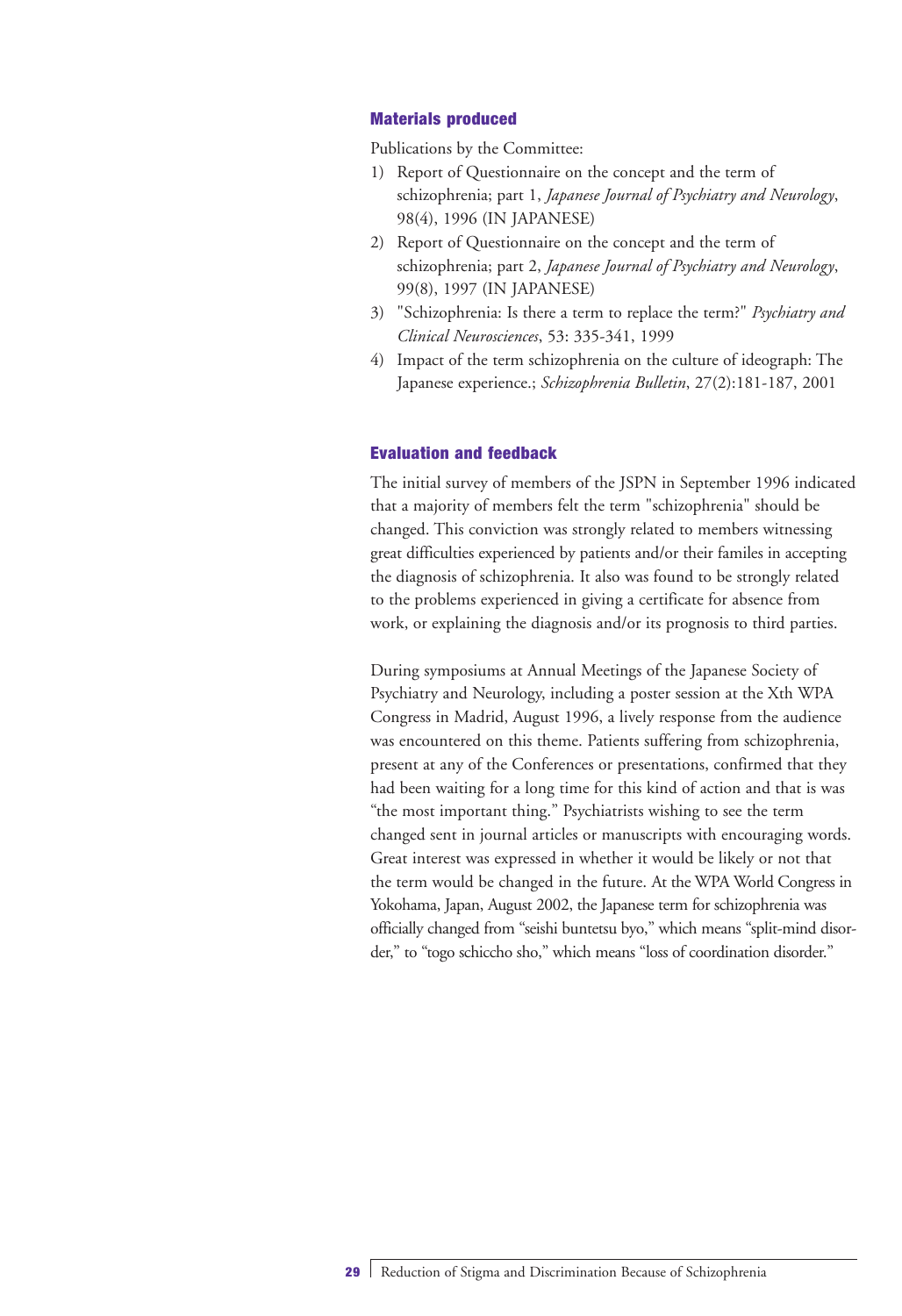# **NEW ZEALAND**

# **Like Minds, Like Mine: Project to Counter Stigma and Discrimination Associated with Mental Illness**

| Managed by:         | Ministry of Health New Zealand                                                                                                                                                                                       |
|---------------------|----------------------------------------------------------------------------------------------------------------------------------------------------------------------------------------------------------------------|
| Program type:       | Public education                                                                                                                                                                                                     |
| Focus:              | Changing attitudes and behaviour towards<br>people with experience of mental illness                                                                                                                                 |
| Target audience:    | General public, mental health workers, other<br>public sector agencies with frequent contact<br>with people with experience of mental illness,<br>media, other opinion leaders (e.g. politicians,<br>church leaders) |
| Location:           | New Zealand                                                                                                                                                                                                          |
| Start date:         | 1996                                                                                                                                                                                                                 |
| Projected end date: | Ongoing                                                                                                                                                                                                              |
| Languages:          | English, New Zealand Maori, Samoan,                                                                                                                                                                                  |
|                     | Tongan, Cook Islands Maori, Niuean                                                                                                                                                                                   |
| Funding:            | Government funding                                                                                                                                                                                                   |
| Contact Person:     | Gerard Vaughan                                                                                                                                                                                                       |
|                     | Ministry of Health                                                                                                                                                                                                   |
|                     | PO Box 5013                                                                                                                                                                                                          |
|                     | Wellington                                                                                                                                                                                                           |
|                     | New Zealand                                                                                                                                                                                                          |
|                     | Tel: +64 4 496 2064                                                                                                                                                                                                  |
|                     | Fax: +64 4 496 2340                                                                                                                                                                                                  |
|                     | Email: gerard.vaughan@moh.govt.nz                                                                                                                                                                                    |

#### **Aims**

- To empower people with experience of mental illness to gain equality, respect and rights
- To put mental health on people's agendas
- To educate people about what mental illness is
- To promote greater understanding of, acceptance of and support for people with mental illness
- To change public and private sector policy to reflect the above
- To communicate the above effectively with all key groups in New Zealand

## **Description**

"Like Minds, Like Mine" is a comprehensive health promotion programme, including the development of organisational policy guidelines for government agencies, a mass media campaign to create a supportive social environment, and a number of regional educational programmes.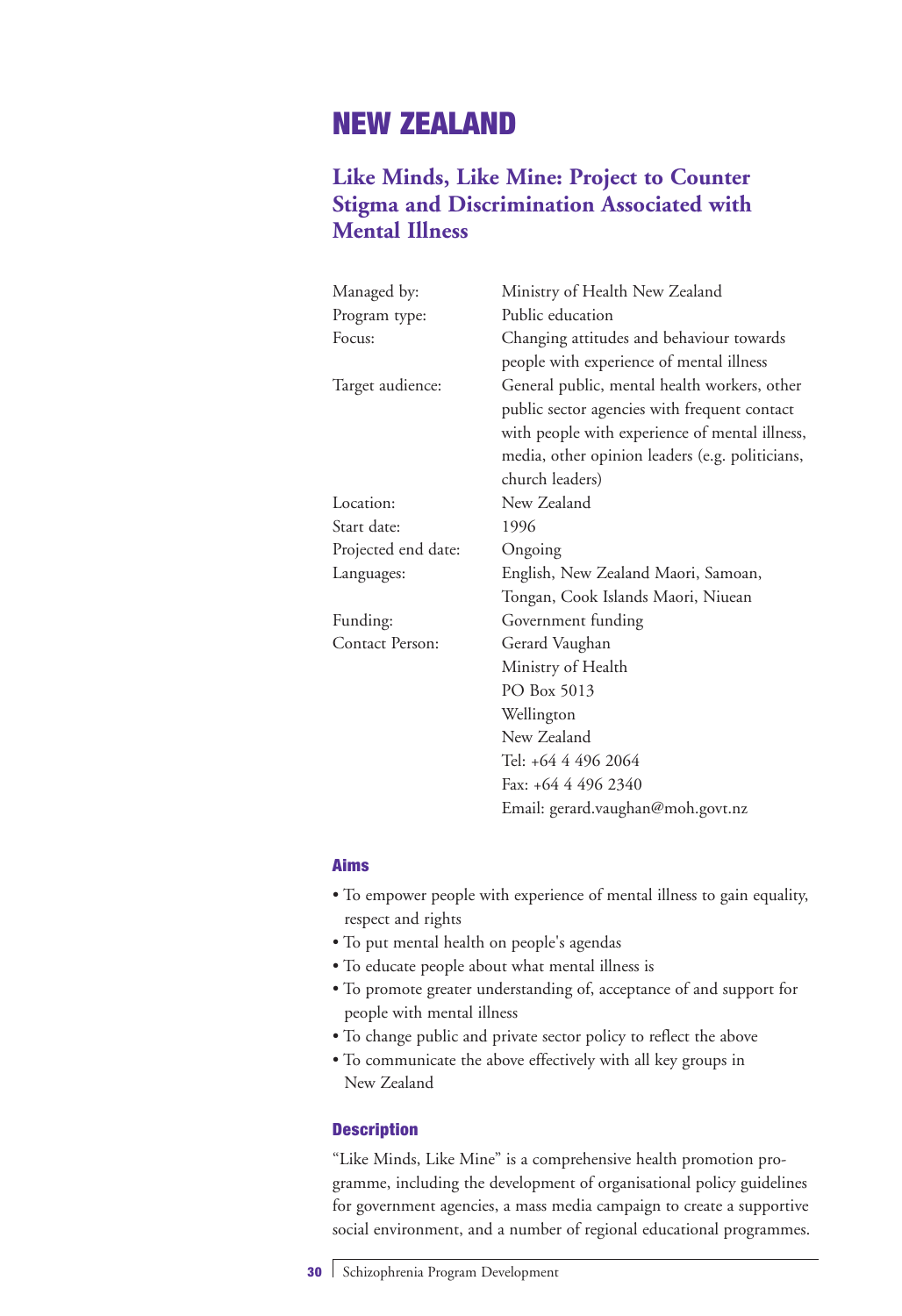The latter aim at providing training and developing resources to support community action, to promote communication and advocacy skills of people with experience of mental illness and to re-orient health services to eliminate discriminatory attitudes and behaviour.

The project's vision is to work towards creating a nation that values and includes people with mental illness.

Regional service providers develop networks and infra-structure in order to empower people with experience of mental illness by involving them in the project and develop educational programmes to meet local needs, targeting the mental health sector, key opinion leaders, news media, schools and communities.

National service providers develop organisational policy guidelines and service quality standards to ensure people with mental illness are treated with equality and respect and mount a mass media campaign to raise public awareness. They are responsible for evaluation of the project.

#### **Evaluation and feedback**

**Formal evaluations completed:**

- 1) Formative evaluation 1996: Survey of public knowledge of and attitudes to mental health and mental illness. Business Research Centre for Ministry of Health.
- 2) Pretesting of National Advertising Campaign. October 1999 Phoenix Research for Health Funding Authority (Testing of four creative concepts for the campaign).
- 3) Process evaluations 1999, 2000. Nona Milburn and Phoenix Research for Health Funding Authority. (Evaluations completed in the different regional areas of the community education work and other activities carried out by the contracted providers).
- 4) National media campaign benchmark survey of general public attitudes to mental illness, March 2000. Phoenix Research for Health Funding Authority.
- 5) National media campaign tracking survey against benchmarks of general public attitudes to mental illness, January 2001. Phoenix Research for Health Funding Authority.
- 6) Public response to national media campaign tracking surveys carried out in April 2000, August 2000 and June 2001. Phoenix Research for Health Funding Authority.
- 7) Report on response of people with experience of mental illness to the National Mass Media Campaign. March 2001. Phoenix Research for Health Funding Authority.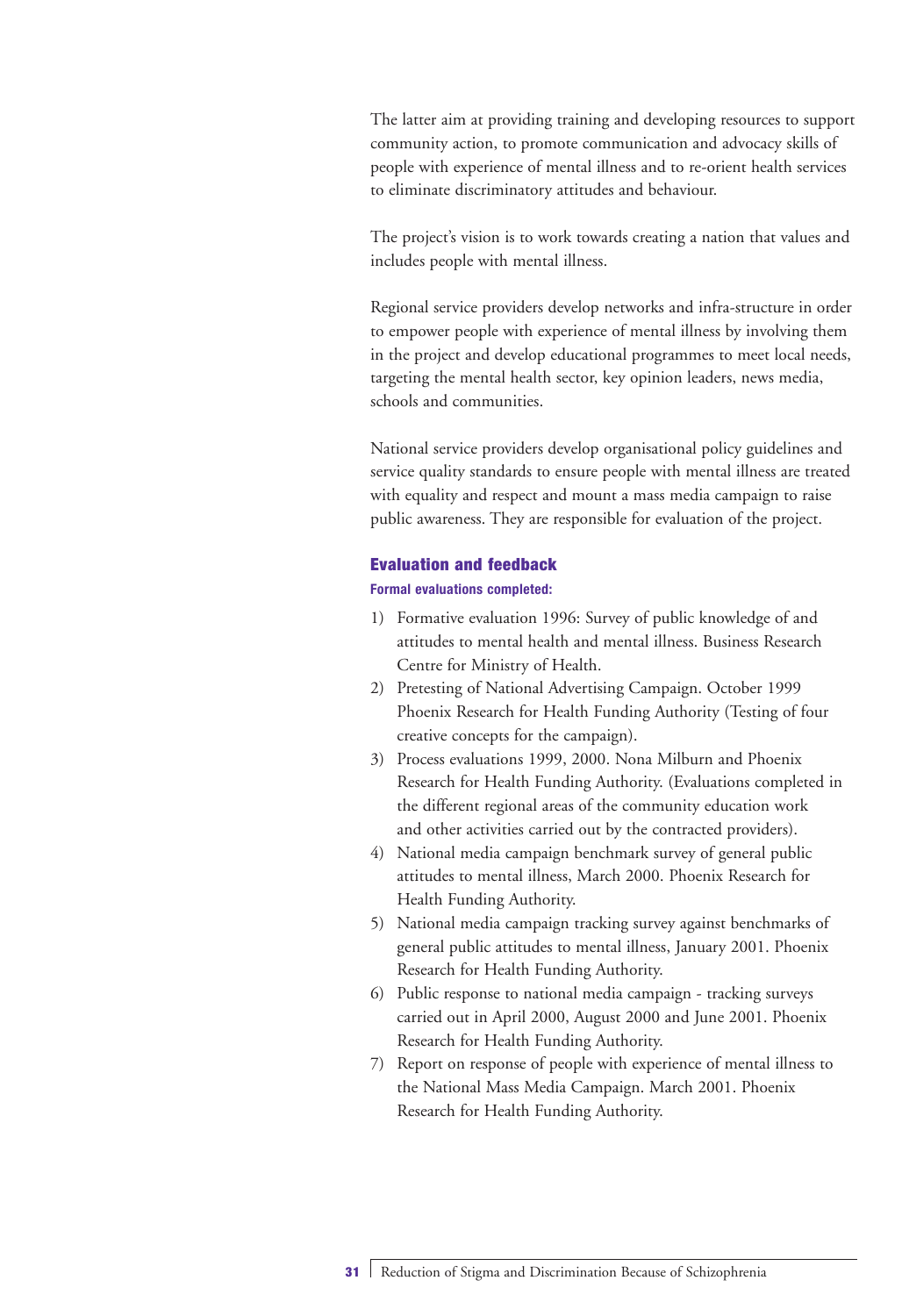#### **Formal evaluations planned:**

- 1. Two further tracking surveys of general public attitudes to mental illness are planned for phase two of the national mass media campaign that will run in 2002.
- 2. Two further tracking surveys are planned for the public's response to the national media campaign.
- 3. A further evaluation of the response of people with experience of mental illness to phase two of the National Mass Media Campaign is planned for 2002.
- 4. Further process and impact evaluations will be completed in 2001 and 2002 around the work of the regionally contracted providers and some national projects.

Informal feedback was received in a number of ways. Numerous requests for information about mental illness and personal help came in through the toll-free counselling and information service accompanying the mass media campaign. An increased demand for community education services and resources for schools came to the fore, as well as an increased news media interest in the television advertising (as part of the mass media campaign), especially regarding the experiences of celebrities with experience of mental illness involved in the advertising.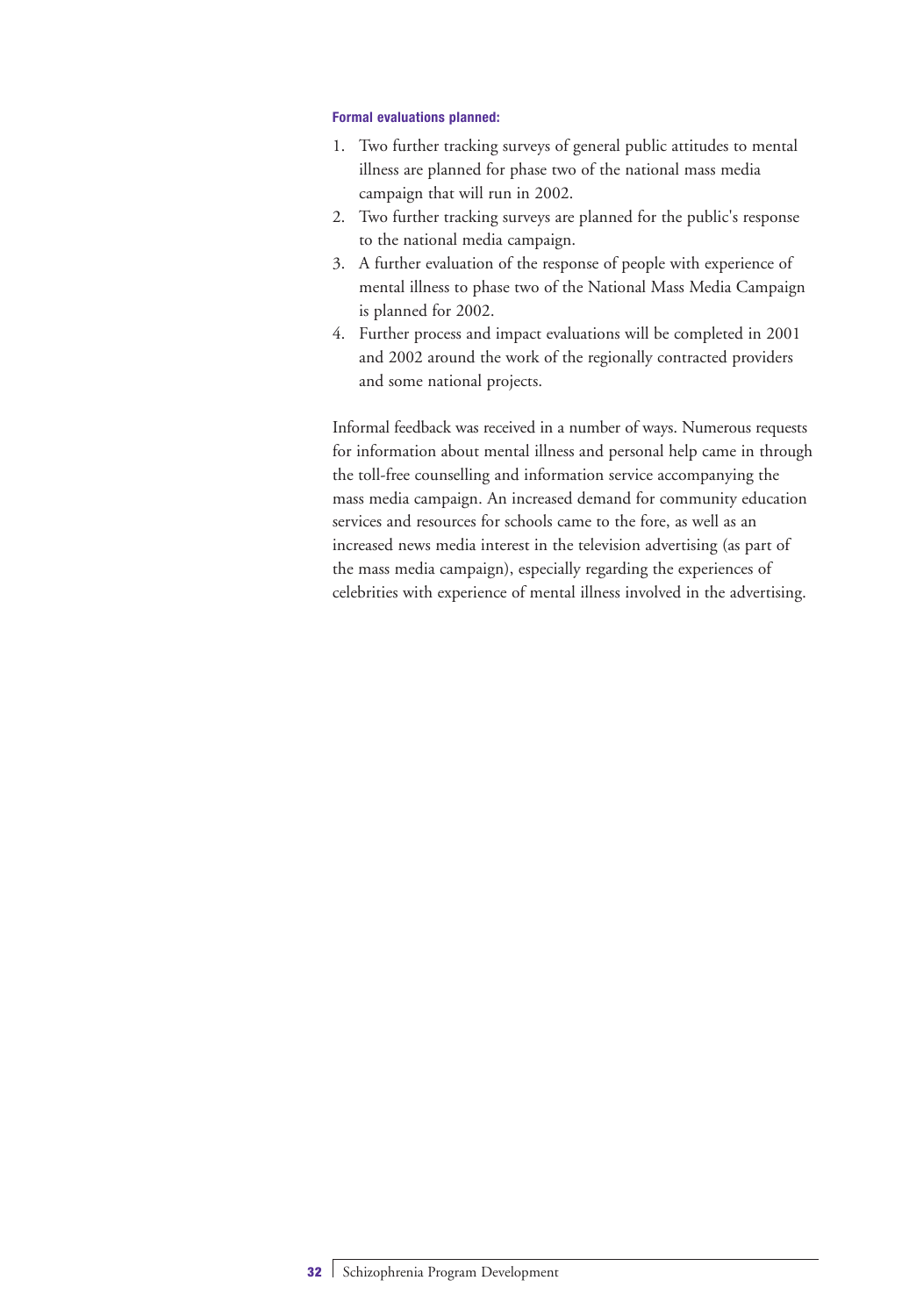# **NORWAY**

# **TIPS: Tidlig-Intervensjon ved Psykose (early Treatment and Intervention in Psychosis)**

| Managed by:         | Rogaland Psychiatric Hospital               |
|---------------------|---------------------------------------------|
|                     | Rogaland County, Norway                     |
| Program type:       | Public education campaigns in context of    |
|                     | clinical programme                          |
| Focus:              | Mental illness in young people (early       |
|                     | psychosis)                                  |
| Target audience:    | General public, students, mental health     |
|                     | consumers and their families, mental health |
|                     | professionals, physicians etc.              |
| Location:           | Rogaland County, Norway                     |
| Start date:         | 1987                                        |
| Projected end date: | 2006                                        |
| Languages:          | Norwegian, Danish, English                  |
| Funding:            | Public funds (cost of information campaigns |
|                     | NOK 1 million/year or £80,000/year)         |
| Contact Person:     | Jan Olav Johannessen, Chief Psychiatrist    |
|                     | Rogaland Psychiatric Hospital               |
|                     | Armauer Hansensvei 20                       |
|                     | Postboks 1163                               |
|                     | Hillevåg                                    |
|                     | 4004 Stavanger, Norway                      |
|                     | Tel: +47 (51) 515151                        |
|                     | Fax: +47 (51) 515205                        |
|                     | Email: joj@rpsno                            |
|                     | Web site: http://www.TIPS-info.com          |
|                     | http://www.schizofrenidagene.no             |
|                     | http://www.psykopp.no                       |

#### **Introductory note**

While the central aim of the programme may be clinical, it has been included in this compendium because of its significant public education component, which consists of an extensive and sustained campaign targeting young people especially. Anti-stigma campaigns as part of public information strategies are considered necessary components of early intervention strategies.

#### **Aims**

- To reduce fear and stigma of mental illness and of the psychiatric services in order to facilitate access to the psychiatric services.
- To reduce duration of untreated first episode psychosis (clinical aim).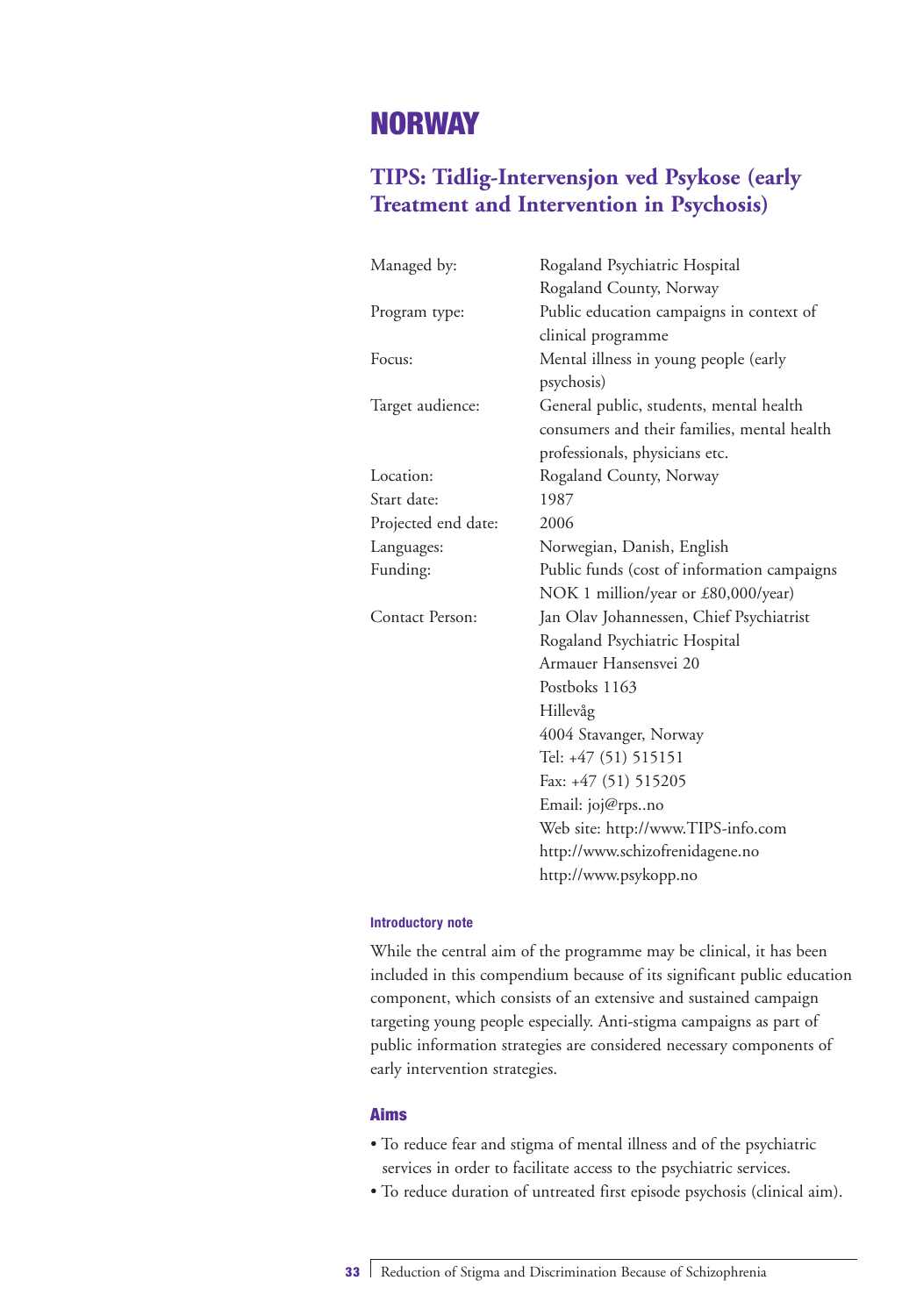#### **Description**

The TIPS Programme consists of a highly responsive mental health services programme for early detection and treatment of first onset psychosis.

With unfavourable outcome (longer and more chronic disturbance) being considered a possible consequence of delayed treatment of early schizophrenia, development of an early intervention service became a priority in Rogaland by the late 1980's. The first public education campaigns grew out of the need to reduce the barriers to the mental health services so as to reach young people with first episode psychosis earlier.

A study evaluating the programme's impact on 'Duration of Untreated Psychosis' (DUP) was launched in January 1997 to last for four years. An intensified public education campaign in Rogaland forms part of this study. The results in Rogaland are compared with results of two further study sites without major public education campaigns in Oslo County in Norway and Roskilde county in Denmark.

#### **Public education campaigns:**

- 1. Schizophrenia Days: Since 1989, a week-long conference about psychoses for professionals and the public, is held each year in the middle of Stavanger in the town's cultural centre. It includes arts such as theatre, cinema and picture exhibitions, lectures for the public, political conferences etc. Schools are invited to attend special lectures and to develop projects around psychiatric and psychological themes. Television as well as local newspapers cover the events. The Schizophrenia Days are now visited by approximately 1000 professional people and 2000-4000 lay people each year. A diversity of people have become involved in the organising committee, including the town mayor, the theatre director, librarians, cinema director, schoolteachers and representatives for national and local health authorities, clinicians, patients and relatives.
- 2. The Psychiatric Information Foundation: This non-profit organisation originated within Rogaland Psychiatric Hospital. It publishes and distributes information about psychiatric disorders and mental health services for patients, relatives, health workers, social workers, schools, and the public.
- 3. TIPS Education Programme: As part of the TIPS study a more intensive education programme was launched in January 1997.

# **Targeting the general public:**

In January 1997 all households in the county (180,000) received a 12-page brochure with information about the TIPS project including general information about the early symptoms of psychosis and information on how to get in touch with the Detection Teams. Further information is distributed through the media by means of radio, television, cinema and newspaper advertising, and through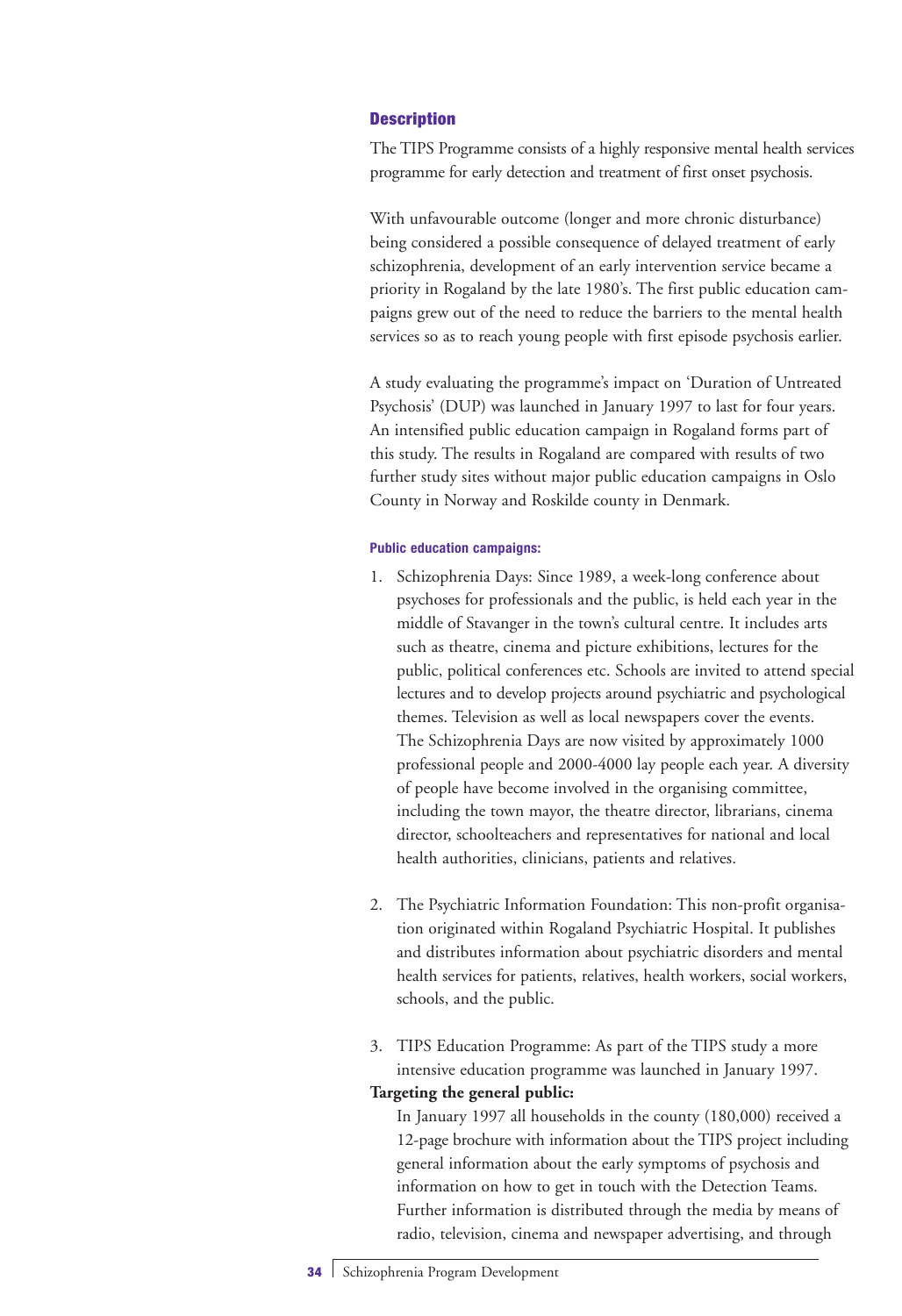distribution of postcards, flyers, car stickers and T-shirts as well as 4-page brochures with general information on psychosis and schizophrenia.

#### **Targeting schools:**

Special educational programmes for all teachers, counsellors, and educational psychologists, as well as students. For example, educational videos like "Something is wrong with Monica" showing the gradual drifting into psychosis of a 16 year old girl; brochure on early signs of serious psychiatric disorders, and information on how to seek help distributed to all high school students on an annual basis; posters, flyers and specifically designed newspaper advertisements etc.

### **Targeting professionals:**

Seminars for GP's, psychiatric nurses and other health professionals consisting of information on the TIPS project and instructions on the use of a prodromal symptoms checklist and rating manual developed for the TIPS programme.

## **Materials produced**

**Brochures:** 12-page brochure with information about the TIPS project and general information about the early symptoms of psychosis; 4-page brochures with general information on psychosis and schizophrenia; brochure targeting young people specifically.

#### **Posters, postcards, flyers, car stickers and T-shirts.**

**Newspaper advertisements:** Including a series of whole page advertisements on the theme "Myths and Reality," where each ad carries a scene from the movie "One flew over the cuckoo's nest" (Myth) juxtaposed to a picture of people working in the TIPS programme (Reality).

**Video:** "Something is wrong with Monica," featuring a gradual drifting into psychosis of a 16 year old girl. Norwegian. 22 minutes. Produced in co-operation with the school authorities.

**Cinema trailer:** Domino, a 30 second trailer in black-and-white featuring domino blocks falling over, portraits of young people fading in and out and symptoms of mental distress such as "anxiety" being flashed unto the screen. It ends with the message "seek help" and telephone numbers for TIPS Detection teams. Norwegian/English.

**Educational materials:** Includes books on family work, "What is psychosis" and overhead sets with pre-made lectures etc.

**Booklet:** Complete and detailed summary booklet of all marketing and information strategies and elements. www.psykoopp.no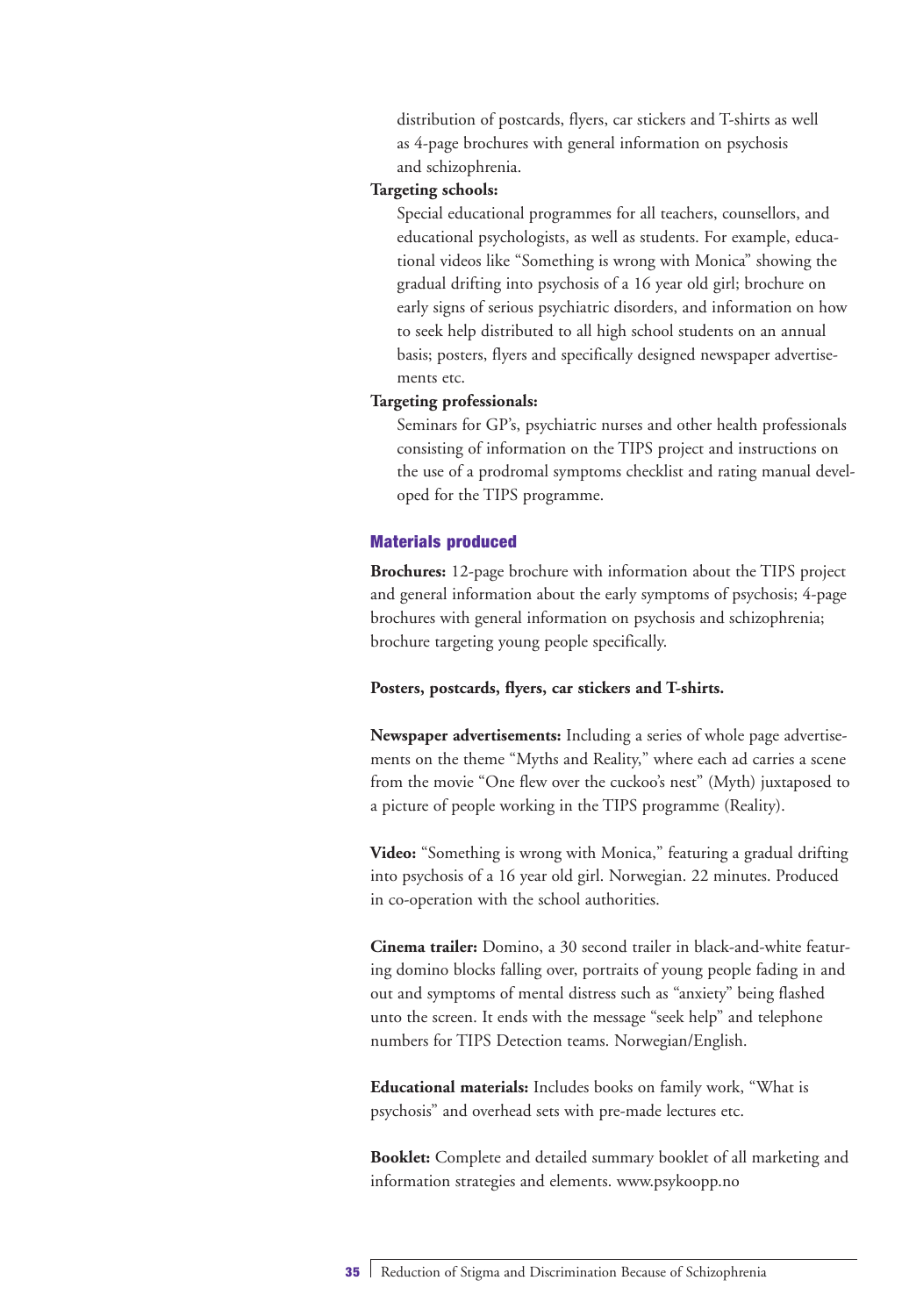### **Evaluation and feedback**

Many thousands of leaflets have been distributed and the interest in the videos produced has been considerable.

Opinion polls conducted prior to and one year into the study show that general knowledge about psychosis among the population of Rogaland county was significantly better after one year of information campaigns. The main source of people's knowledge was the newspapers. Preliminary results of the TIPS study show that the duration of untreated psychosis (DUP) has been reduced from 114 weeks in 1997 to 20 weeks in 1999.

# **References:**

- 1. *Early detection strategies for untreated first episode psychosis.* Johannessen JO, McGlashan TH, Larsen TK et al. Schizophrenia Research 51 (2000) 39-46.
- 2. *Early Recognition and intervention. The key to success in the treatment of schizophrenia*. Johannessen JO, Disease Management & Health Outcomes 2001; 9(6):317-327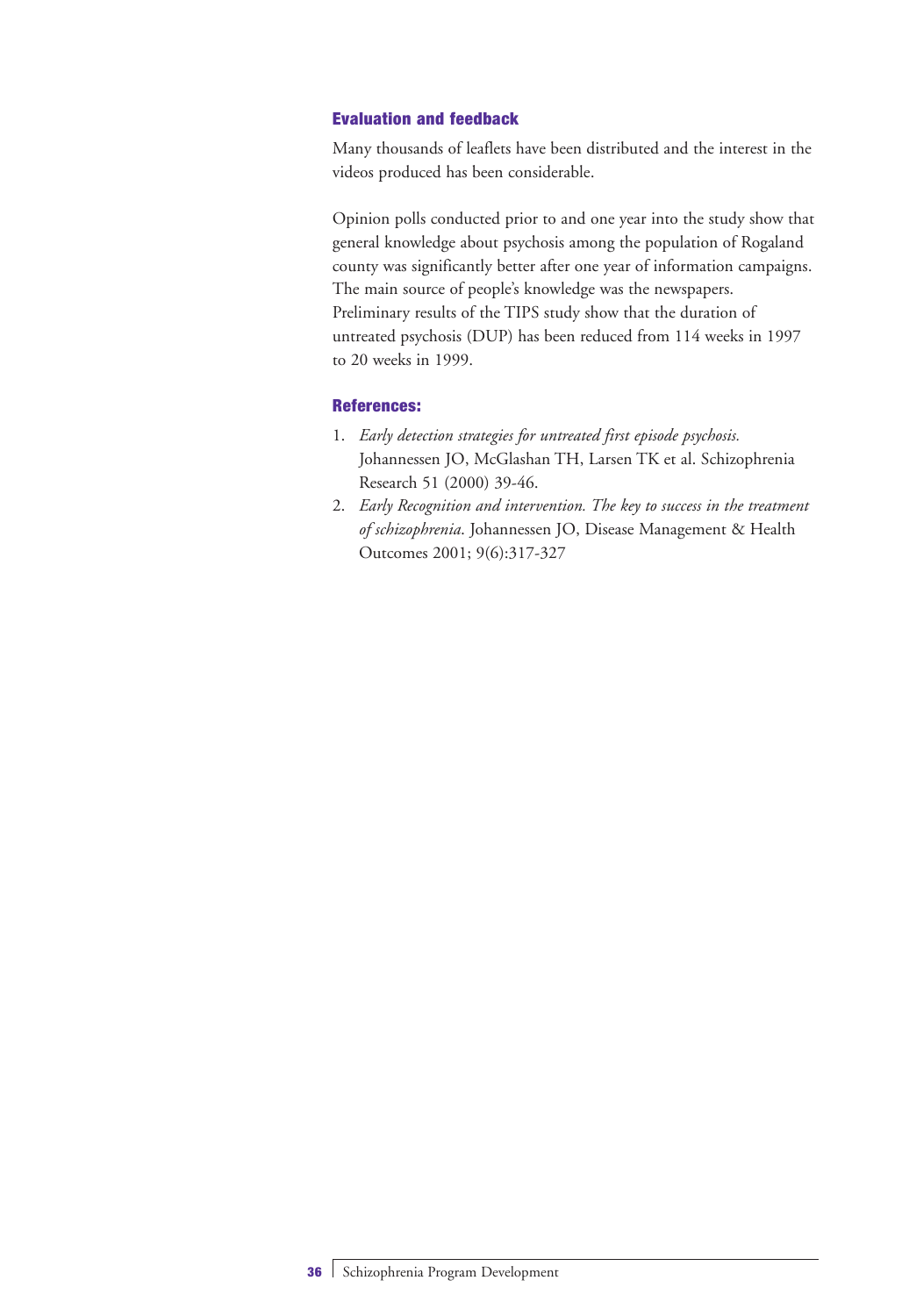# **SLOVENIA**

# **Help and Self Help for People with Mental Health Problems**

| Managed by:         | Slovenian Association for Mental Health        |
|---------------------|------------------------------------------------|
| Program type:       | Public education; Training                     |
| Focus:              | Mental illness generally                       |
| Target audience:    | Mental health workers, physicians, students,   |
|                     | relatives and carers of people with chronic    |
|                     | psychotic disorders, users of mental health    |
|                     | services                                       |
| Location:           | Slovenia (three different regions)             |
| Start date:         | 1997                                           |
| Projected end date: | Ongoing                                        |
| Languages:          | Slovene                                        |
| Funding:            | MATRA program until June 2000                  |
| Contact Person:     | Dr. Vesna Svab                                 |
|                     | Psychiatric Hospital Ljubljana                 |
|                     | Studenec 48                                    |
|                     | 1000 Ljubljana                                 |
|                     | Slovenia                                       |
|                     | Vilharjeva 22, 1000 Ljubljana, Slovenija, Tel: |
|                     | +386 61 131 94 18, Fax: +386 61 131 94 08,     |
|                     | Email: sent@siol.net                           |
|                     | Web Site: http://come.to/sent                  |
|                     | Director: Nace Kovec                           |
|                     | Email: nace.kovec@siol.net                     |

#### **Aims**

- To improve knowledge about mental health in the community
- To improve professionals' attitudes and therapeutic relationships with users
- To promote multidisciplinary communication among different services and different professions
- To promote empowerment of users
- To explore ethical issues
- To promote human rights across different parts of the country

# **Description**

A series of seminars was offered to three different groups of participants: users, relatives and professionals. For all three groups the following themes were dealt with, adapted to previous levels of knowledge: basic education about mental health and mental illness; care management; self-help; human rights and rights of users of mental health services and legal procedures; team and multidisciplinary work; social skills training; and vocational rehabilitation. The professional group also attended a course on supervision.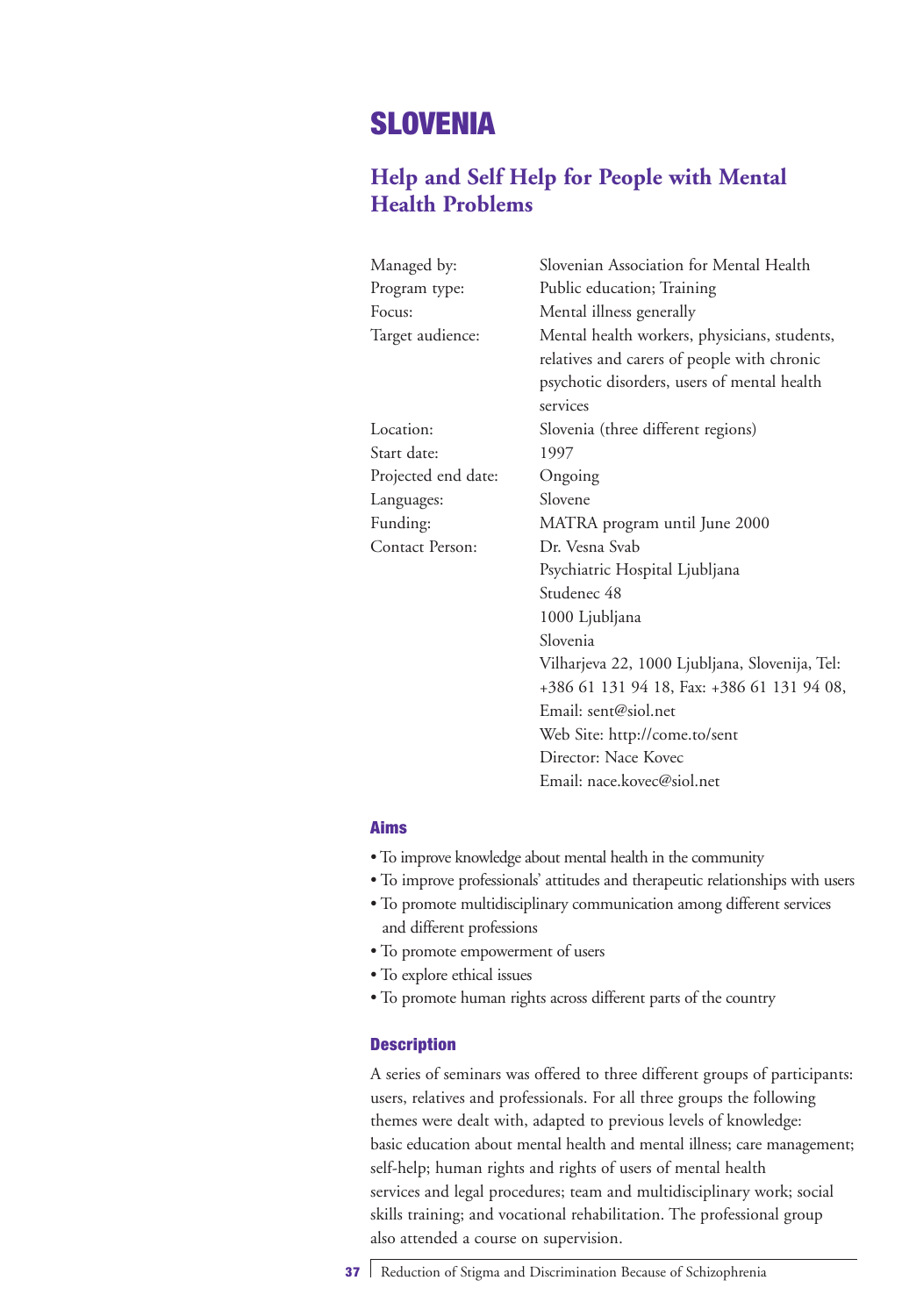#### **Materials produced**

- Leaflets about the programme were sent to: Centers for social work, non-government rehabilitation organizations, GP practices all over Slovenia, asylums, hospitals, schools.
- The book *Schizophrenia: information for families*, Division of Mental Health, World Health Organization, Geneva, was used, 1996, reprinted in 1999.
- *From the inside out*, published by, Ljubljana, 1997.
- *Information for patients* (Zyprexa), published by Eli Lilly, Ljubljana, 1999.
- *Schizophrenia Manual for patients, carers and professionals*, published 2001.

Language in all publications is Slovene.

### **Evaluation and feedback**

After the seminar professionals reported perceiving much less stress and fear when working with users of psychiatric services and they found the programme of utmost importance. The most important consequence of the education seems to be improved communication among the three groups of participants – users, relatives and professionals. This was reported in every group we conducted and we believe that the programme actually enabled better participation and involvement of users and their families in the process of treatment and rehabilitation. All the groups also reported a need for continuing education and to have regular meetings aimed at co-coordinating their activities and establishing a ongoing form of support and supervision.

The most commonly observed problems were some organizational issues: late information and lack of accurate information. Furthermore, the group of educators was not very cohesive.

The overall satisfaction of participants was very good for all the three groups. Some dissatisfaction was reported with less than optimal co-ordination of leaders. A need was expressed for further education and supervision. Each group's cohesion was strengthened.

Participants expressed a need to form an ongoing alliance. They wish to form a body with professional and political goals: to influence the planning and the establishment of mental health services, their financing, their integration and to broaden the community perspective of care in Slovenia.

The National Forum of Relatives was consequently formed in 1999. A serial of round tables about mental illness and stigma are organized in the capital Congress Center, attended by patients, relatives and profes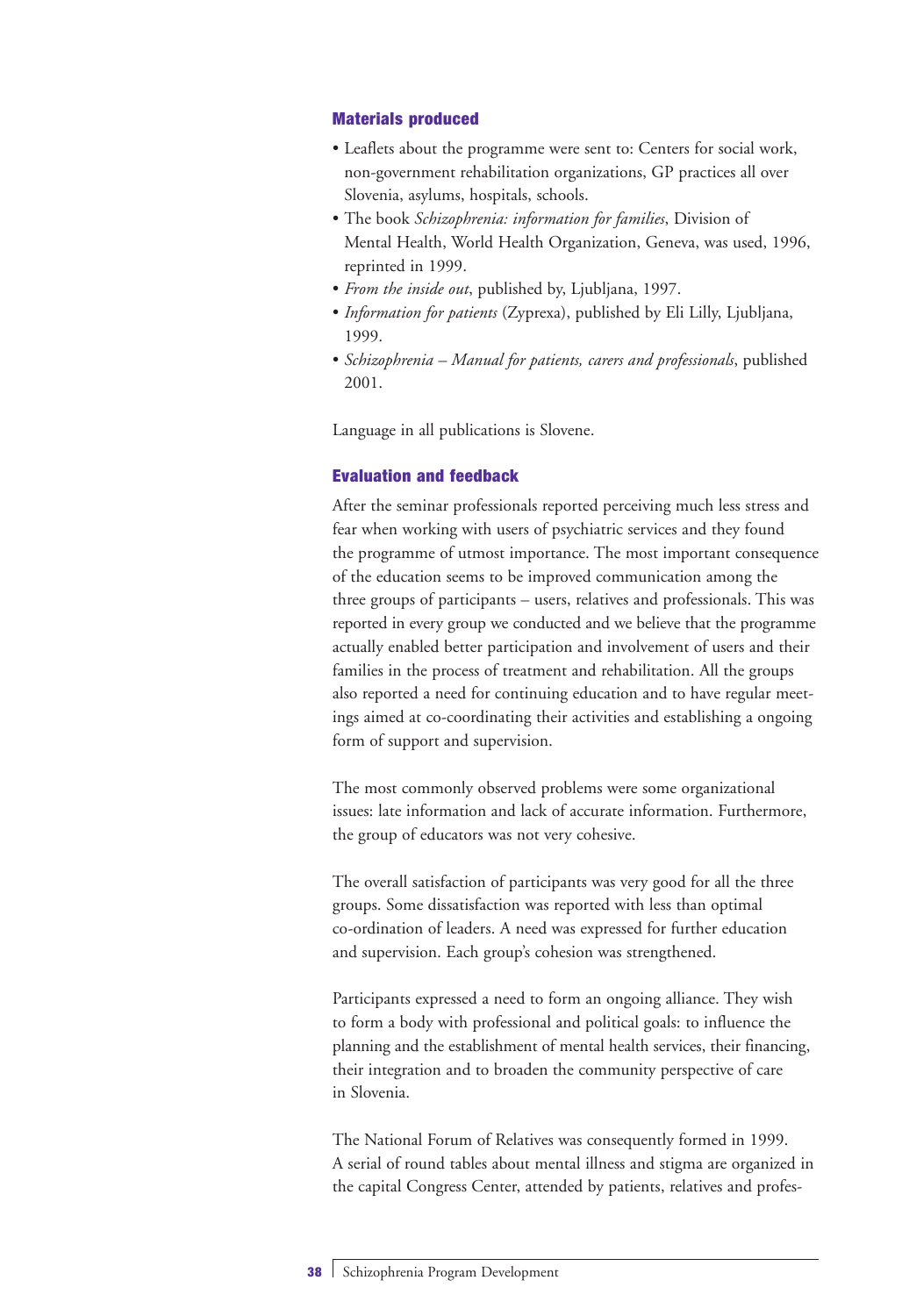sional, media and other public. They are widely recognized and usually attended by more than hundred people.

An advanced course on counseling and an extension of seminars to other regions was held in September 2000 in Ljubljana and in a central region (Postojna). In 2001 the seminar took place in the central psychiatric hospital: Psychiatric Clinic Ljubljana. Nurses, social workers and occupational therapists attended lectures and workshops described above.

Seminars for users and relatives take place every two months in Psychiatric Clinic Ljubljana from February 2000.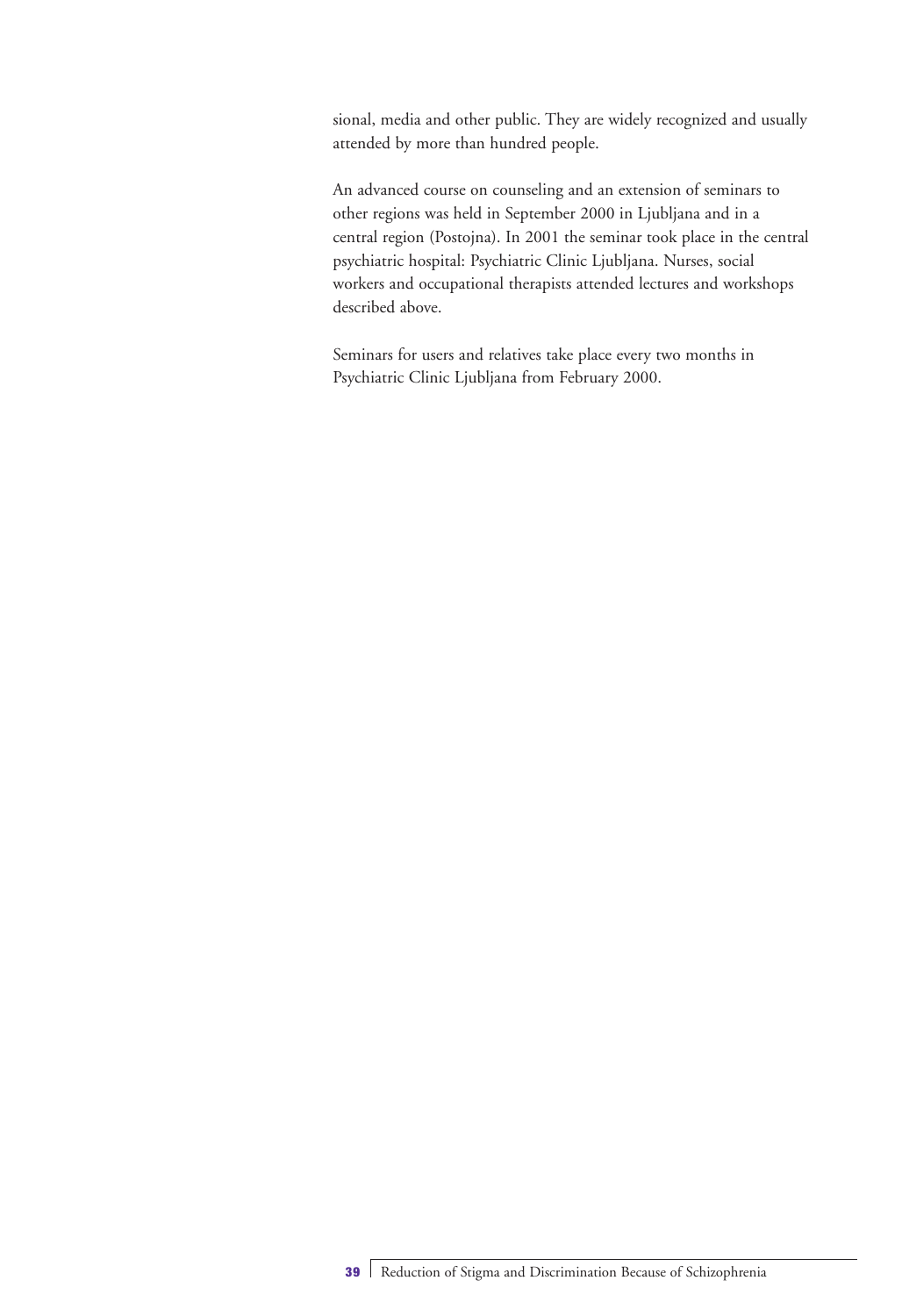# **What Is Mental Illness – How Do You Get Mentally Ill**

| Managed by:         | Slovenian Association for Mental Health               |
|---------------------|-------------------------------------------------------|
| Program type:       | Public education campaign                             |
| Focus:              | Mental illness generally                              |
| Target audience:    | Young people (primary and secondary<br>school pupils) |
| Location:           | Slovenia (starting in Ljubljana)                      |
| Start date:         | School year 2001-2002                                 |
| Projected end date: | Ongoing                                               |
| Languages:          | Slovene                                               |
| Funding:            | FIHO (Slovenian Lottery Foundaton)                    |
| Contact Person:     | Barbara Purkart                                       |
|                     | <b>SENT</b>                                           |
|                     | Vilharjeva 22, 1000 Ljubljana, Slovenija              |
|                     | Tel: +386 1 431 94 18                                 |
|                     | Fax: +386 1 431 94 08                                 |
|                     | Email: sent@siol.net                                  |
|                     | Home page: http://come.to/sent                        |
|                     | Director: Dr.Vesna Svab                               |

## **Aims**

- To reduce stigma and fear of mental illness among young people
- To promote understanding, tolerance and self-help

#### **Description**

The program is designed for school children in late primary and secondary school (between 12 and 17 year old youngsters). The programme consists of a series of age-adapted interactive workshops, where children are given basic information about mental illness, mental health, and problems that people have who suffer from mental illness. It is explained how frequently mental illness occurs and who the children can turn to if it occurs in their circle of relatives and friends. The children are given a lot of opportunity to form their own opinions on the issues of mental health and mental illness using the information provided. The programme explores the ways in which the lives of people with mental health problems are different from other individuals and in which way they are the same.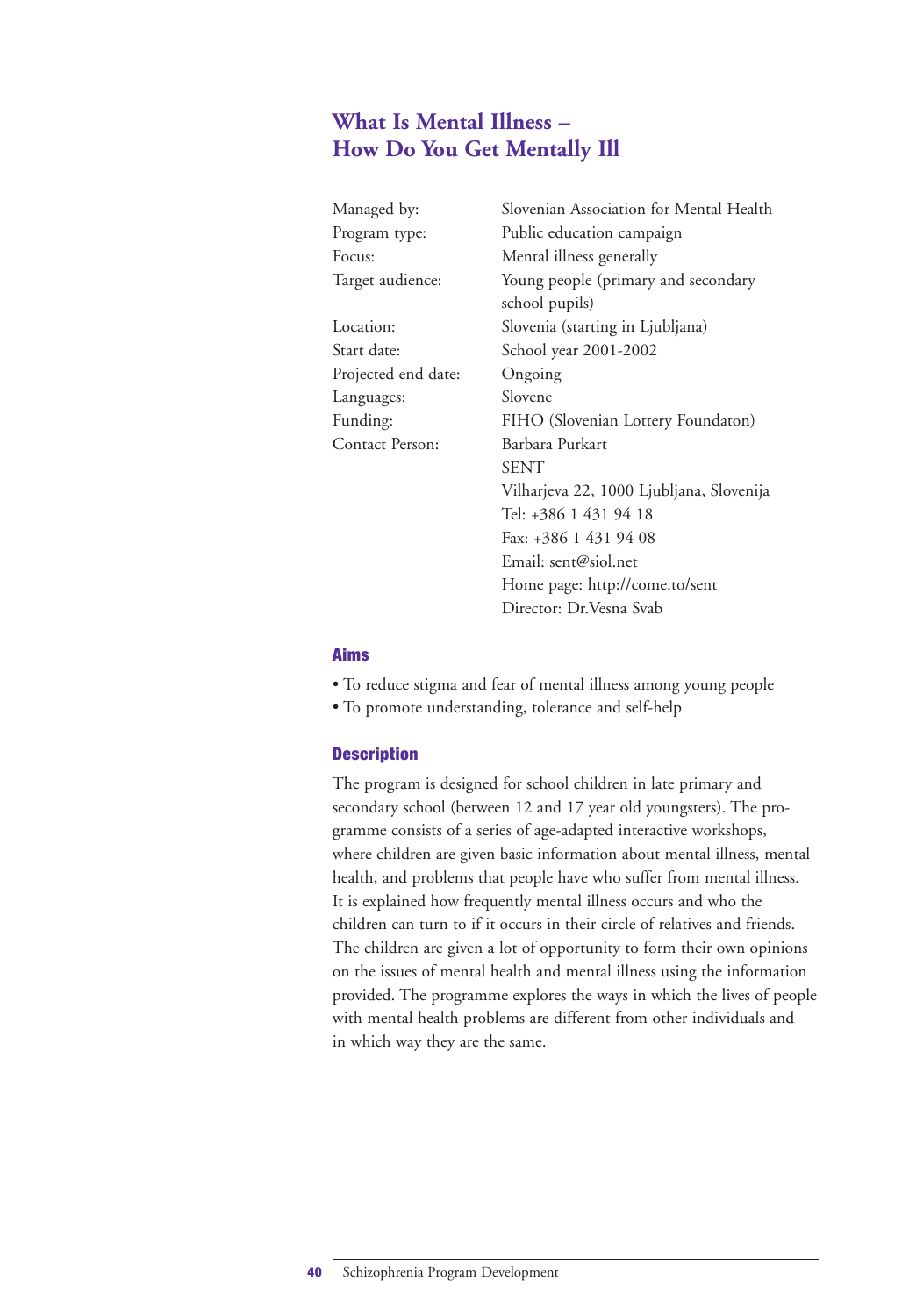The program will start in Ljubljana, and be extended to other Slovenian regions subsequently. SENT will send information about the programme to different schools and perhaps in the first instance participate in "Activity Days," a programme of special activities customary to Slovenian schools. Activity Days are frequently dedicated to social themes.

### **Materials produced**

A handbook on the basis of the workshops is planned. It will be appropriate for work with youngsters.

Materials used: The book *Schizophrenia: youths greatest disabler* (information for families), Division of Mental Health, World Health Organization, Geneva, published in Slovene by SENT, Ljubljana, 1996.

## **Evaluation and feedback**

The programme will evaluate the knowledge that youngsters have before and after the workshops. It will also evaluate their opinions on some specific problems.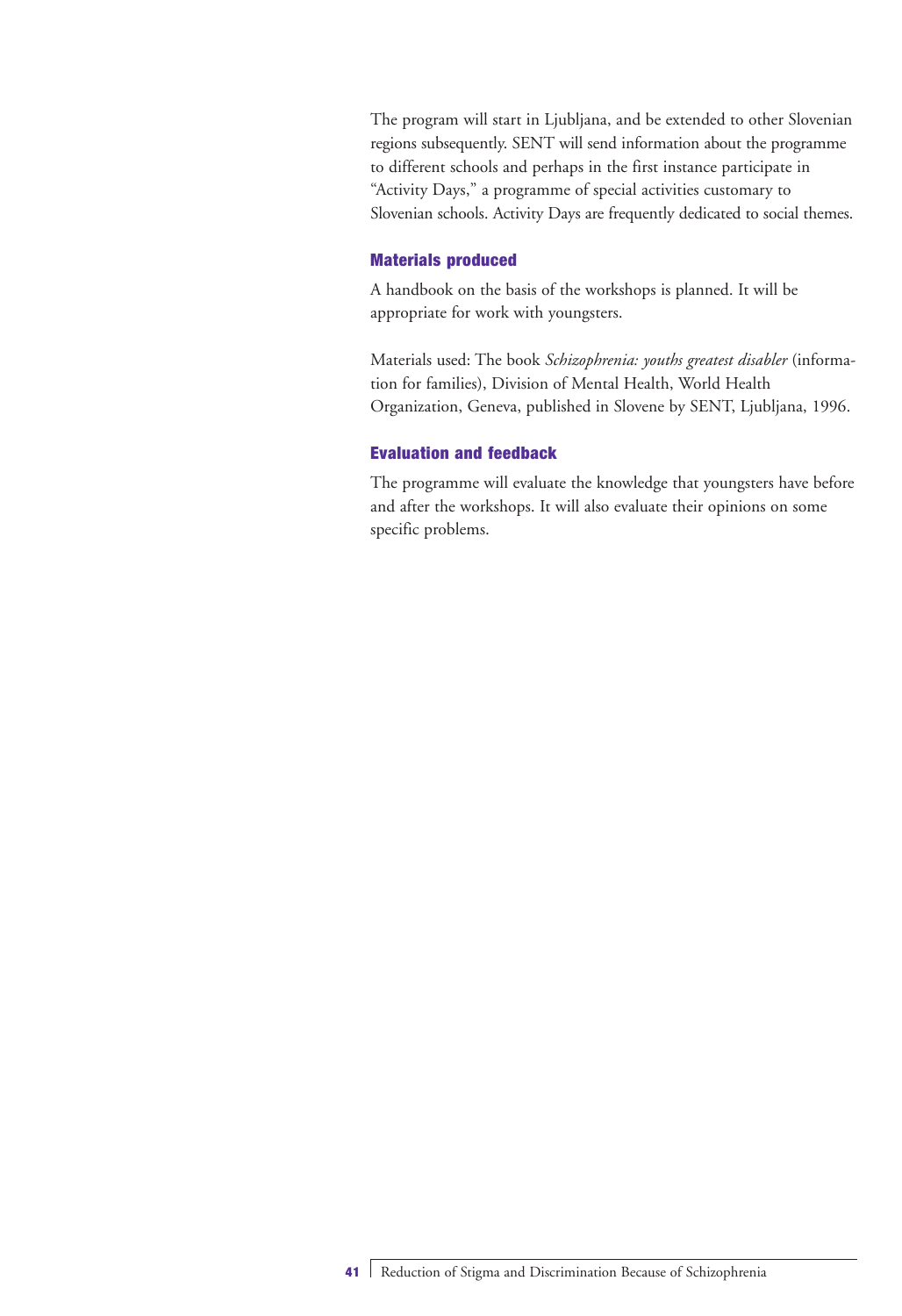# **SPAIN**

# **Hagamos Una Locura**

| Managed by:         | Association Madrilenya de Rehabilitacion                     |
|---------------------|--------------------------------------------------------------|
|                     | Psicosocial (AMRP) Spain                                     |
| Program type:       | Public education (Musical event)                             |
| Focus:              | Severe mental illness                                        |
| Target audience:    | General public, but especially young people<br>and the media |
| Location:           | Madrid                                                       |
| Start date:         | 1998                                                         |
| Projected end date: | Yearly event.                                                |
| Languages:          | Spanish                                                      |
| Funding:            | Various kinds of alliances among Professionals               |
|                     | (AMRP, AMSM), and families and                               |
|                     | Associations (FEMASAM)                                       |
| Contact Person:     | Dr. Ricardo Guinea                                           |
|                     | AMRP(Actual) President (Madrid Association                   |
|                     | for Psychiatric Rehabilitation)                              |
|                     | Hospital de Dia Madrid                                       |
|                     | c/ Manuel Maranon, 4.                                        |
|                     | Madrid 28043                                                 |
|                     | Spain                                                        |
|                     | Tel: $+ 34$ (1) 759-6692                                     |
|                     | Fax: $+34$ (1) 300-3355                                      |
|                     | Email: guineateam@inicia.es                                  |
|                     | www.terra.es/personal/a.m.r.p.                               |

## **Aims**

To change the way people with mental illnesses are perceived by society and by the media.

# **Description**

This programme organizes charity concerts of popular music folk songwriters ("Cantautores") during which messages challenging stigma of mental illness are delivered. Several artists are contacted and asked to participate at no cost to the organisation. A theatre is hired and involvement of the media is ensured to maximize publicity. The first event was held in the "Monumental Theatre" in Madrid on 30 May 1998. All through the event messages were sent out in different ways:

1. FEMASAM's spokespersons explained the relatives' perspective. Their message centered on a complaint about the status quo which forces families of mentally ill people to provide care no matter what. They asked for a better understanding of their predicament and more effective financial and practical support.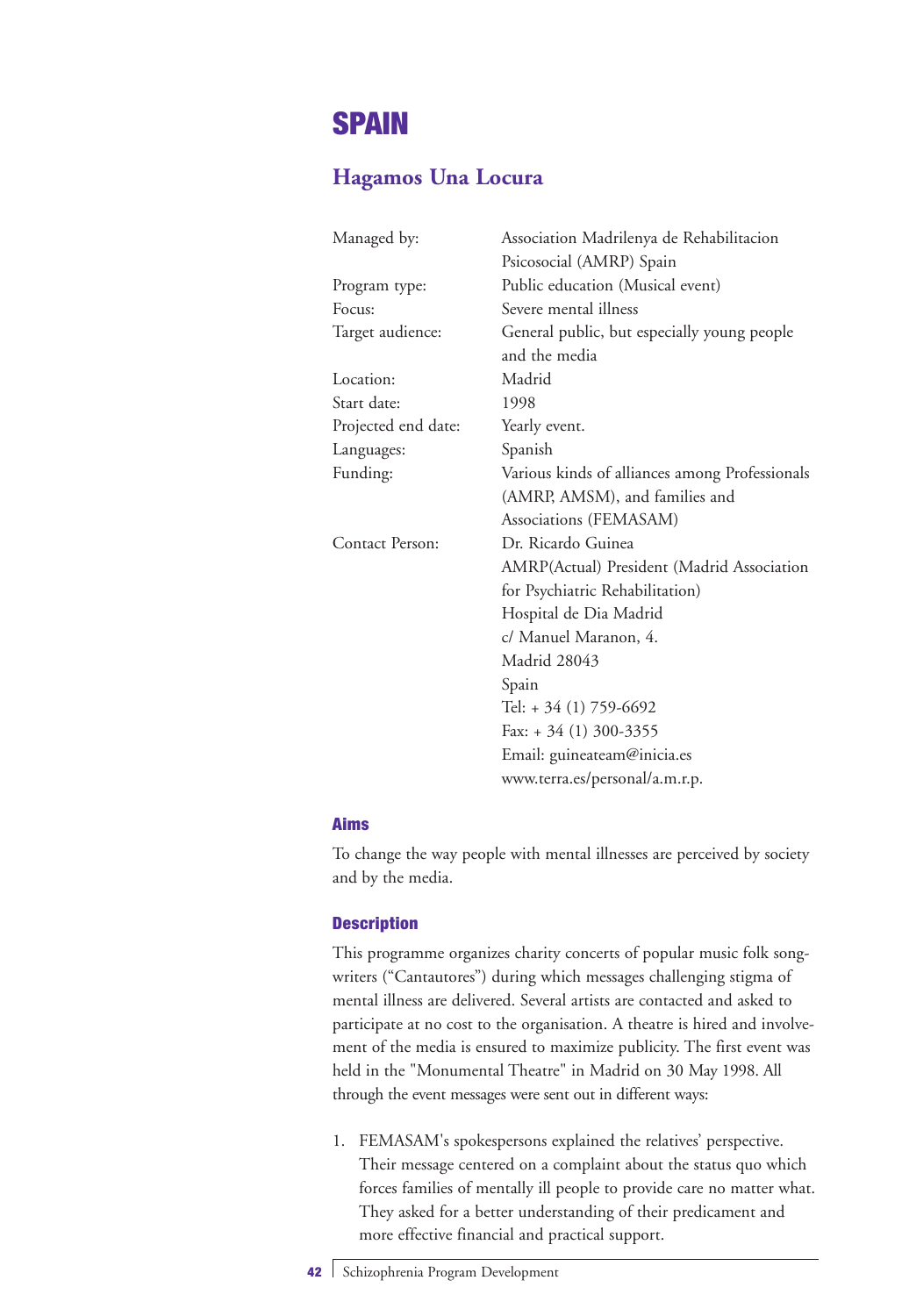- 2) The artists themselves explained their point of view: "All of us are a little crazy every now and then." This message was welcomed by mental health service users and general public alike.
- 3) The presenter of the event, a well-known radio personality and professional journalist, with work experience in mental health as a psychiatric social worker in the past, was able to bring the musical elements and messages together and contributed substantially to the event's success.

No printed materials were distributed during the event.

#### **Materials produced**

Pamphlets and poster advertising the concert. T-shirts with a slogan.

### **Evaluation and feedback**

Very good effect and the media receives it as a positive and entertaining event. The first event on 30 May 1998 was very successful and about 1700 people attended the event. The event was organised by a very small team (a FEMASAM delegate, a professionals delegate and a media delegate) with FEMASAM's economic and social support, and resulted in no cost for the organisers. The event was reported on 20 separate occasions on radio and TV.

The second one, in 1999, was organised by FEMASAM exclusively (the families league) and was successful, but the cost was high.

The third event was organised on the 2000 WPFMH mental health day by the Madrid Association for Mental Health (AMSM) and Madrid Association for Psychiatric Rehabilitation (AMRP), as a small model(about 500 people), with no financial cost/burden for organisers. T-shirts with a slogan "Si a la atencion, no a la exclusion" were sold at a small cost to help the funding. The results were good.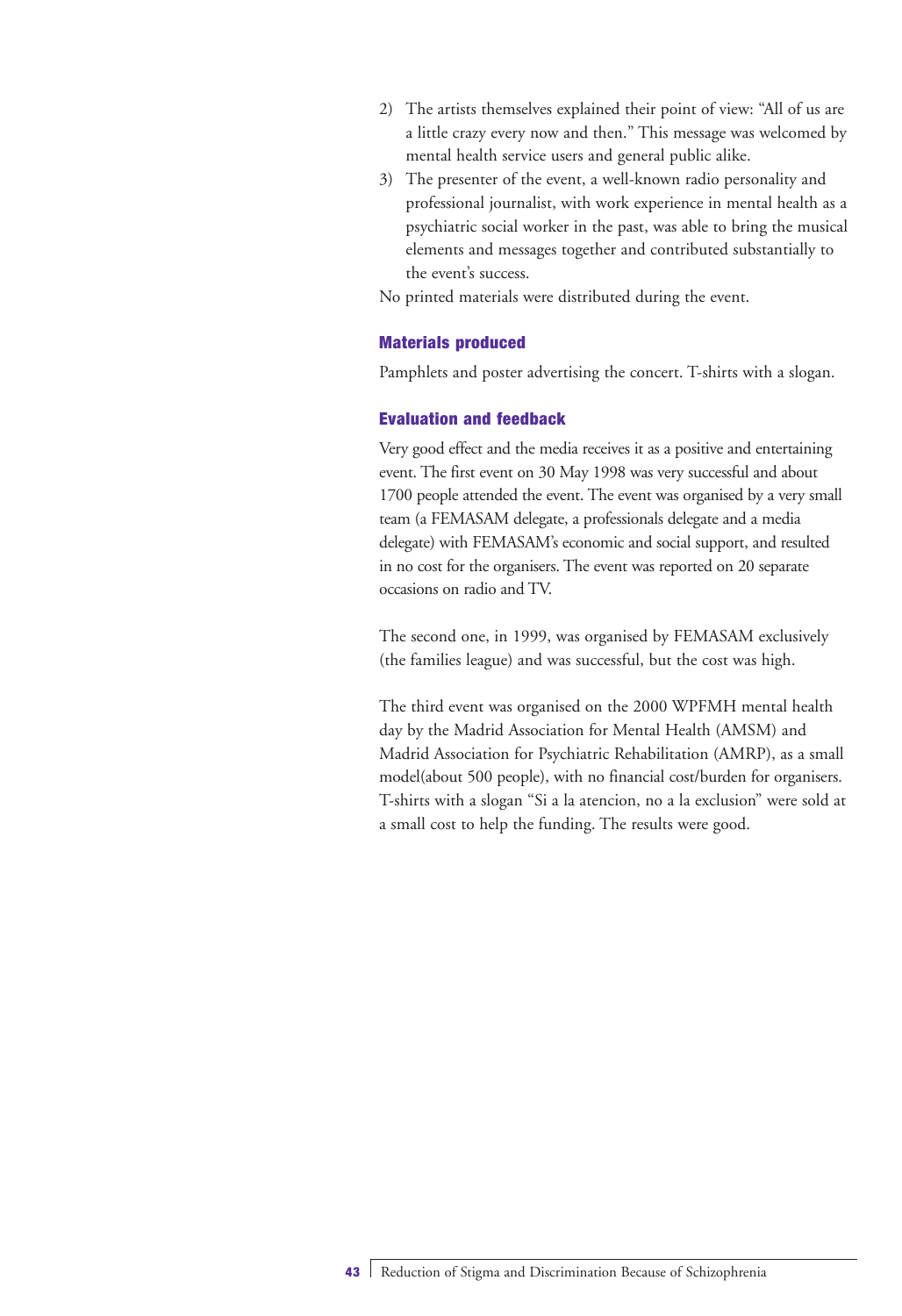# **United Kingdom**

# **Respect Campaign**

| Managed by:         | MIND (National Association for Mental          |
|---------------------|------------------------------------------------|
|                     | Health) United Kingdom                         |
| Program type:       | Public education, Political action             |
| Focus:              | Mental illness generally                       |
| Target audience:    | General public, students, employers,           |
|                     | politicians, the media, service users          |
| Location:           | <b>England and Wales</b>                       |
| Start date:         | June 1997                                      |
| Projected end date: | Ongoing programme                              |
| Languages:          | English (materials also available in Welsh,    |
|                     | Bengali, Urdu, Cantonese, Chinese,             |
|                     | Vietnamese, Punjabi, Turkish, Gujarati, Hindi, |
|                     | Somali, Greek and Arabic)                      |
| Funding:            | <b>MIND</b>                                    |
| Contact person:     | Policy Director                                |
|                     | MIND (National Association for                 |
|                     | Mental Health)                                 |
|                     | The Granta House                               |
|                     | 15-19 Broadway, Stratford                      |
|                     | London E15 4BQ                                 |
|                     | UK                                             |
|                     | Tel: +44 208 -215 2264                         |
|                     | Fax: +44 208 522-1725                          |
|                     | Email: m.wilson@mind.org.uk                    |

### **Aims**

The aims of the Respect Campaign are to increase opportunities for users of mental health services to be part of communities, workplaces, families, social circles – and to reduce the rejections that keep so many people trapped on the social margins.

The peg for the campaign was to promote 'a fair deal':

- in the public eye
- in working life
- as citizens.

# **A fair deal in the public eye**

The goal was that by 1999, MIND aimed to have created a measurable shift in media coverage, with less 'mad axeman' and stereotyped coverage, and more examples which illuminate the different realities of people's lives. MIND also aimed to have implemented an effective school education programme.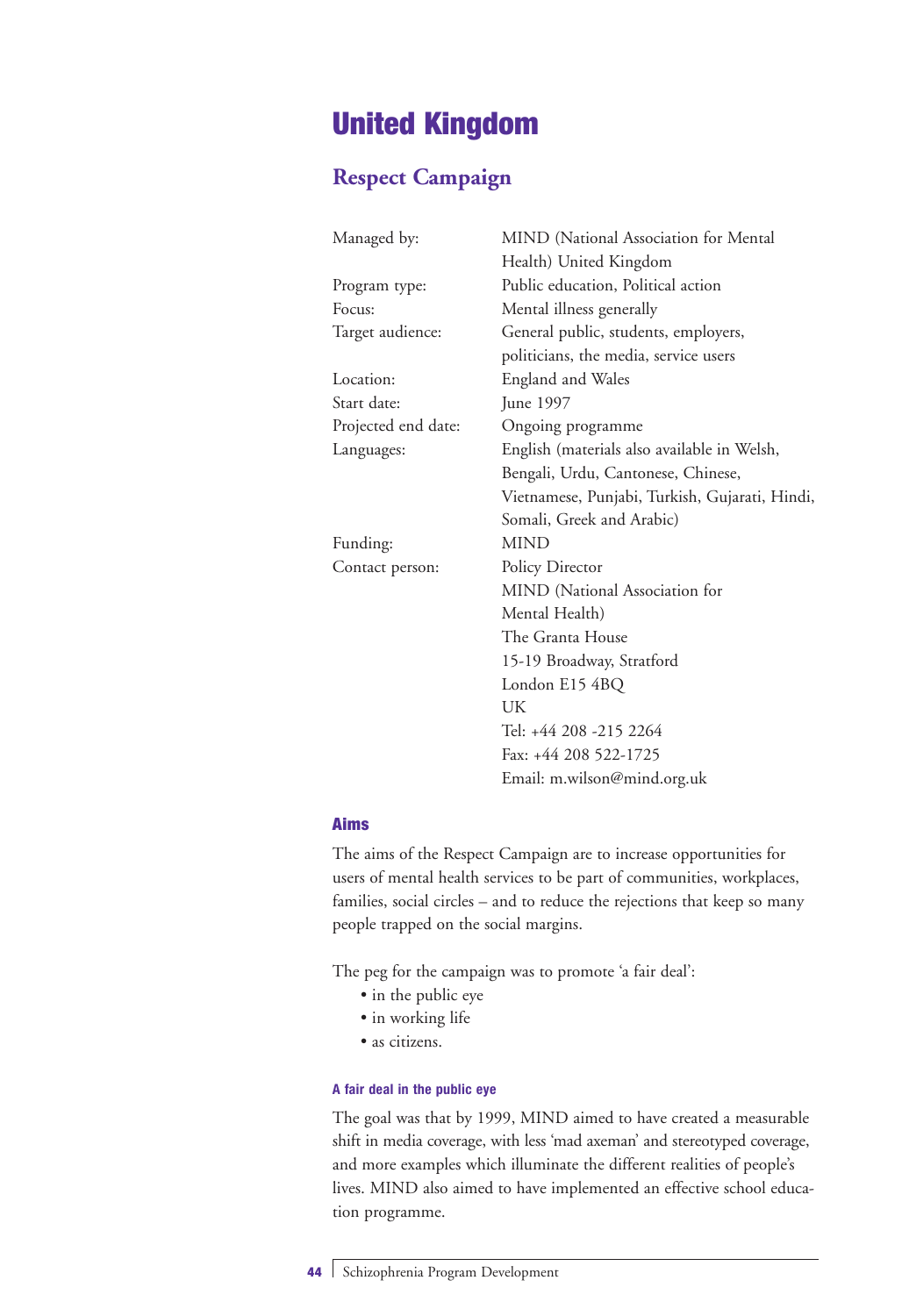#### **A fair deal in working life**

The goal was that by 1999, MIND aimed to have increased knowledge amongst employers of 'reasonable adjustments' in the workplace and good practice generally for people with mental health problems; to have informed the public that disability discrimination law includes mental health service users; and to have built the basis of a strategy to increase the employment rates for service users. (Note: 'reasonable adjustment' is the term used in the Disability Discrimination Act (DDA), 1995, for flexible working hours, additional support at work and other adaptations to improve access to work for people defined as 'disabled' under the Act.)

#### **A fair deal as citizens**

The goal was that by 1999, MIND aimed to have succeeded in extending anti-discrimination law, through lobbying and test cases; and to have publicised the realities of discrimination to the general public.

#### **Description**

The Respect Campaign was launched in June 1997 with a central mission to reduce discrimination on mental health grounds, including multiple discrimination. It is a broad-based campaign around a single theme.

Broad-based campaigns, with a number of targets, can take account of the complexity of what actually creates change. For instance, new law alone, if not accompanied by pressure for changes in local practice, is ineffective in areas where policy is largely delegated to local commissioners/ practitioners. Choosing several targets – if change really is dependent on all of them – can make change deeper and more lasting.

MIND's Stress on Women campaign is an example. By targeting Government, parliament, professional bodies, the media and local services, there was a cumulative effect, which shifted both policy and practice (Sayce 1996). This will facilitate an entrepreneurial approach, enabling people locally and nationally to link into the campaign in a variety of ways and to develop new, creative ideas.

Some of the achievements were:

A fair deal in the public eye – incorporating:

a. The Campaign to Complain – about mental health in the media. This was launched in November 1999.

A fair deal in working life – including work on Employment. This resulted in:

- a. The publication of *How to Survive Working Life*, a training pack for employers and information booklet for employees (May 2000).
- b. Setting up of Work Net to promote employment opportunities for people with mental health problems.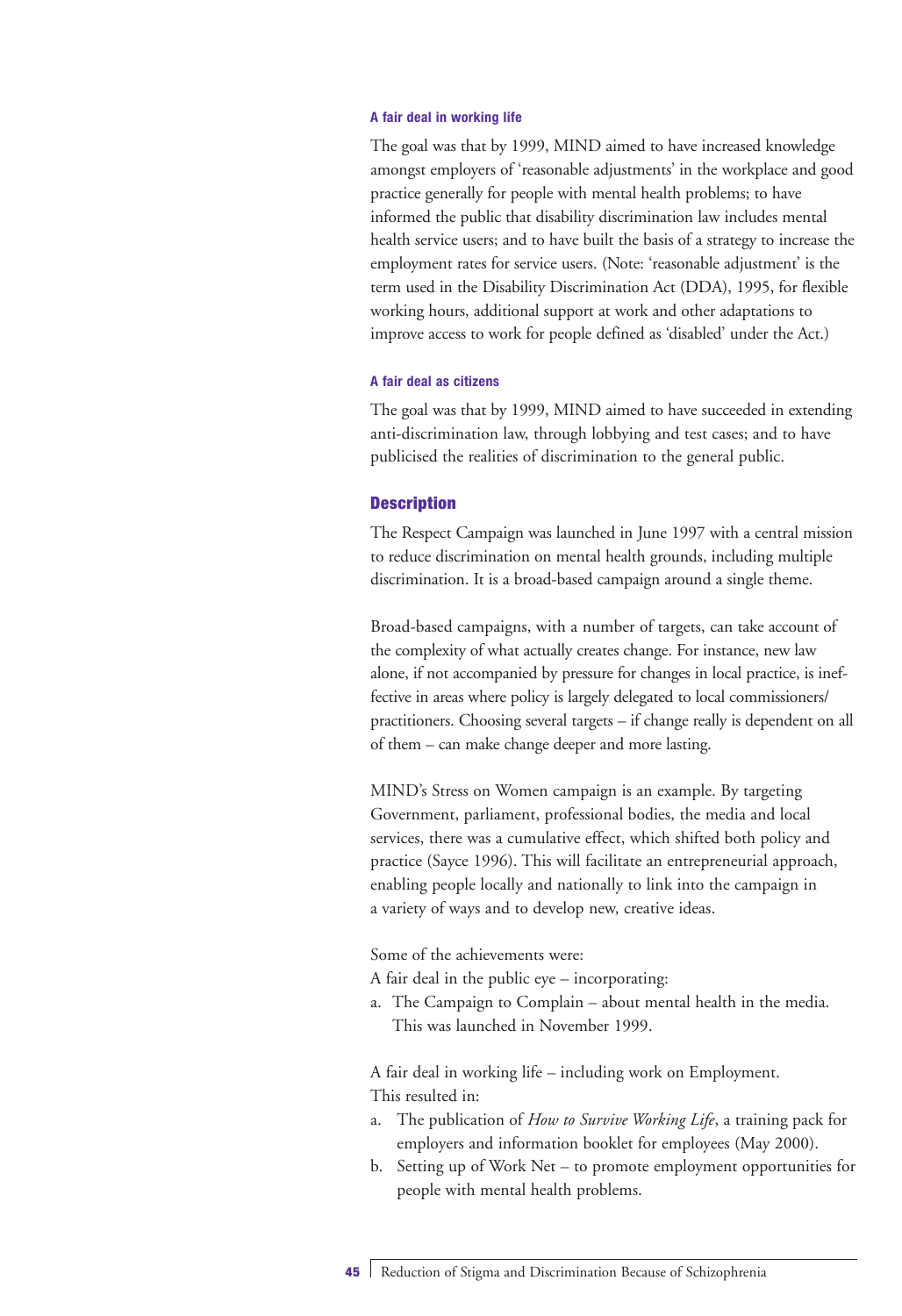A fair deal as citizens – incorporating:

- a. The Arts Project initiative September/October 1999 [posters and postcards were distributed nationally through regional offices, Diverse Minds and Mindlink.]
- b. Older People which included a Debate of the Age contribution (1999/2000).
- c. Mental Health Act Review work, which resulted in the publication of *Mind the Law*, MIND 's authoritative response to the government's consultation on the Mental Health Act Review (1999); and work with other mental health organisations – including formation of the Mental Health Alliance – to influence new legislation.
- d. Social Inclusion (Phase 1) including publication of a comprehensive report *Creating Accepting Communities*, on the social exclusion of people with mental health problems (November 1999).
- e. Social Inclusion (Phase 2) Developing and promoting good practice – based on the *Creating Accepting Communitie*s report (April 2000) and ongoing.

## **Evaluation feedback**

It has been noted that campaigning is a difficult activity to evaluate because (a) reliable indicators of progress are often hard to find and (b) social change is typically caused by a complete set of inter-related events and a direct causal link between campaign actions and a change in the policy or practice of the target is often difficult to establish (Lattimer 1994).

There are, however, some parameters to which we can look in the Respect Campaign to at least begin to contextualise its impact.

#### **Tangible changes**

The impact of a campaign can be gauged on the basis of the tangible gains or activity associated with it (e.g. number of events held nationally, locally and regionally; number of mentions/stories in the media; number of enquiries, etc.) These are largely to do with issues of visibility – for MIND, for raising and providing information on the issue.

Examples of the Respect Campaign's success in this area include:

- The launch of 'Not Just Sticks and Stones' (1996 stigma and discrimination); 'Tall Stories in the Backyard' (1997 – nimbyism), and 'Raised Voices' (1997 – issues for black and minority ethnic communities) – all of which generated high profile national, regional and local attention and media coverage on the multiplicity of stigma and discrimination faced by a range of mental health service users.
- The Arts Project produced posters and postcards and a Year 2000 calendar which were widely distributed and informative and served to raise the profile of MIND and the needs of people with mental health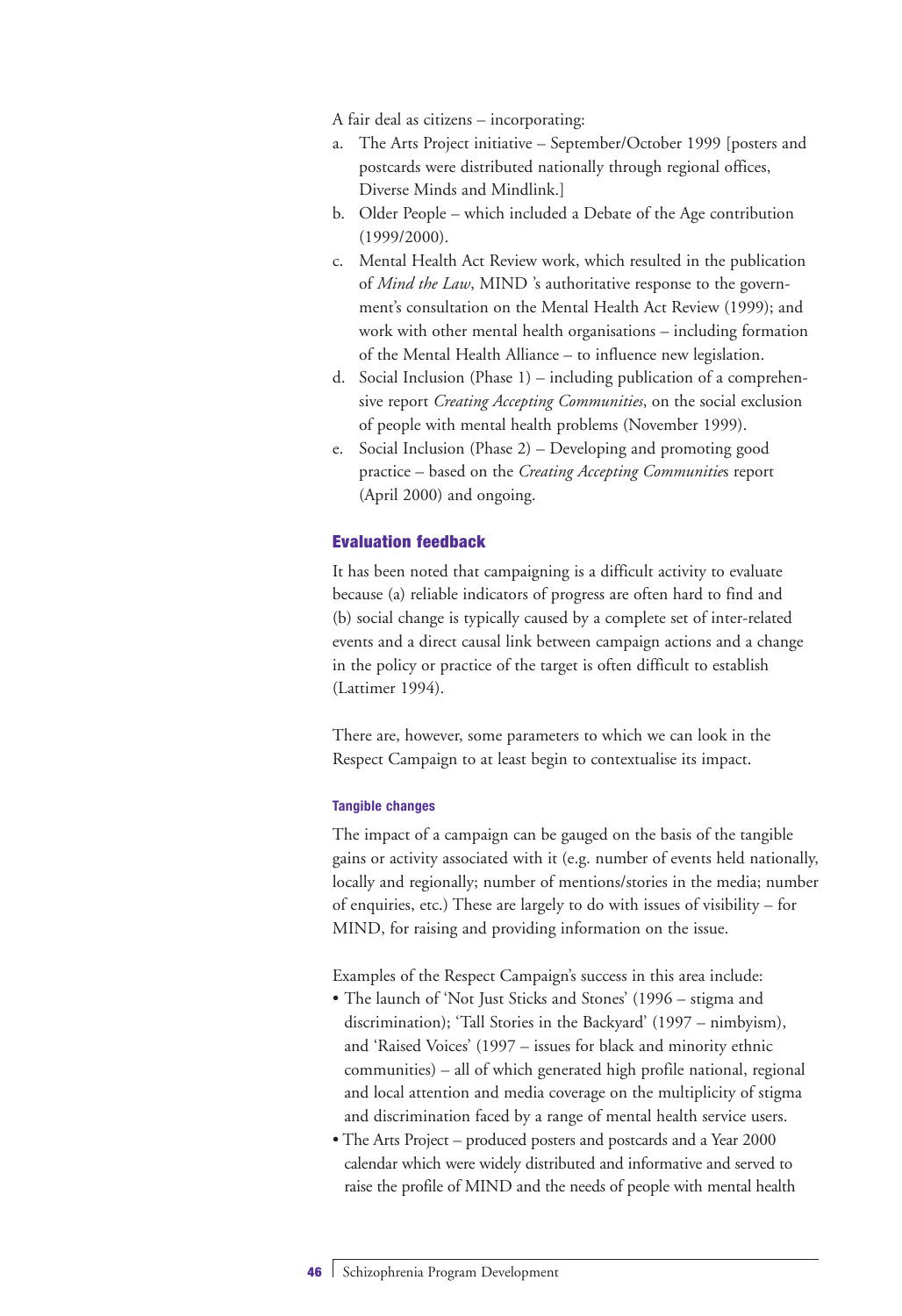problems in general. In MIND's Northern Region e.g. the police commissioned their own reprint of the languages poster to go up in police stations. The project work also promoted positive aspects of mental health.

- The Campaign to Complain has attracted more than 300 groups and individuals onto the network and has issued alerts aimed at countering stigma and discrimination in the media.
- In MIND Cymru there was wide media coverage for 'Ten Tips for Employers' on discrimination at work; increased work on mental health awareness addressing race and culture, as well as rural issues.
- The Education Pack was launched in September 1999 and achieved national media coverage. Copies were sent to named teachers in 4000 schools, and by agreement with the Qualifications and Curriculum Authority to 220 schools involved in piloting NVQ Health and Social Care. Publicity material was sent to all other schools in England.
- A related collaboration took place with the Health Education Authority to run the 'Stigma Partnership' aimed at addressing issues of stigma and discrimination around mental health issues which are prevalent amongst the 16 to 24 age group.

In this context, Liz Sayce (formerly MIND's Policy Director) has noted that 'the campaign has succeeded in its ambition to use a relatively small amount of money  $- £30,000 -$  to spearhead change and harness energies to a common purpose,' and that its first year revealed 'a huge wealth of activity at local and national level.'

#### **Intangible change**

The other aspect on which a campaign's success or failure can be judged is more intangible – the extent to which public opinion is changed; the degree to which the public policy agenda is changed; the degree to which alliances shift and partnerships emerge. Though the intangibles may be less overt, and more within the realm of subjectivity, there is evidence, nevertheless, to suggest that the Respect Campaign's impact can again be felt. Examples of this include:

- Increased links with the disability movement, which in turn helps to ensure that mental health is considered a natural part of that agenda.
- The *Creating Accepting Communities* Inquiry and its effect in raising issues of social exclusion/inclusion (and thereby awareness of the impact on people with mental health problems) across a wide range of constituencies – including the statutory sector, business, religious groups and government.
- Influencing and working with psychiatric professionals e.g. the Royal College of Psychiatrists' 'Changing Minds' campaign, launched in October 1998.
- Likewise collaboration with the World Psychiatric Association's educational programme to reduce the stigma and discrimination faced by people with a diagnosis of schizophrenia was also an aspect.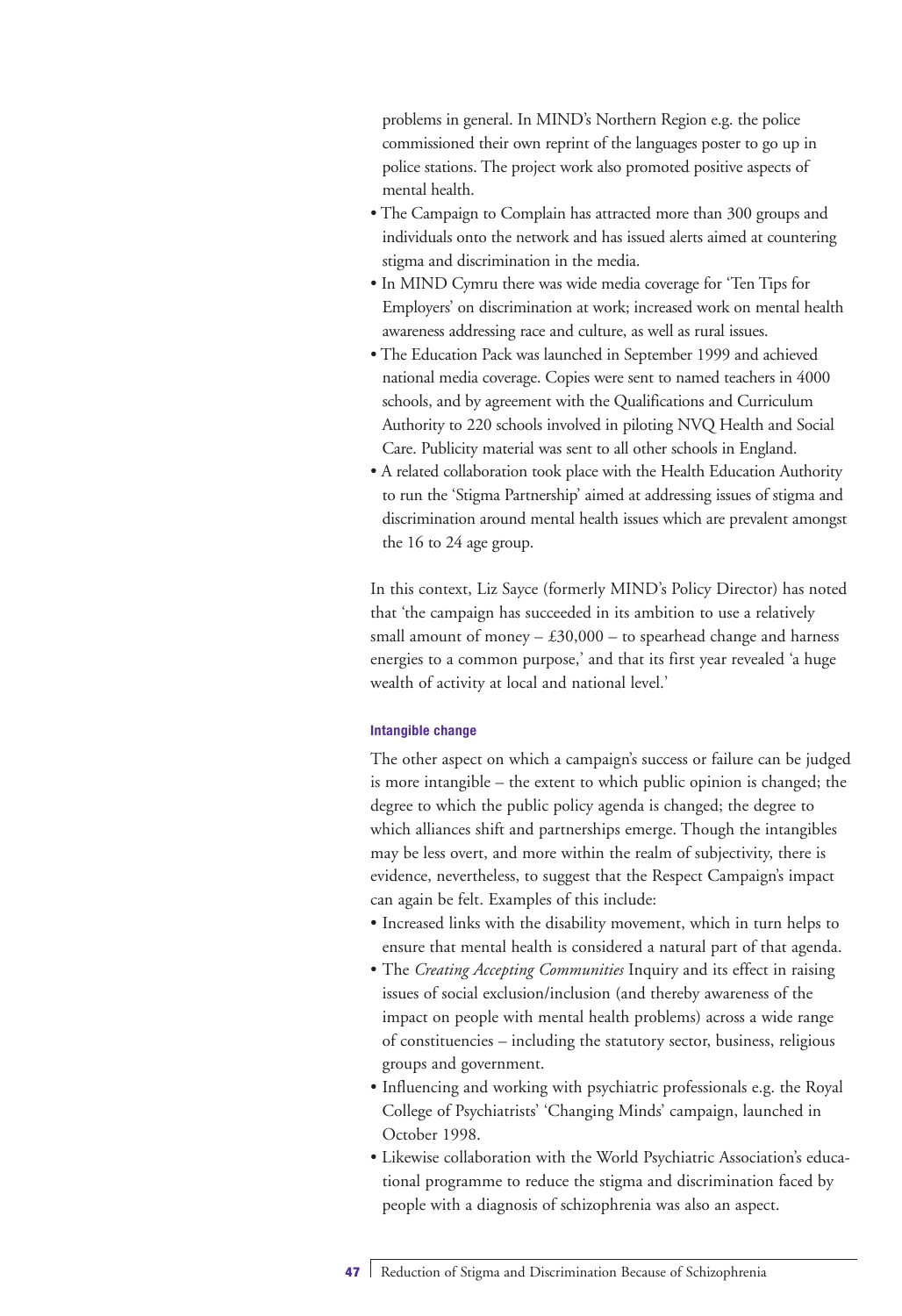- The 'Campaign to Complain' has contributed to greater awareness about how common the incidence of people being in mental distress is. It has helped to foster the view that it is no longer acceptable to use (or at the very least that there should be a degree of discomfort about using) negative or disparaging terms in the media. MIND's press office, for example, complained about the title of a Channel 4 series 'Psychos' and was consulted about an advertising campaign associated with it. In the longer term, such input can be expected to impact favourably on public opinion, through more positive portrayals of people with mental health problems.
- Mental Health Act Review. MIND's response to this review and the associated consultations, networking (both at a grassroots and Parliamentary level), as well as raising the issues regarding compulsory treatment in the community at ministerial level has served to broaden the public policy agenda. The stance we have taken in our work around the review has helped to create a climate in which those who would argue for compulsory treatment can no longer do so on the basis that it is the obvious solution. It can be argued that we have extended the parameters of the debate to ensure that the needs of people with mental health problems (even if some of those people are 'difficult') nevertheless should be taken into account in a real and meaningful way; and in such a way that their human rights are not disregarded or violated.
- The MIND Inquiry with its theme of 'Creating Accepting Communities' – has also served to broaden public understanding of the complexities of social exclusion/inclusion for people with mental health problems. The Inquiry has also helped to change the focus from merely being one of exclusion to that of inclusion.
- The Fair Deal in Working Life Employment Project tackles stigma and discrimination on the economic front – with the publication of a training pack to educate employers about good practice and the setting up of a network to foster employment opportunities for people with mental health problems.
- Yellow Card aimed at highlighting side effects of medication from a user perspective (First report 1998; Second report with a focus on black and minority ethnic communities published in September 2001).

### **References**

- Sayce, L. (1996) *Campaigning for change*. In: Abel K et al.(eds) Planning Community Mental Health Services for Women. London: Routledge.
- Lattimer M (1994) *The Campaigning Handbook: Directory of Social Change.*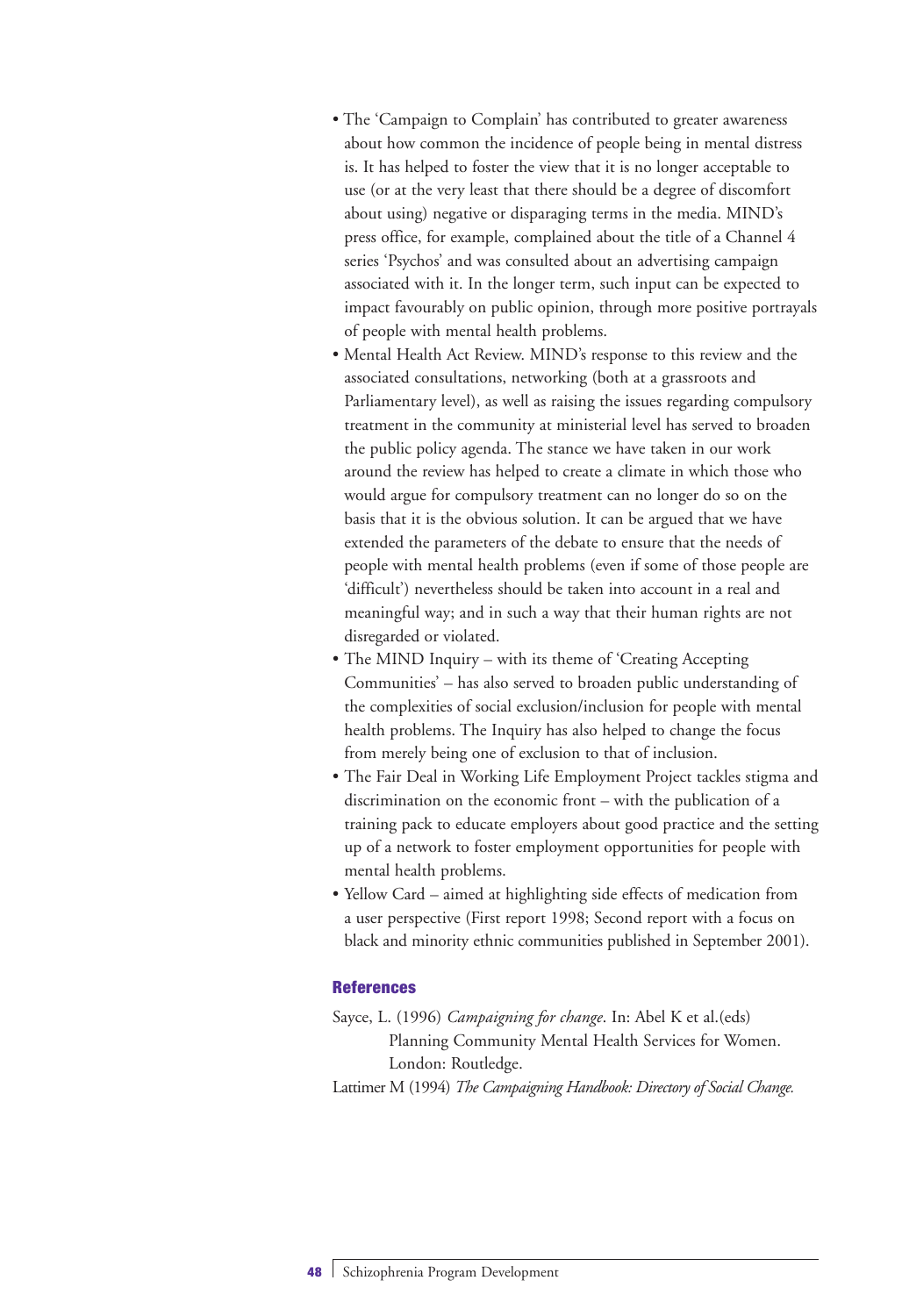# **Changing Minds - Every family in the land**

| Managed by:         | Royal College of Psychiatrists                                                                                                       |
|---------------------|--------------------------------------------------------------------------------------------------------------------------------------|
| Program type:       | Public education                                                                                                                     |
| Focus:              | Mental illness generally                                                                                                             |
| Target audience:    | General public and also specific target groups:<br>young people, physicians, employers, ethnic<br>minorities, politicians, the media |
| Location:           | UK and Republic of Ireland                                                                                                           |
| Start date:         | October 1998                                                                                                                         |
| Projected end date: | October 2003                                                                                                                         |
| Languages:          | English                                                                                                                              |
| Funding:            | Initial funding from the Royal College of                                                                                            |
|                     | Psychiatrists. Ongoing and project funding by<br>sponsorship from external sources.                                                  |
| Contact Person:     | Ms. Liz Cowan                                                                                                                        |
|                     | Campaign Administrator, "Changing Minds"<br>Royal College of Psychiatrists                                                           |
|                     | 17, Belgrave Square                                                                                                                  |
|                     | London SW1X 8PG                                                                                                                      |
|                     | UK                                                                                                                                   |
|                     | Tel: +44 (171) 235-2351 ext 122                                                                                                      |
|                     | Fax: +44 (171) 235-1935                                                                                                              |
|                     | Email: stigma@rcpsych.ac.uk                                                                                                          |
|                     | Web site: www.changingminds.co.uk                                                                                                    |
|                     | Campaign Chairman: Professor Arthur Crisp                                                                                            |

### **Aims**

- To increase public and professional understanding of mental disorders;
- To reduce stigmatisation of, and discrimination against, people who suffer from mental disorders.

#### **Description**

A major five-year campaign, co-ordinated by the Royal College of Psychiatrists, the 'Changing Minds' Campaign aims to increase public and professional understanding of mental health problems and reduce the stigma and discrimination associated with them. Individual projects target specific groups of people: doctors, employers, journalists, teachers, children, and young adults. The campaign is focusing on six of the most common mental health problems: depression, anxiety, schizophrenia, Alzheimer's disease and dementia, eating disorders, and alcohol and drug misuse.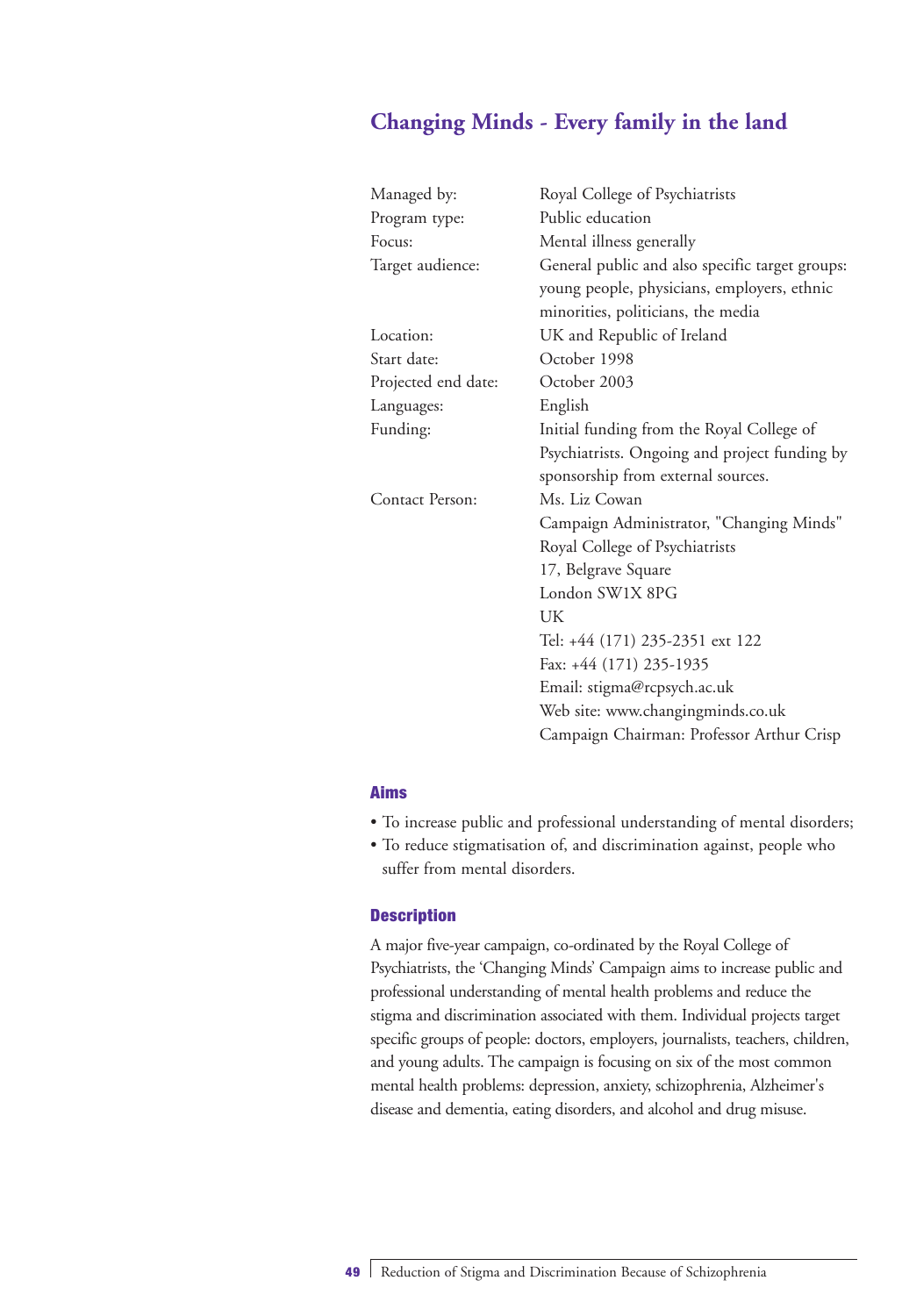#### **Materials produced**

#### **Websites**

www.changingminds.co.uk Campaign information, Campaign booklets, "1 in 4" video, references to published articles on stigma.

#### www.stigma.org

80 author, 200,000 word, 90 article book 'Every Family in the Land.' An in-depth study of the stigmatisation of people with mental illnesses.

#### **Videos**

#### Stigma (10-minutes)

Aimed at the general public and mental health professionals. Explores the nature and origins of the stigma of mental illness and how it affects us all.

# "1 in  $4$ " (2-minutes)

Aimed at young people aged 15 - 25. Has been shown during the trailer session in cinemas throughout the UK.

#### **Materials to Download or Available on CD-Rom**

'Every Family in the Land.' Internet book available as CD-Rom or on www.stigma.org (see above). Aimed at healthcare professionals, academics, service users/providers and the general public.

Campaign booklets: Series of seven booklets challenging people to reconsider their attitudes towards those suffering from anxiety, depression, anorexia and bulimia, schizophrenia, Alzheimer's disease, or drug and alcohol addiction. Aimed at the general public. Available on www.changingminds.co.uk.

Opinion survey: Results and full analysis of national survey of public attitudes, carried out by the Office for National Statistics, 1998. Published by Crisp et al, British Journal of Psychiatry (177) 4-7. Available on www.changingminds.co.uk.

Declaration of Intent: Signatures are invited from those supporting the aims of the campaign. Available on www.changingminds.co.uk.

# **Printed Materials**

For children and young people

- *Reading Lights:* Four booklets for children aged 4 7, addressing what it is like to be different.
- *Headstuff*: Leaflet for 14 17 year olds, to increase understanding of mental health problems.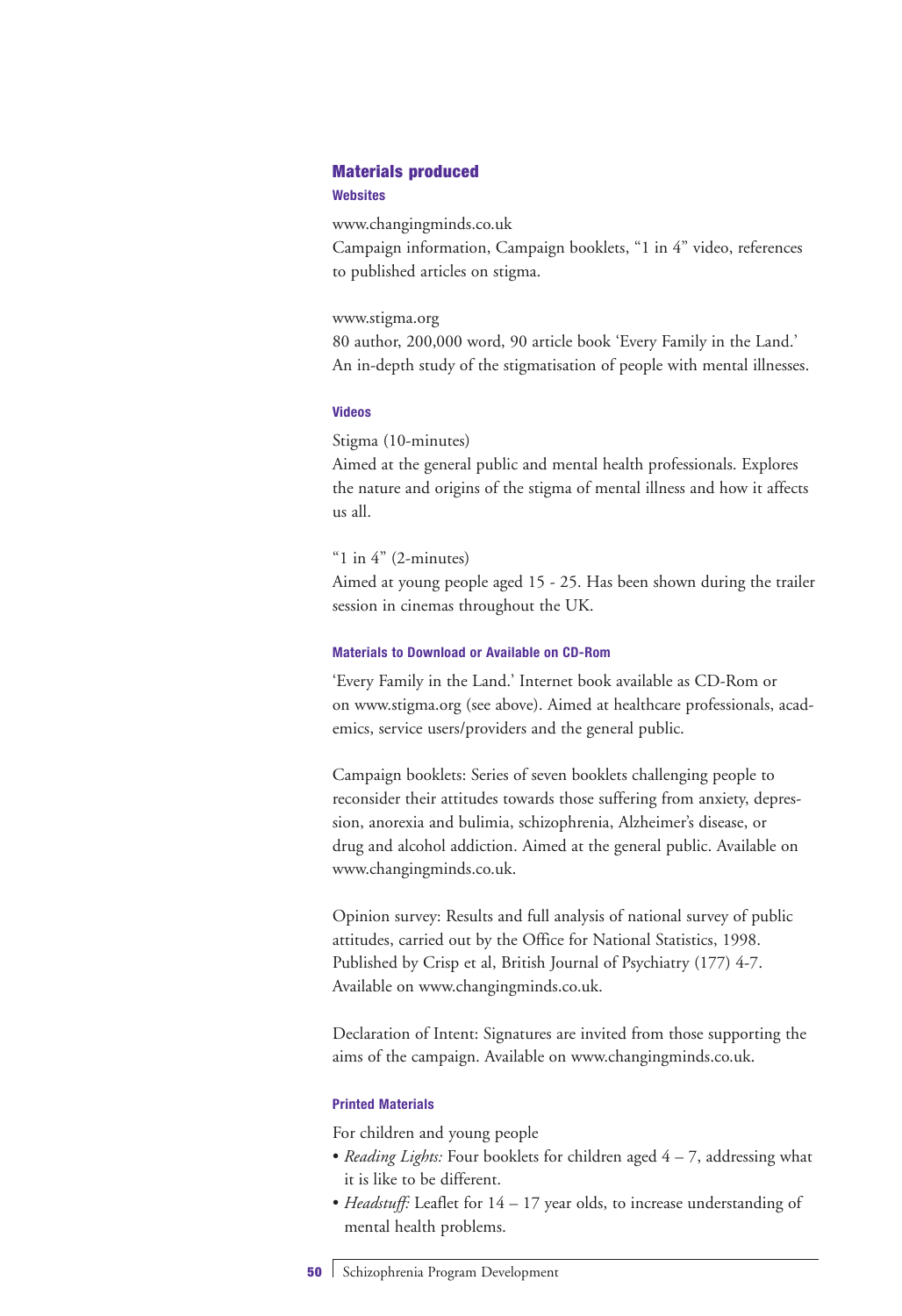#### **For medical professionals**

- Mental Illness: Stigmatisation and discrimination within the medical profession: Joint report between the Royal College of Psychiatrists, the British Medical Association and the Royal College of Physicians.
- Leaflets for GPs: Published in conjunction with the Campaign Roadshow for primary healthcare workers, taking place throughout the UK November 2000 – April 2002.

#### **Relating to the media**

- Guide for Journalists and Broadcasters Reporting on Schizophrenia. Booklet with facts about schizophrenia, produced in association with the National Union of Journalists.
- Practical guidance on responding to the media: Fact sheet on how to complain about inaccurate representation of mental illness in the media. For use by members of the College and the general public.

#### **General information**

• Campaign update: Information sheet about the 'Changing Minds' Campaign and the projects being undertaken.

#### **Evaluation and feedback**

A baseline survey of attitudes among the general public was conducted in July 1998 by the Office of National Statistics on behalf of the 'Changing Minds' Campaign. The results showed that stigmatising attitudes were common. A full analysis of the survey has been published in *The British Journal of Psychiatry* (2000) 177, 4-7, and can be downloaded from www.changingminds.co.uk. The impact of the campaign will be evaluated by repeating the survey in October 2003, at the end of its five year duration.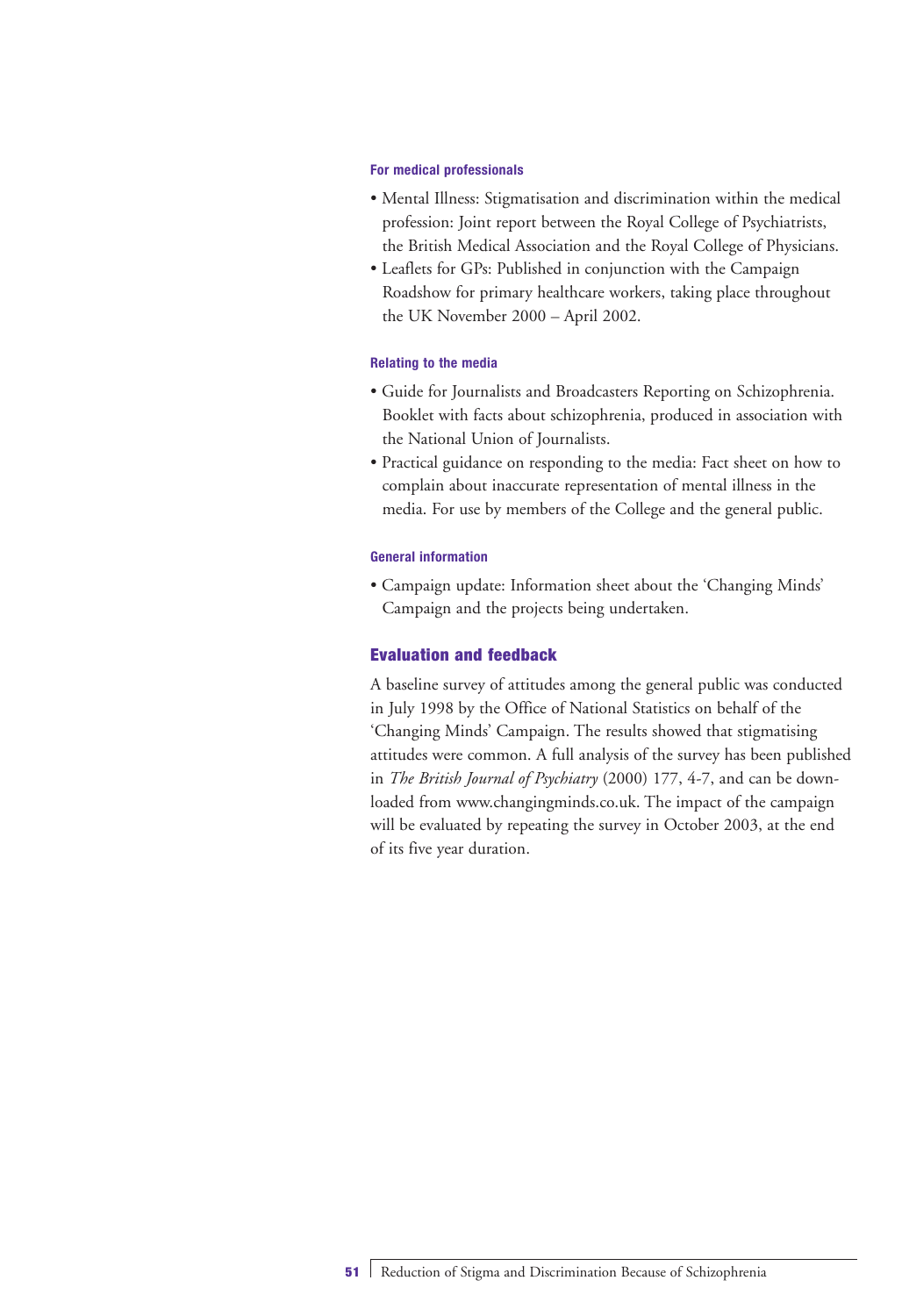# **UNITED STATES**

# **Rosalynn Carter Fellowships Mental Health Journalism**

| Managed by:         | The Carter Center Mental Health Task Force       |
|---------------------|--------------------------------------------------|
| Program type:       | Training (mentored fellowship); public education |
| Focus:              |                                                  |
|                     | Mental illness generally                         |
| Target audience:    | Media (working journalists)                      |
| Start date:         | September 1997                                   |
| Projected end date: | None                                             |
| Languages:          | English                                          |
| Funding:            | The Annenberg Foundation, Bass Hotels &          |
|                     | Resorts, Center for the Advancement of           |
|                     | Children's Mental Health at Columbia             |
|                     | University, The Philip L. Graham Fund,           |
|                     | The William Randolph Hearst Foundation,          |
|                     | The Charles and Betti Saunders Foundation,       |
|                     | Walter H. and Phillis J. Shorenstein             |
|                     | Foundation, and SmithKline Beecham               |
|                     | Corporation.                                     |
| Contact person:     | Gregory L. Fricchione, M.D., Director            |
|                     | Carter Center Mental Health Program              |
|                     | The Carter Centre                                |
|                     | One Copenhill                                    |
|                     | Atlanta, GA30307                                 |
|                     | <b>USA</b>                                       |
|                     | Tel: +1-404-420-5165                             |
|                     | Fax: +1-404-420-5158                             |
|                     | Web address:                                     |
|                     | http://www.cartercenter.org/mentalhealth.html    |
|                     | Email: ccmhp@emory.edu                           |

### **Aims**

To increase public understanding of mental illness and reduce stigma by creating a cadre of journalists who are knowledgeable about mental illness and the issues in depicting it and by supporting these journalists in projects that will communicate important information to the public about mental illness.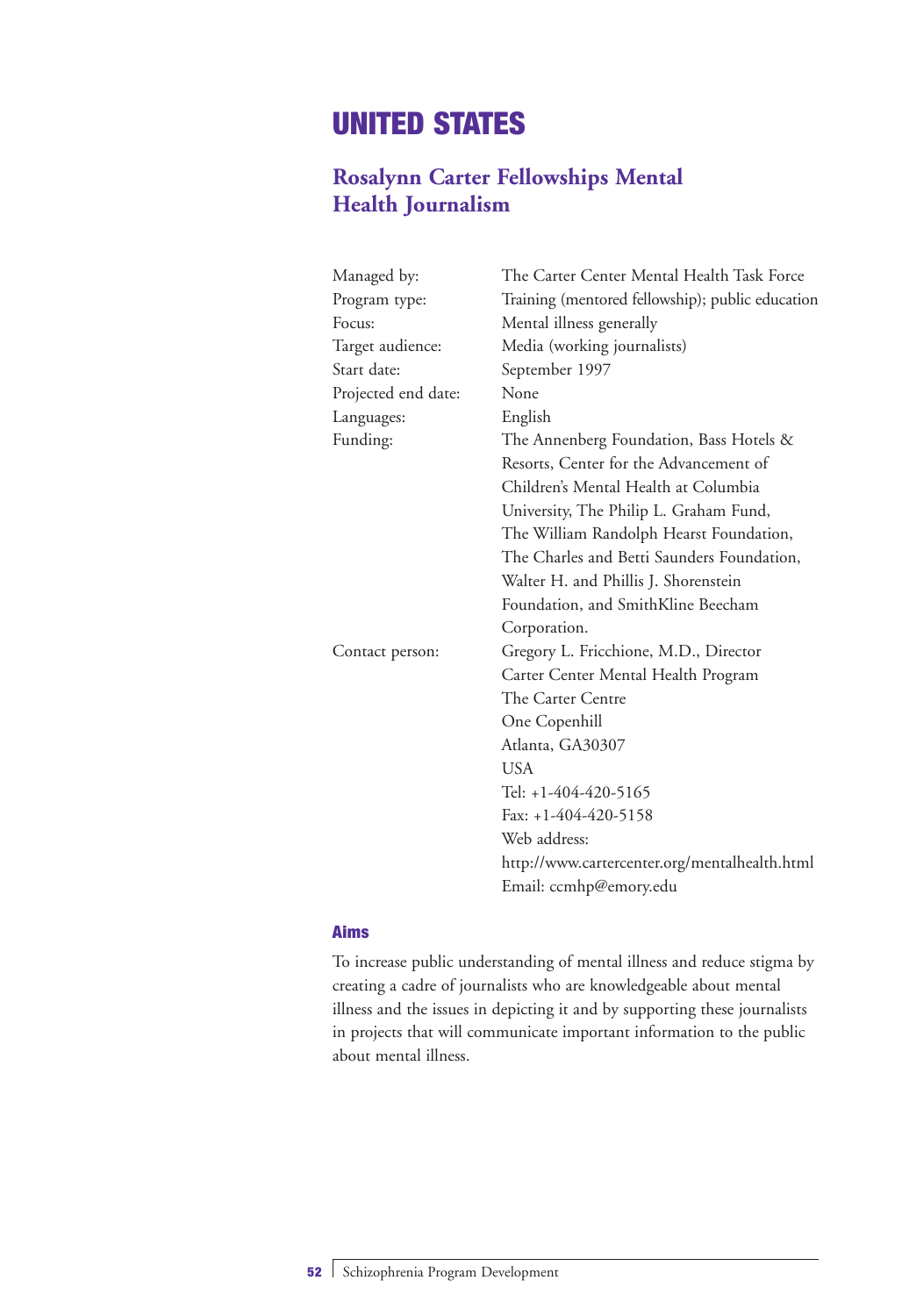#### **Description**

Each year, the program's staff and Board of Advisors select six working journalists from the United States and two from New Zealand to receive Fellowship stipends for support of projects they have proposed relating to mental health. The Fellows meet with Advisory Board members at the Carter Center to learn more about mental illness and issues related to journalistic coverage of psychiatric disorders. Each journalist is matched with a mentor from the Advisory Board who will be available to help them with projects, providing ideas, information, and contacts for them. At the end of the fellowship year, Fellows present the results of the efforts to the Advisory Board, the Carter Center Mental Health Task Force, and newly selected Fellows.

### **Materials produced**

Products are the end results of journalist projects. They have included newspaper articles, radio reports, televised news stories, and book proposals.

#### **Evaluation and feedback**

Participants in the Fellowships for Mental Health Journalism program have succeeded in having their work appear in major newspapers and on national and local radio and television news programs. Two of these works were nominated for Pulitzer prizes and received other prestigious awards, such as ones from the American Psychiatric Association and Amnesty International. A 1998-99 Fellow has expanded his project into a book on the mental illness of Abraham Lincoln, which holds much promise for challenging negative stereotypes about mental illness. An additional indicator of the success of the program is that funding has rapidly expanded as funders have eagerly sought to become involved with the program.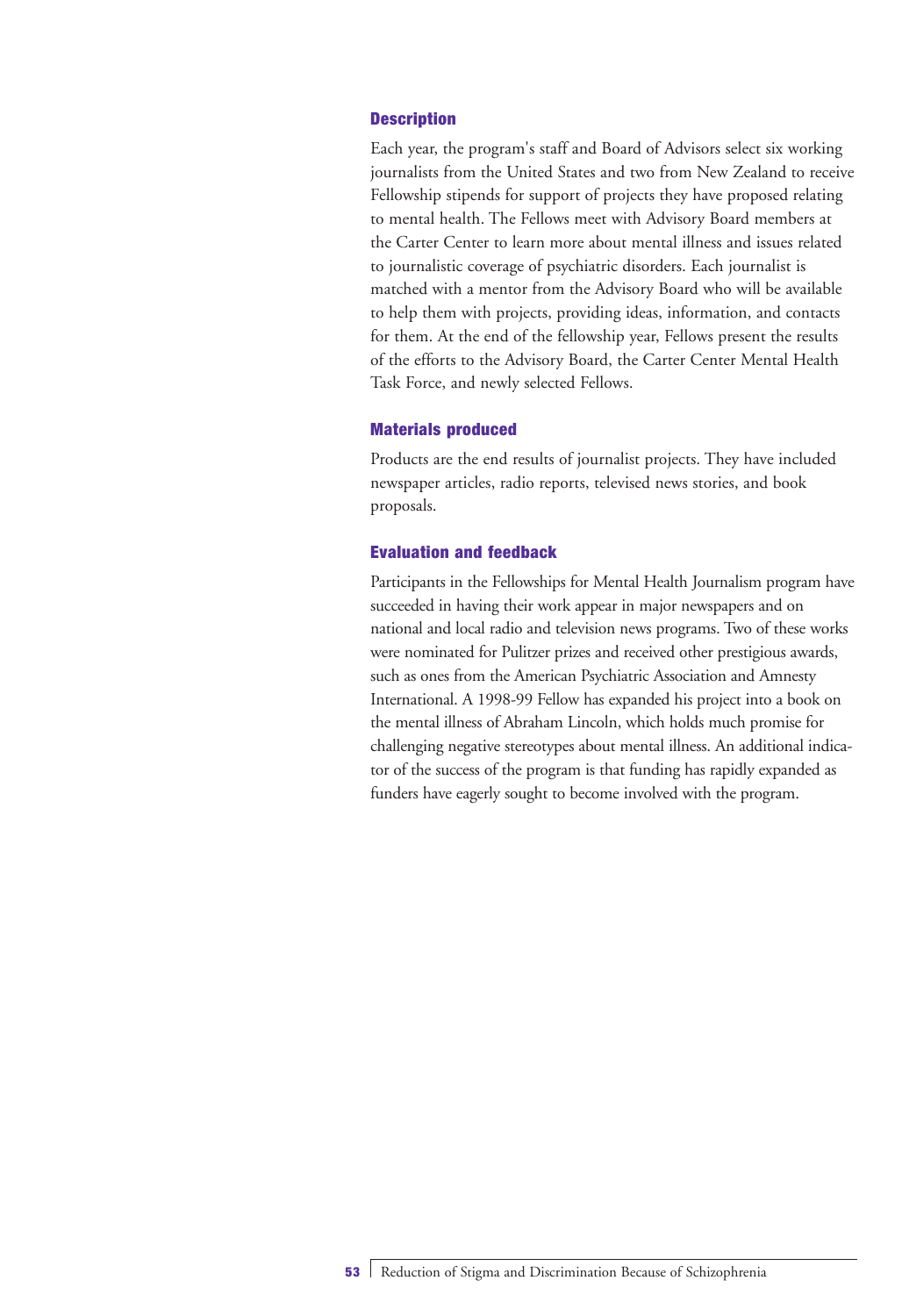# **The Anti-Stigma Project**

| Managed by          | On Our Own of Maryland, Inc.                |
|---------------------|---------------------------------------------|
| Program type:       | Public education                            |
| Focus:              | Mental illness generally                    |
| Target audience:    | Mental health professionals, service users, |
|                     | families, policy makers                     |
| Location:           | <b>United States</b>                        |
| Start date:         | 1993                                        |
| Projected end date: | Ongoing                                     |
| Languages:          | English                                     |
| Funding:            | Maryland Mental Hygiene Administration,     |
|                     | the Center for Mental Health Services,      |
|                     | Substance Abuse and Mental Health Services  |
|                     | Administration, U.S. Department of Health   |
|                     | and Human Services                          |
| Contact person:     | Jennifer Brown, Project Director            |
|                     | The Anti-Stigma Project                     |
|                     | 1521 South Edgewood Street, Suite C         |
|                     | Baltimore, MD 21227-1139                    |
|                     | Tel: +1-410-646-0262 or +1-800-704-0262     |
|                     | Fax: $+1-410-646-0264$                      |
|                     |                                             |

### **Aims**

To reduce stigmatizing attitudes, behaviors, and practices within the mental health and substance abuse community by raising awareness, facilitating ongoing discussions, searching for creative solutions, and educating service providers and other members of the mental health community.

#### **Description**

The project is a collaborative effort among mental health consumers, family members, providers, educators, and administrators to confront the ways those within the mental health field may contribute to stigma. Through handouts, workshops, and a video, the project tries to foster open discussion regarding the issue of stigma within the mental health system and to increase awareness of how stigma affects everyone in that system, including themselves. The project also challenges people to critically appraise their own possibly stigmatizing attitudes and behavior and to find ways to reduce stigma. There are three basic workshops, conducted by staff from the Project, for mental health service providers, consumers, family members, and others. The first, about 3-hours in length, provides an intensive look at stigma in the mental health field.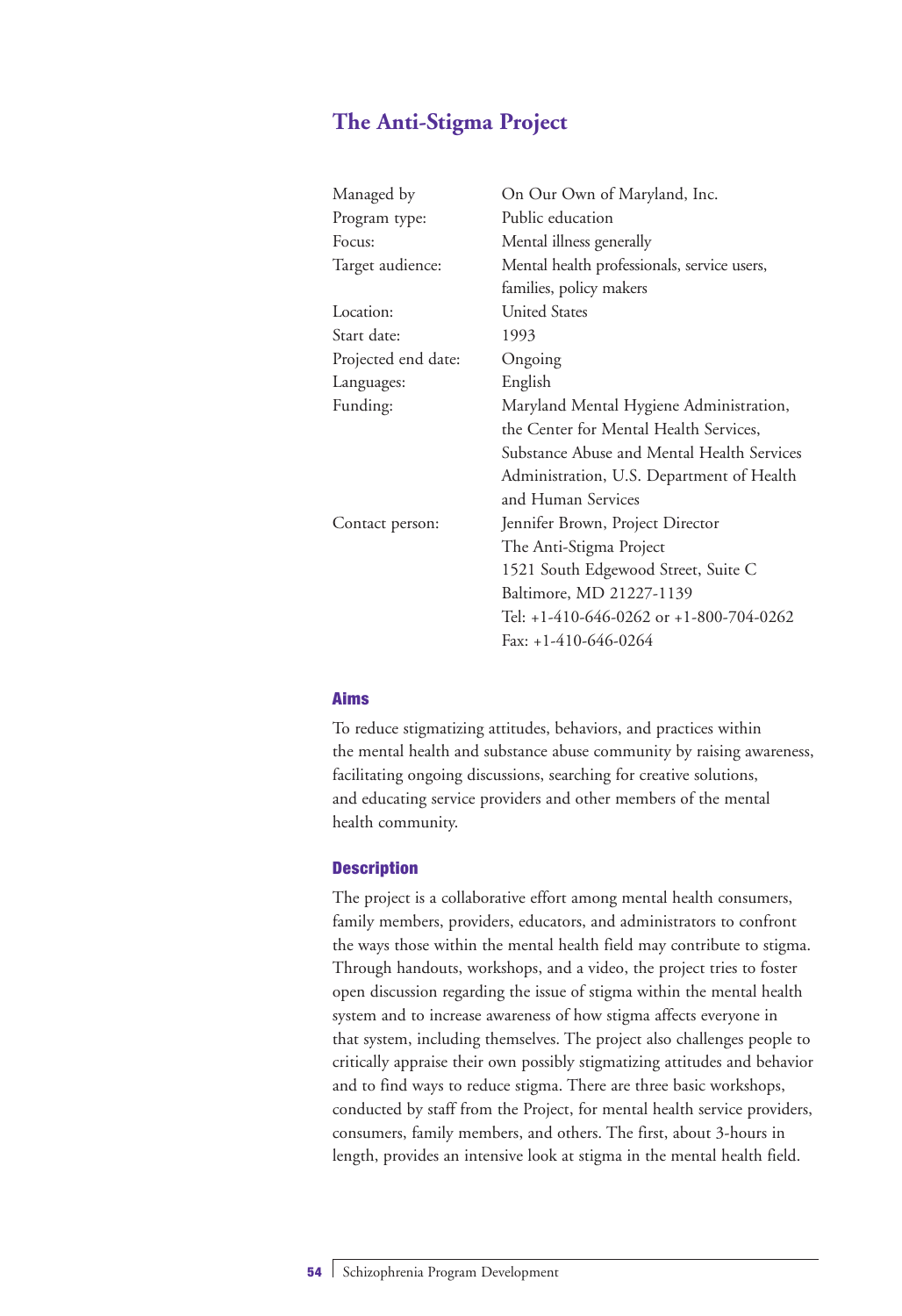The second is a longer one that focuses on solutions to stigma within the mental health system and builds upon suggestions from the first. The third, about 1 hour-long, focuses specifically on language used to refer to mental illness and treatment.

#### **Materials produced**

**Poster and handout:** A one page poster/handout, *Stigma: Language Matters*, discusses stigma and gives examples of respectful and disrespectful references to mental illness. It also provides some "rules of thumb" for avoiding stigmatizing (e.g., "Don't use generic labels.").

**Video:** *Stigma…in Our Work, in Our Lives* is a compilation of interviews with people who are members of the mental health and substance abuse communities. Interviewees give their thoughts and views regarding the issue of stigma in the mental health and substance abuse systems – its manifestations, its effects, and possible solutions. The video is intended as a stimulus for discussion of the issue of stigma within the mental health and substance abuse community. Included with the video package is a booklet that includes a self-inventory of stigmatizing perceptions and attitudes, discussion questions, and a list of books, articles, and organizations that provide additional information.

#### **Evaluation and feedback**

Representatives of the Anti-Stigma Project have facilitated hundreds of workshops. In addition, many have been introduced to the Project through presentations and adapted workshops at various conferences. Comments from workshop participants on evaluation questionnaires given at the end of workshops have been largely positive, often indicating that the workshops had helped the individual be more aware of his/ her own stigmatizing attitudes and behaviors.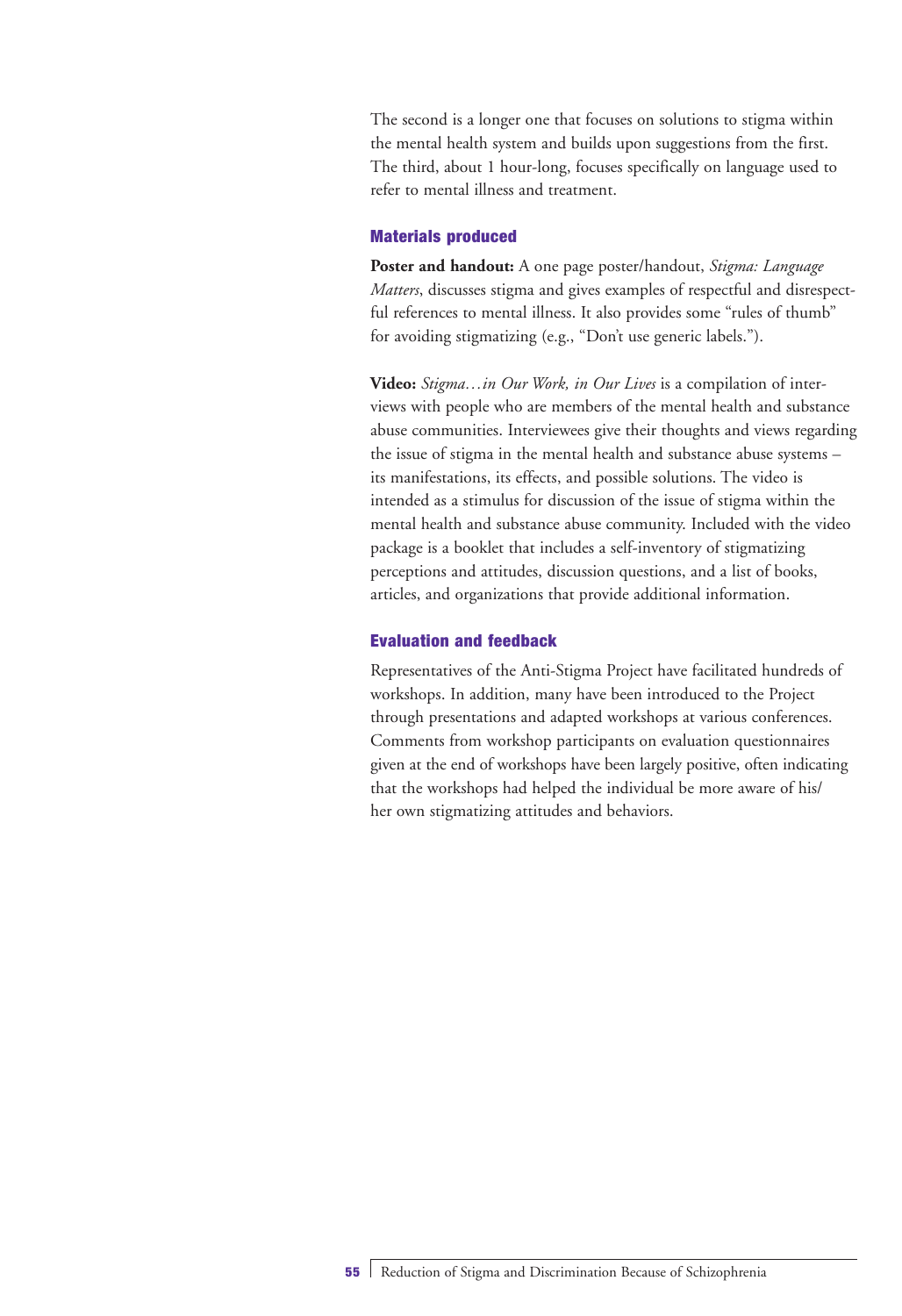# **National Stigma Clearinghouse**

| Managed by:         | National Stigma Clearinghouse                |
|---------------------|----------------------------------------------|
| Program type:       | Public education, advocacy                   |
| Focus:              | Mental illness generally (media depiction)   |
| Target audience:    | Mental health advocates, media professionals |
| Location:           | <b>United States</b>                         |
| Start date:         | November 1989                                |
| Projected end date: | Ongoing                                      |
| Languages:          | English                                      |
| Funding:            | Personal and private contributions,          |
|                     | project income from Center for Mental        |
|                     | <b>Health Services</b>                       |
| Contact person:     | Jean Arnold or Nora Weinerth                 |
|                     | 245 Eighth Avenue, #213                      |
|                     | New York, NY 10011                           |
|                     | Tel: 1-212-255-4411                          |
|                     | Web site:                                    |
|                     | http://community.webtv.net/stigmanet         |

## **Aims**

To end exploitation of mental illness for humor or sensationalism, encourage balanced and sensitive portrayals of people with psychiatric vulnerabilities, promote accuracy in the use of medical terms associated with psychiatric conditions, and thereby change public attitudes about people who have psychiatric conditions.

### **Description**

Participants in the all-volunteer National Stigma Clearinghouse monitor the presentation of mental illness in popular media – newspapers, films, television, advertising, etc. The Clearinghouse encourages media watchers to mobilize local "stigmabusters" groups and issues "Stigma Alerts" to organizations and individuals to encourage broader response when depictions are particularly stigmatizing or when media representatives are unresponsive to initial contacts. The Clearinghouse hub in New York City furnishes information on request from its clippings and articles file to consumer/survivor groups, the media, mental health organizations, lawyers, researchers, families, and professionals in the mental health field. Occasionally, the Clearinghouse will organize demonstrations or file complaints with trade and regulatory organizations. Praise to media professionals for positive and accurate treatment of mental illness is provided and encouraged as well.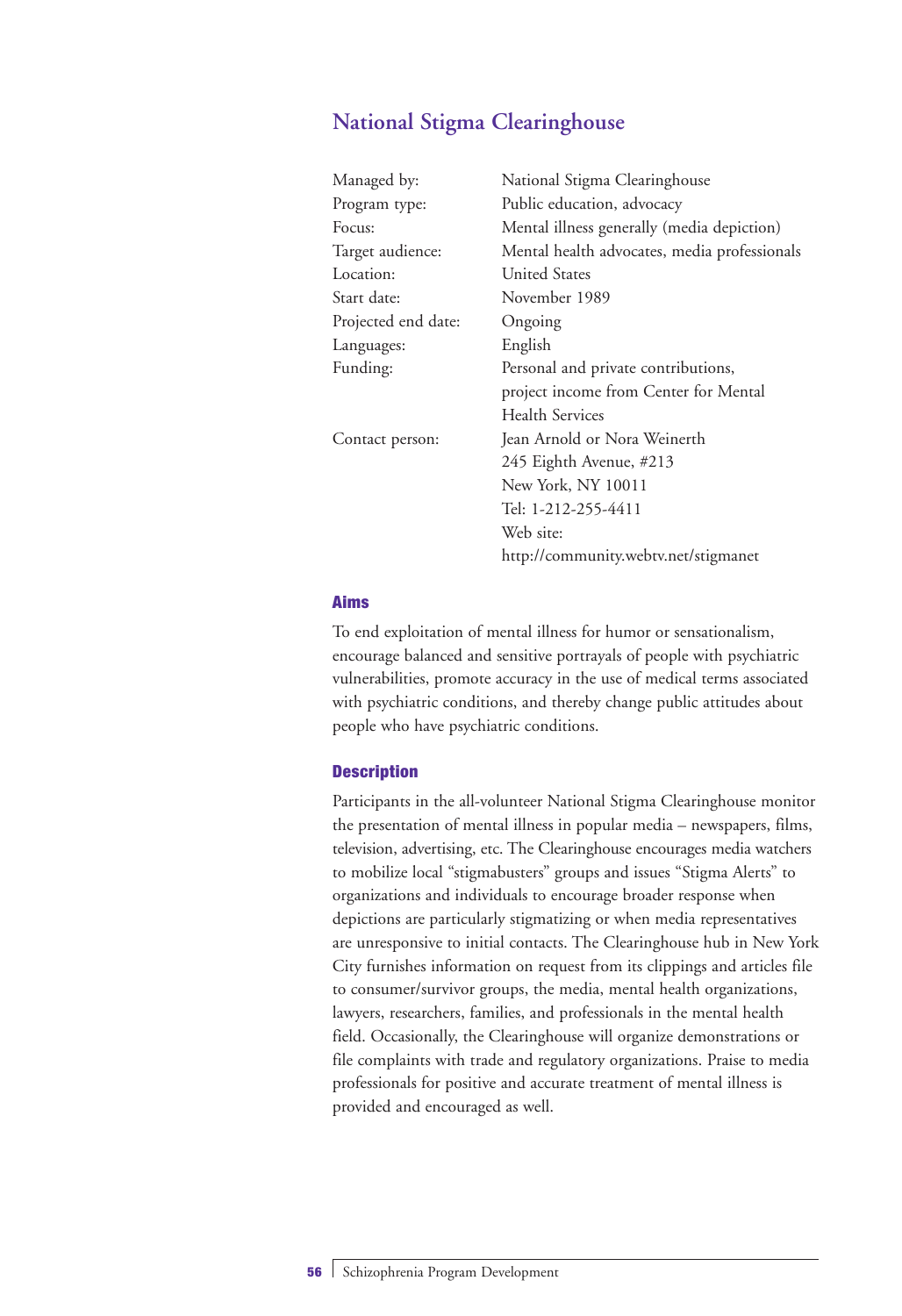#### **Materials produced**

Fact sheets: (e.g., about schizophrenia and about the distinction between psychosis and psychopathy) for use in communication with media personnel.

Writers' Guide: A reference card with advice to writers and reporters about coverage of mental illness, including terms to be avoided (e.g., lunatic) and preferred terms (e.g., people with schizophrenia). The guide also includes brief information about schizophrenia, bipolar disorder, and major depression.

Consensus Statement on Violence and Mental Illness: A statement, endorsed by major researchers, concerning what is known about the (weak) relationship between mental illness and violence. This statement became the core of a brochure produced by Policy Research Associates, "What Do We Know About Mental Disorder and Violence?"

Reports for the Center for Mental Health Services: "Media stereotypes of mental illness, their role in promoting stigma, and advocacy efforts to overcome such stereotypes and stigma" was completed in 1995. An antistigma guide, "Challenging Stereotypes: An Action Guide" was published in February 2001, DHHS Publication No. (SMA) 01-3513.

Internet web site: The Clearinghouse has established an internet web site on which information about the Clearinghouse, stigma alerts, and links to other anti-stigma sites are provided.

Internet address: http://community.webtv/stigmanet

#### **Evaluation and feedback**

From 1990 until 1997, the Clearinghouse issued 64 monthly reports containing 640 examples of stigma submitted by its nationwide network of stigmabusters. The Clearinghouse has become widely known among both mental health advocates and media professionals. Most resource guides for improving understanding of mental illness (e.g, one for journalists in the Jan./Feb. 1998 Columbia Journalism Review) include the National Stigma Clearinghouse, and the work of the Clearinghouse has been reported as part of stories in newspapers, magazines, and television news programs. Their participants have also succeeded in bringing the issues of media depiction and stigma to public attention by having many letters to the editor published in local and national newspapers. Finally, the Clearinghouse has had numerous successes in getting advertisers and retailers to change or discontinue products that ridicule or misrepresent mental illness.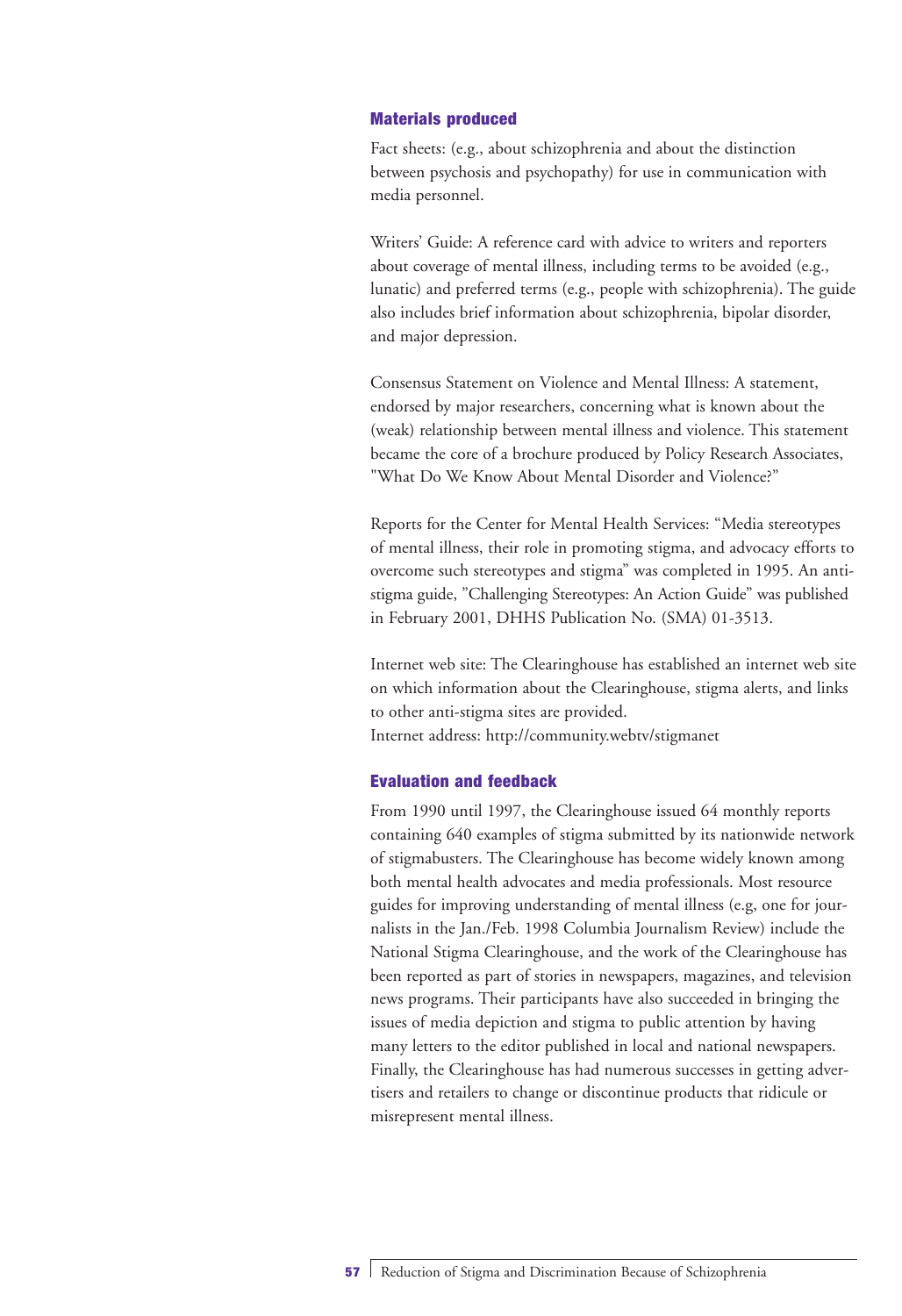# **Stamp Out Stigma (Educational Presentations)**

| Managed by:         | Stamp Out Stigma (SOS) (associated with      |
|---------------------|----------------------------------------------|
|                     | Caminar/CLC, San Mateo)                      |
| Program type:       | Public education, Training programme         |
| Focus:              | Mental illness generally                     |
| Target audience:    | General public, families of mental           |
|                     | health service users, politicians, students, |
|                     | mental health professionals, crisis-line     |
|                     | volunteers, physicians, nursing and medical  |
|                     | students, police                             |
| Location:           | California, United States of America         |
| Start date:         | October 1990                                 |
| Projected end date: | Ongoing                                      |
| Languages:          | English                                      |
| Funding:            | Small community grants, fees, honorariums,   |
|                     | donations and support from San Mateo         |
|                     | County Department of Mental Health           |
| Contact Person:     | Ms. Carmen A. Lee                            |
|                     | Chair                                        |
|                     | Stamp out Stigma                             |
|                     | 1572 Winding Way Suite A                     |
|                     | Belmont, CA 94002 - 1953 USA                 |
|                     | Tel: +1 (650) 592-2345                       |
|                     | Email: carmenSOS@aol.com                     |

#### **Aims**

To dispel the common myths and stereotypes of mental illness, thereby creating a more informed and supportive community; to contribute to the training of future clinicians and crisis-line volunteers etc.

### **Description**

SOS delivers educational presentations by 4 or 5 members of SOS, all of whom are mental health clients diagnosed with severe mental illness. They give a brief bio-sketch of how mental illness has affected their lives, relating their own experience with stigma, putting a human face on mental illness. The audience is encouraged to ask questions early on, promoting a group discussion that is the most valuable part of each presentation. If addressing community leaders, the presentation is tailored to raise "voter issues" like the increase of homeless mentally ill, the cutbacks in mental health programs, and the plight of returning to gainful employment. Presentations to professionals focus on what is helpful in a therapeutic relationship e.g. in the recovery process. SOS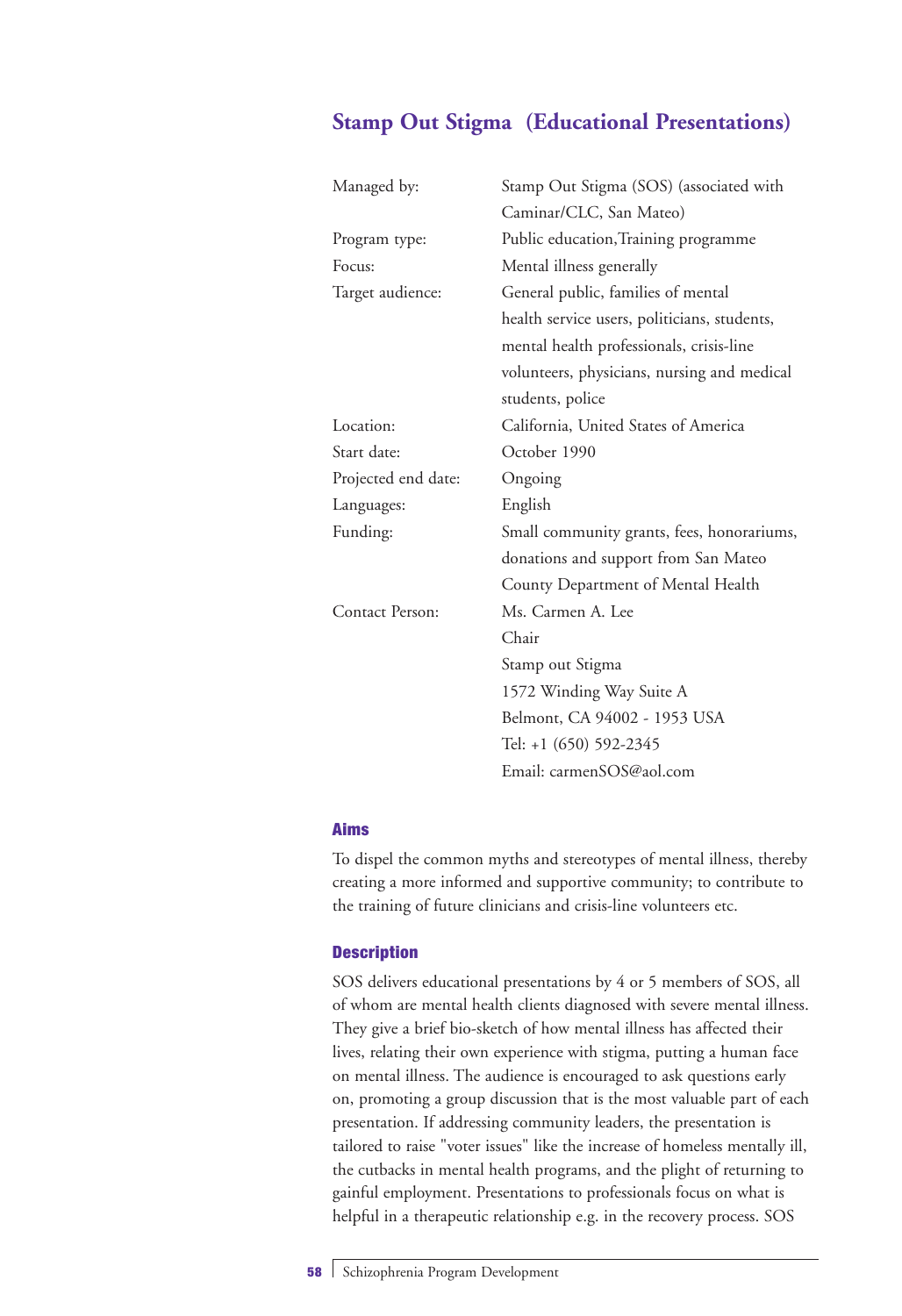regularly presents at five San Francisco Bay Area's Suicide Prevention Centers for volunteer training, with a focus on what is helpful in a crisis situation.

# **Materials produced**

Promotional leaflets (brochures): Distributed for advertising or informational purposes, the brochure describes the SOS programme and its primary goals. Comments from various audience participants are included.

SOS Demonstration video: This video introduces the SOS programme and shows excerpts from a number of presentations including members talking about their personal experiences, as well as members enacting a role-play of a crisis situation for training purposes. The video is intended to entice general and professional audiences. 12 Minutes. Produced by SOS, 1992.

Non-broadcast quality video recordings of actual presentations: Full length SOS presentations recorded by various organisations to use as a training tool or for their video library. 1990 -1994.

*Train-the-Trainer: A Beginners Guide*: A 12 page booklet giving step-bystep practical advice on how to begin a similar programme based on the experience of setting up SOS. It deals with public speaking training, funding, contacting organisations, managing presentations and includes a "Mental Illness Myth and Reality" hand-out and sample evaluation form. Produced by SOS, 1994. Cost: \$10.00 + postage.

#### **Evaluation and feedback**

Wherever presentations have been made, the response has been overwhelmingly positive, with many groups asking SOS to present on a regular basis. All requests for presentations are from "word-of-mouth" advertising. Responses to evaluation questionnaires by audience attendees are generally very positive. Nearly 700 presentations have been made to date, amounting to about 60-70 presentations/year. SOS has acquired some contacts with police departments, where SOS presentations will be a regular part of the Police Academy Training Programs in San Francisco, and also in police departments in other countries. Many requests for repeats are received. SOS has been featured in several national publications, and has been on local radio and TV. Other client groups in the USA are starting their own SOS program.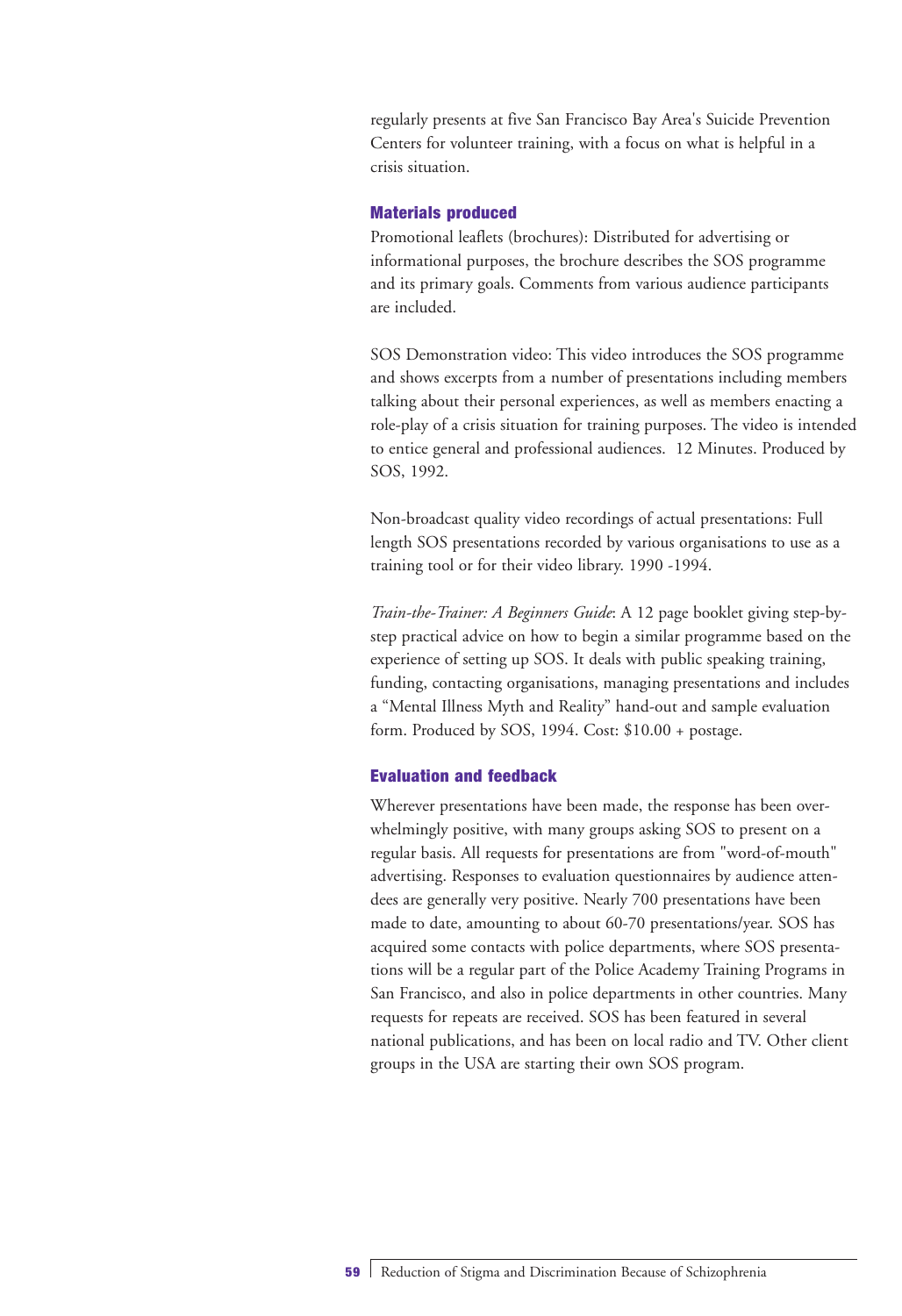# **The Stigma of Mental Illness: a Model Curriculum.**

| Managed by:         | Dr. Ken Duckworth, Harvard Medical School     |
|---------------------|-----------------------------------------------|
| Programme type:     | Training programme                            |
| Focus:              | Mental illness generally                      |
| Target audience:    | Mental health or medical professionals,       |
|                     | including trainees                            |
| Location:           | Massachussetts, USA (including some           |
|                     | international distribution)                   |
| Start date:         | 1997                                          |
| Projected end date: | Ongoing                                       |
| Languages:          | English                                       |
| Funding:            | National Alliance for the Mentally Ill        |
|                     | (for publication and free distribution of the |
|                     | curriculum to teachers/trainers of health     |
|                     | care professionals)                           |
|                     | Contact Person: Dr. Ken Duckworth             |
|                     | Assistant Professor of Psychiatry             |
|                     | Harvard Medical School                        |
|                     | Massachusetts Mental Health Center            |
|                     | 74 Fenwood Road                               |
|                     | Boston, MA 02115 USA                          |
|                     | Tel: +1(617) 626-9589                         |
|                     | Voice mail: +1(617)734-3182                   |
|                     | Fax: $+1(617)626-9591$                        |
|                     | Email: Lois.Mastrangelo@DMH.state.ma.us       |

### **Aims**

To address the stigma of psychiatric illness and how cultural stereotypes can impact clinical decision-making.

## **Description**

The curriculum is designed for use in a workshop format training session. It consists of a quiz of knowledge and attitudes about major mental illness, a 15-minute video, and a series of discussion questions.

The video includes media clips (advertising, cartoons, films) of stereotypical portrayals and presents an organisational framework of stereotypes to aid recognition. Stereotypes are then countered and ways in which the viewer(s) can impact this important social problem are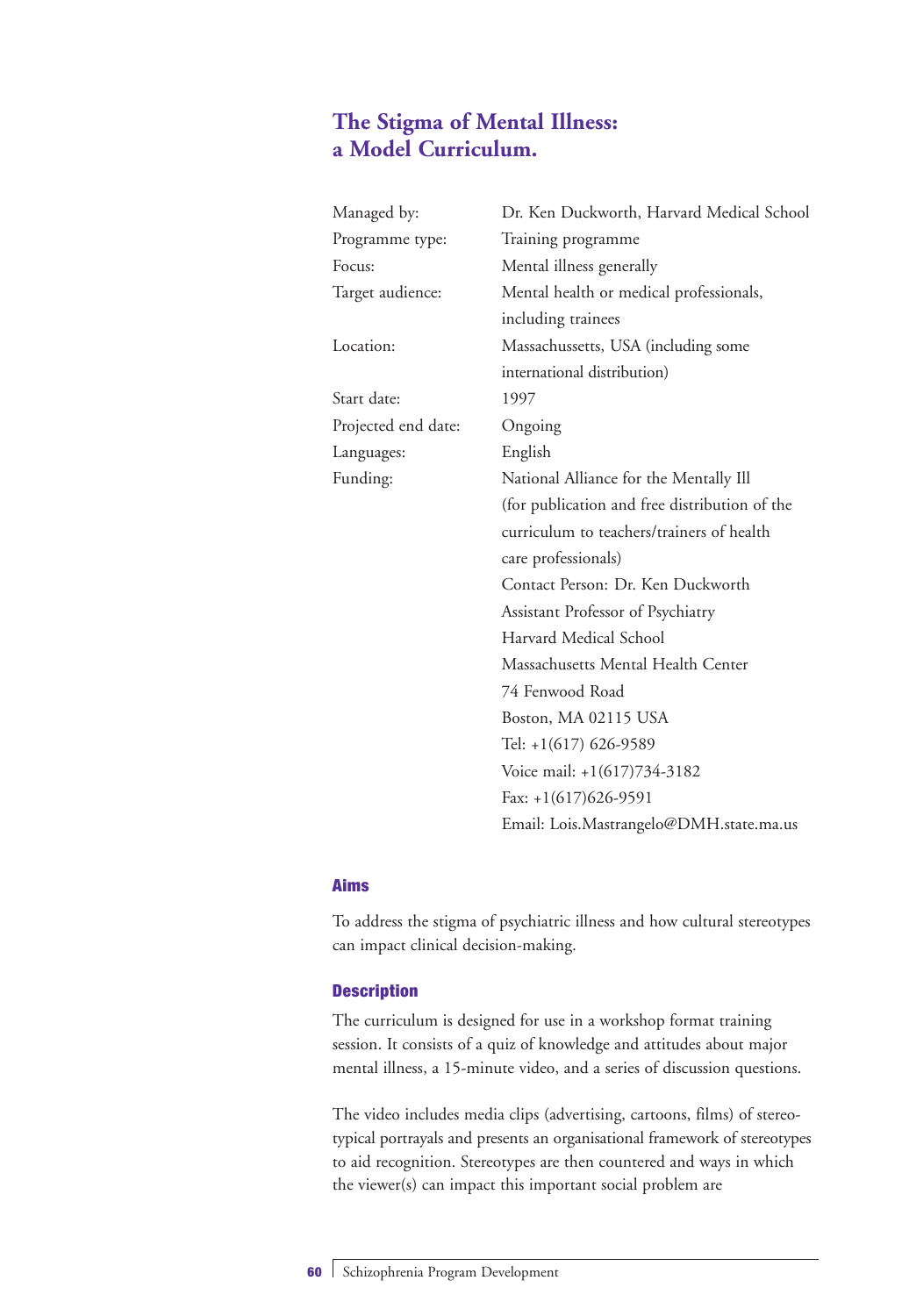suggested. The video contains commentary by prominent people about the effect of stigma on their lives and the presenter, Dr. Ken Duckworth, relates his personal childhood experience of stigma having a father with bipolar illness.

After taking the quiz and viewing the video, viewers engage in discussion focusing on their response to the video and quiz, and are encouraged to reflect on their own experiences and fears about mental illness.

# **Materials produced**

Video with accompanying printed material (description as above).

## **Evaluation and feedback**

Feedback from workshops based on this curriculum include the observations that stereotypical portrayals on TV are often noted, as are comments by colleagues about "crazy people." Personal and family experiences may be conveyed to the group. A realisation of how cultural stereotypes affect attitudes and care can be achieved and then offers a powerful new perspective to the workshop participants.

Close to 500 copies of the curriculum have been distributed nationally and internationally.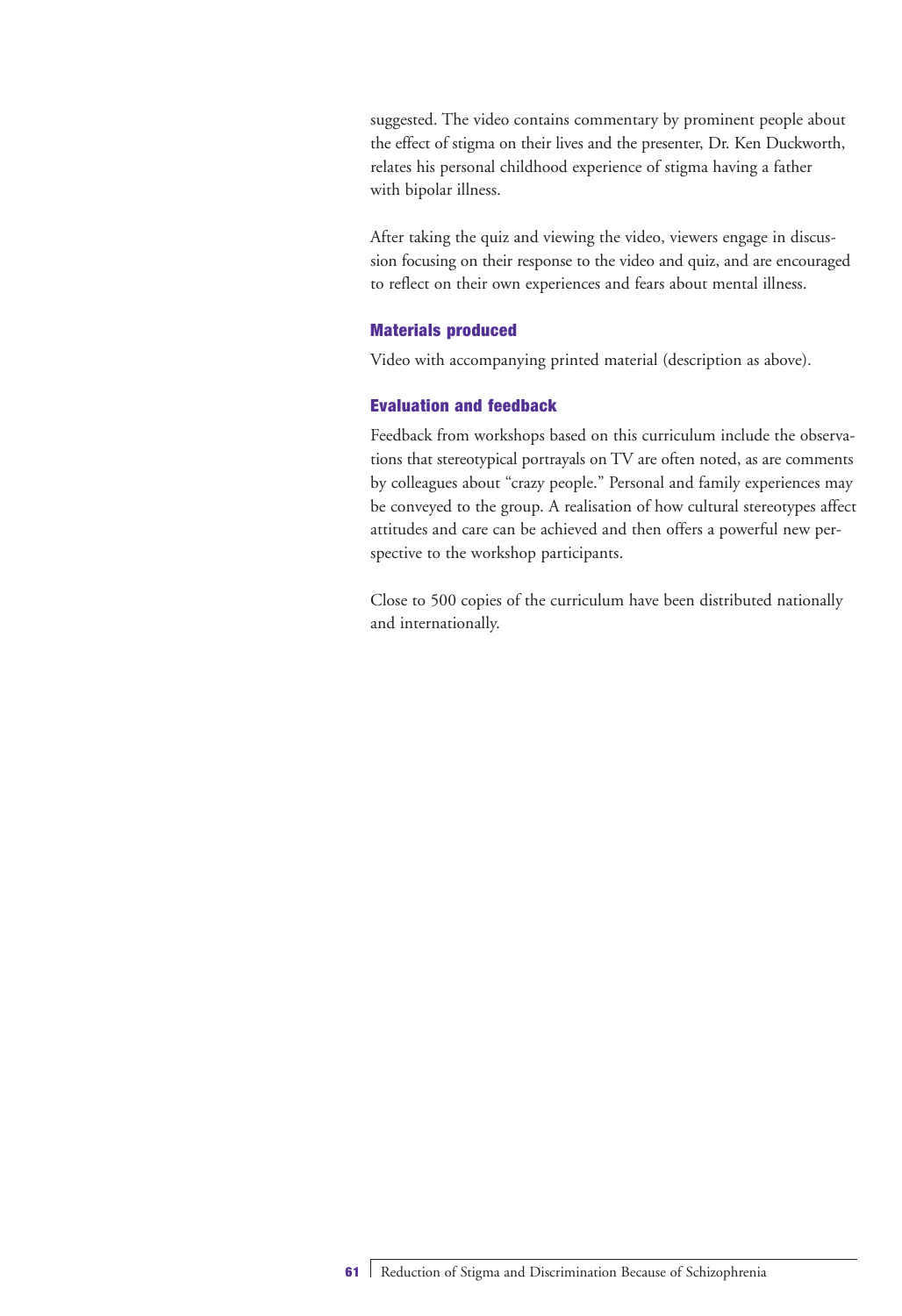# **Stigma Watch Program**

| Managed by:         | National Mental Health Association             |
|---------------------|------------------------------------------------|
| Programme type:     | Public education, advocacy                     |
| Focus:              | Mental illness generally (media depiction)     |
| Target audience:    | General public, mental health advocates, media |
| Location:           | United States                                  |
| Start date:         | May 1996                                       |
| Projected end date: | Ongoing                                        |
| Languages:          | English/Spanish                                |
| Funding:            | Individual donors, general operating budget    |
| Contact person:     | Michelle Pruett                                |
|                     | Director, Media Relations                      |
|                     | National Mental Health Association             |
|                     | 1021 Prince Street                             |
|                     | Alexandria, VA 22314                           |
|                     | Tel: 1-703-838-7538, or 1-800-969-NMHA         |
|                     | Fax: 703-684-5968                              |
|                     | Web site: http://www.nmha.org                  |

#### **Aims**

To reduce mental illness stigma, challenge stigmatizing portrayals of mental illness, and increase public understanding both of mental illness and issues of stigma.

## **Description**

The National Mental Health Association (NMHA) Stigma Watch program has several components, as follows:

- 1. Newsletter columns: Brief articles concerning issues related to stigma are included in NMHA`s affiliate and advocacy network. Topics so far have included media images of mental illness, the violence stereotype, straitjacket images in advertising and cartoons, the importance of People First language, and the impact of stigma on children. These articles are also posted on the NMHA web site.
- 2. Stigma Watch: Through its newsletter, internet site, and workshops, the NMHA has encouraged its members and affiliates to monitor and report stigmatizing media depictions of mental illness. The NMHA maintains a toll-free Stigma Watch phone number through which people can alert the NMHA to problem depictions. NMHA staff then respond to those depictions that involve national media and encourage/assist members to respond to local instances of media stigmatizing. In addition, stigma alerts about stigmatizing media depictions – and information about NMHA responses to them – is often included on the organization's internet site, distributed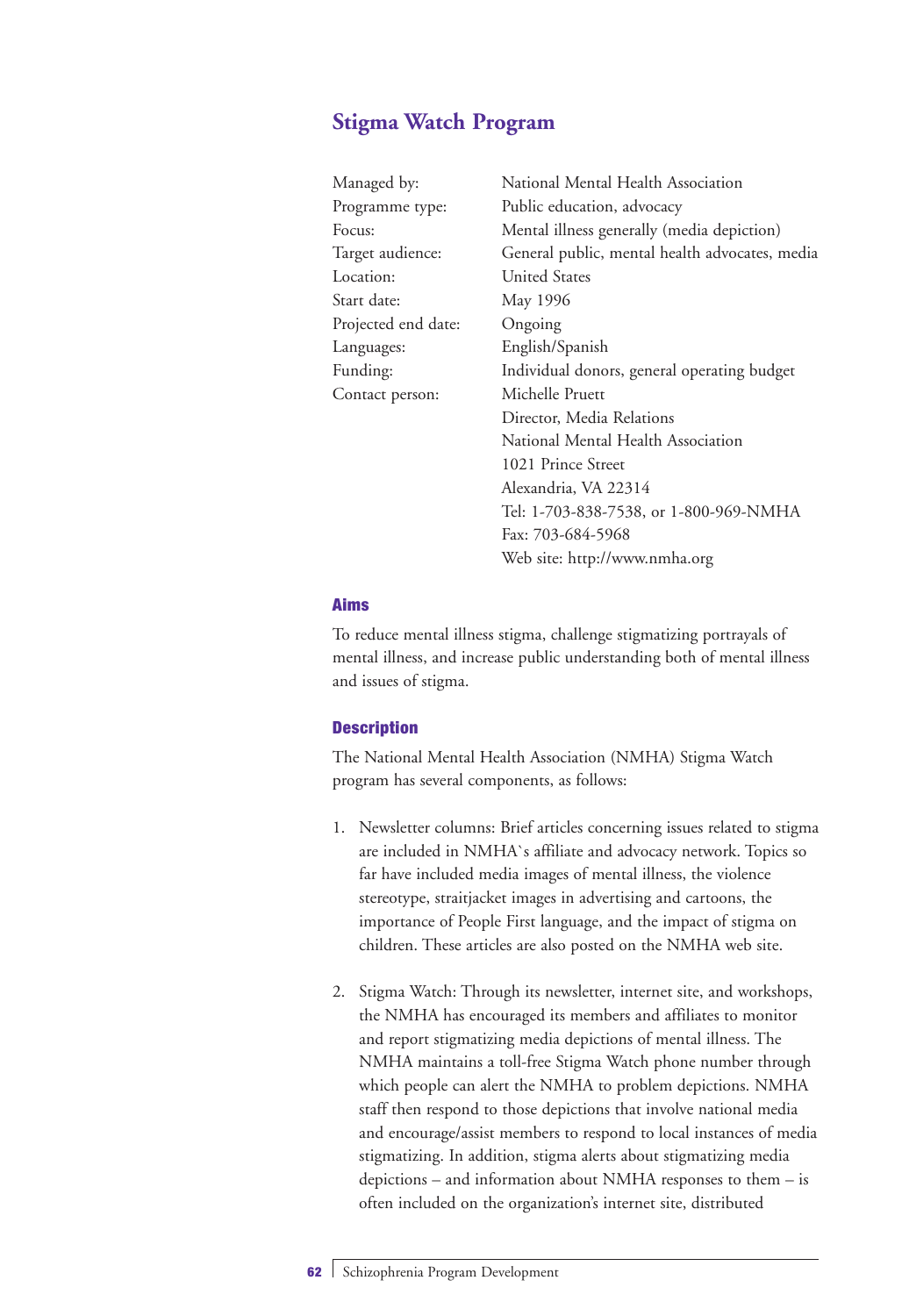through an e-mail alert system, to NMHA's affiliate and advocacy network.

3. Media Awards: The NMHA gives annual awards to people in the media who have contributed presentations about mental illness that are accurate, empathic, and likely to increase public understanding. Media professionals submit their work for award consideration and a panel of judges pick the winners in several different categories, such as Print, Broadcast (radio and television), and Overall Coverage. The awards are given, with considerable fanfare, at a dinner at the NMHA annual meeting in June.

#### **Materials produced**

**Brochures:** The NMHA has brochures about a variety of mental disorders and mental health issues available at no charge through its Information Center. This includes brochures on schizophrenia and on stigma. The brochure on schizophrenia provides facts about the symptoms, subtypes, causes, and treatments of schizophrenia, as well as coping guidelines for caretakers and organizations and readings that can provide more information. The stigma brochure, titled *Stigma: Awareness and understanding of mental illness*, contains information on common misconceptions about mental illness, suggested readings, and addresses and web sites for other organizations. It also provides the tollfree Stigma Watch phone number (800-969-6642). The NMHA also offers numerous other information brochures (e.g., on depression, stress, bipolar disorder), and provides referrals to local services, through its Information Center.

Newsletter articles/ fact sheets: NMHA is developing several new factsheets for advocates and journalists on stigma issues. NMHA has developed fact sheets for the entertainment industry on how to accurately and sensitively depict people with mental illness in television and film, which are available both on-line and through their Information Center.

#### **Evaluation and feedback**

The NMHA has received an increasing number of calls on its Stigma Watch line and has responded to several hundred instances of media stigmatization. Moreover, the NMHA has had several successes from contacting media professionals about stigmatizing images. An advertising campaign for the TV show Frasier, for example, was modified in response to concerns expressed by NMHA. The number of entries for the Media Awards program has increased steadily, indicating interest in journalists and producers in providing and being recognized for positive depictions of mental illness. In 2000, the NMHA distributed over 500,000 brochures to the general public. The Stigma and Schizophrenia brochures continue to be among the most requested titles.